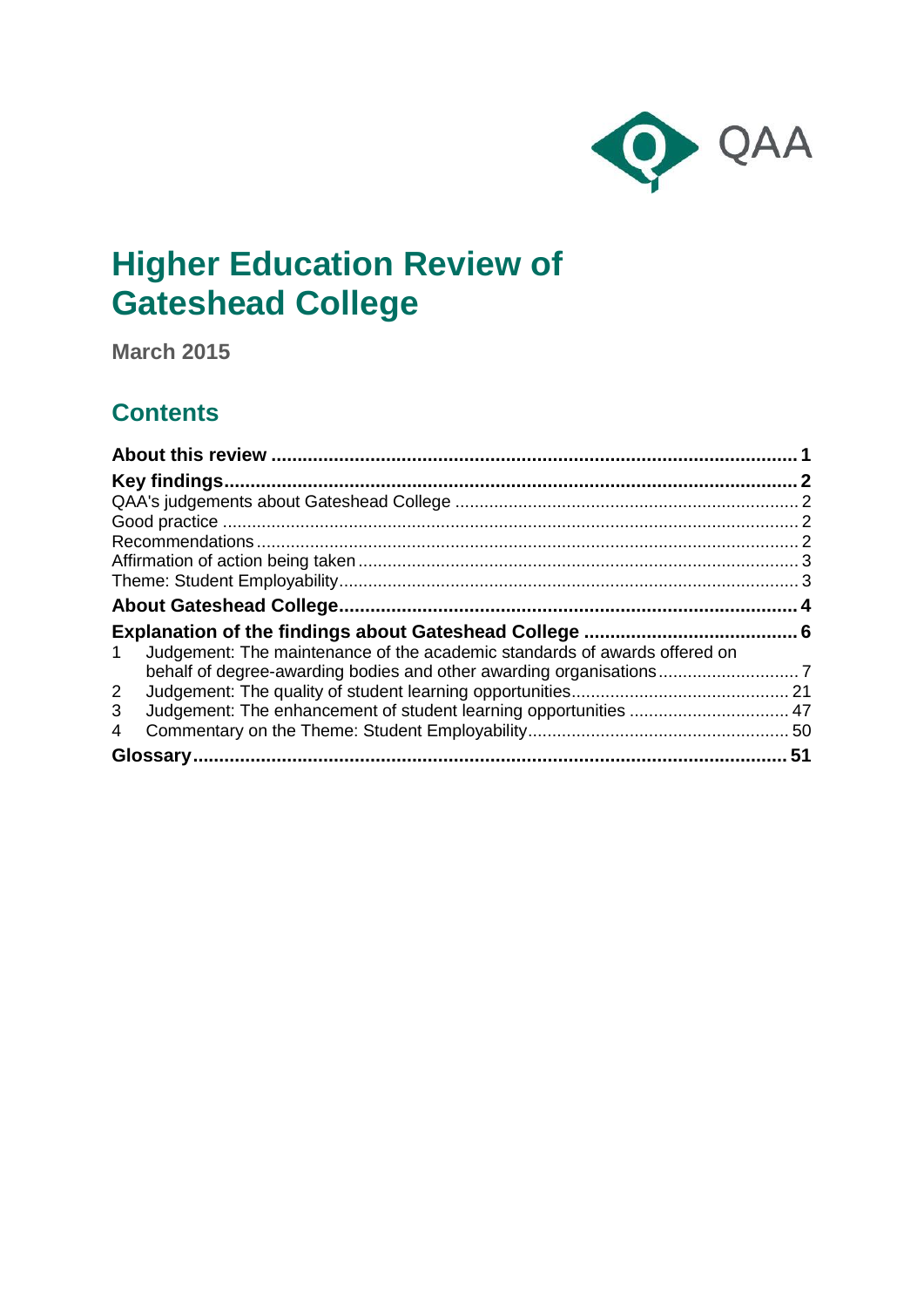## <span id="page-1-0"></span>**About this review**

This is a report of a Higher Education Review conducted by the Quality Assurance Agency for Higher Education (QAA) at Gateshead College. The review took place from 9 to 11 March 2015 and was conducted by a team of three reviewers, as follows:

- Dr Carol Vielba
- Mr Clive Turner
- Mr Stuart Cannell (student reviewer)

The main purpose of the review was to investigate the higher education provided by Gateshead College and to make judgements as to whether or not its academic standards and quality meet UK expectations. These expectations are the statements in the [UK Quality](http://www.qaa.ac.uk/assuring-standards-and-quality/the-quality-code)  [Code for Higher Education](http://www.qaa.ac.uk/assuring-standards-and-quality/the-quality-code) (the Quality Code)<sup>1</sup> setting out what all UK higher education [providers](http://newlive.qaa.ac.uk/AboutUs/glossary/Pages/glossary-h.aspx#h2.1) expect of themselves and of each other, and what the general public can therefore expect of them.

In Higher Education Review, the QAA review team:

- makes judgements on
	- the setting and maintenance of academic standards
	- the quality of student learning opportunities
	- the information provided about higher education provision
	- the enhancement of student learning opportunities
	- provides a commentary on the selected theme
- makes recommendations
- identifies features of good practice
- affirms action that the provider is taking or plans to take.

A summary of the findings can be found in the section starting on page 2. [Explanations of](#page-6-0)  [the findings](#page-6-0) are given in numbered paragraphs in the section starting on page 6.

In reviewing Gateshead College the review team has also considered a theme selected for particular focus across higher education in England and Northern Ireland.

The [themes](http://www.qaa.ac.uk/publications/information-and-guidance/publication?PubID=106) for the academic year 2014-15 are Student Involvement in Quality Assurance and Enhancement and Student Employability,<sup>2</sup> and the provider is required to select, in consultation with student representatives, one of these themes to be explored through the review process.

The QAA website gives more information [about QAA](http://www.qaa.ac.uk/aboutus/pages/default.aspx) and its mission.<sup>3</sup> A dedicated section explains the method for [Higher Education](http://www.qaa.ac.uk/reviews-and-reports/how-we-review-higher-education/higher-education-review) Review<sup>4</sup> and has links to the review handbook and other informative documents. For an explanation of terms see the [Glossary](#page-50-1) at the end of this report.

<sup>1</sup> The UK Quality Code for Higher Education is published at: [www.qaa.ac.uk/assuring-standards-and-quality/the](http://www.qaa.ac.uk/assuring-standards-and-quality/the-quality-code)[quality-code](http://www.qaa.ac.uk/assuring-standards-and-quality/the-quality-code)

<sup>&</sup>lt;sup>2</sup> Higher Education Review themes: **www.qaa.ac.uk/publications/information-and**[guidance/publication?PubID=106](http://www.qaa.ac.uk/publications/information-and-guidance/publication?PubID=106)

<sup>&</sup>lt;sup>3</sup> QAA website: [www.qaa.ac.uk/about-us.](http://www.qaa.ac.uk/about-us)

<sup>4</sup> Higher Education Review web pages: [www.qaa.ac.uk/reviews-and-reports/how-we-review-higher](http://www.qaa.ac.uk/reviews-and-reports/how-we-review-higher-education/higher-education-review)[education/higher-education-review](http://www.qaa.ac.uk/reviews-and-reports/how-we-review-higher-education/higher-education-review)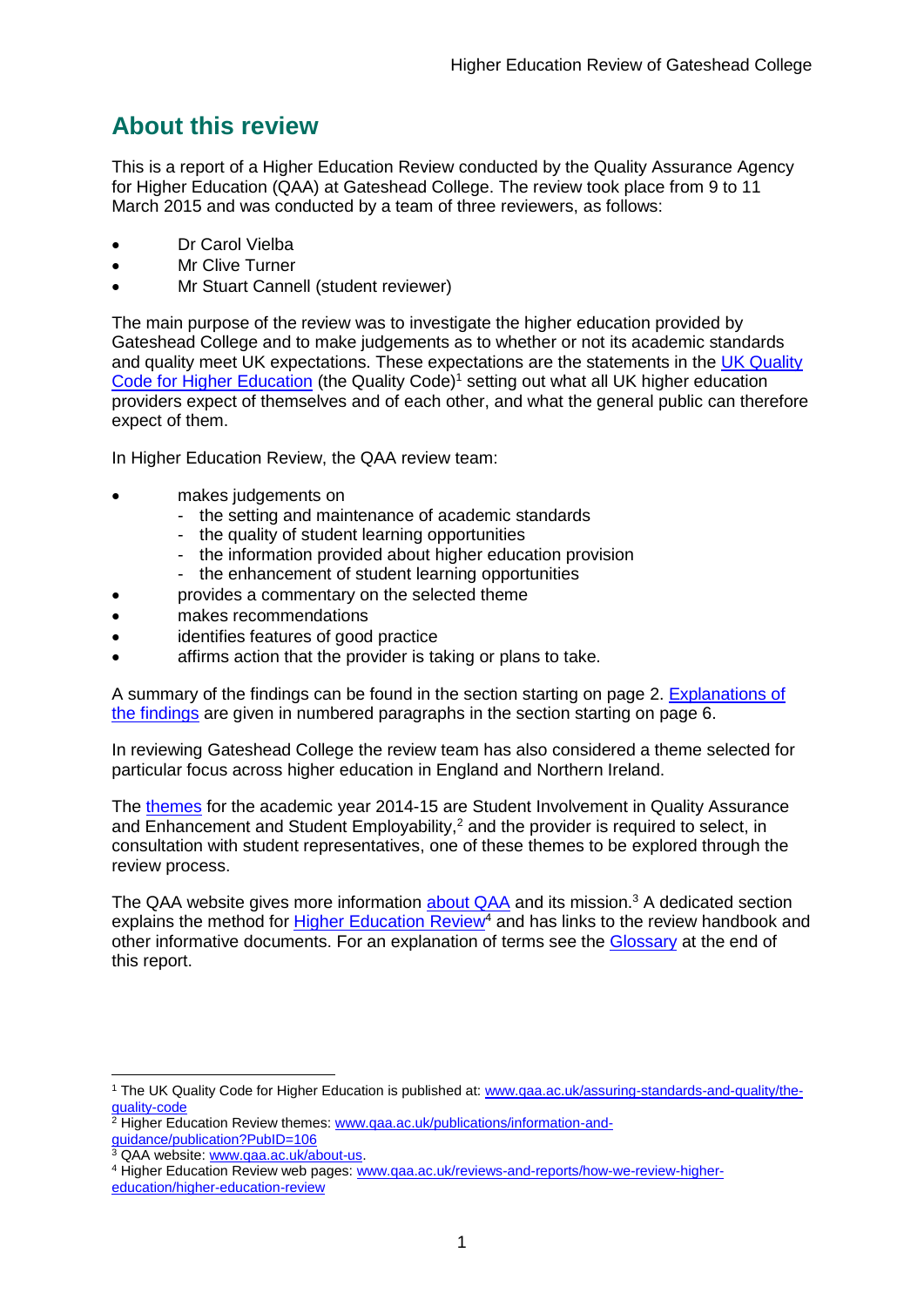## <span id="page-2-0"></span>**Key findings**

## <span id="page-2-1"></span>**QAA's judgements about Gateshead College**

The QAA review team formed the following judgements about the higher education provision at Gateshead College.

- The maintenance of the academic standards of the awards offered on behalf of degree-awarding bodies **meets** UK expectations.
- The maintenance of the academic standards of the awards offered on behalf of Pearson **does not meet** UK expectations.
- The quality of student learning opportunities **meets** UK expectations.
- The quality of the information about learning opportunities **meets** UK expectations.
- The enhancement of student learning opportunities **requires improvement to meet** UK expectations.

## <span id="page-2-2"></span>**Good practice**

The QAA review team identified the following features of **good practice** at Gateshead College.

- The provision of learner voice input into the teacher observation process (Expectation B3).
- The collaboration between the college and a commercial dance organisation to deliver teaching and assessment by industry professionals in a real setting which enhances the student learning experience (Expectations B4, B3 and B10).
- The extensive use of visiting speakers from industry across a variety of programmes to enable students to develop their academic, personal and professional potential (Expectations B4 and B10).
- The use of in-house developed software to provide a single source for information on courses with multiple sign-offs that is annually updated and ensures that information is fit for purpose, accessible and trustworthy (Expectations C and A2.2).

## <span id="page-2-3"></span>**Recommendations**

The QAA review team makes the following **recommendations** to Gateshead College.

By September 2015:

 develop, approve and implement a regulatory and procedural framework for the assessment and award of credit for Pearson programmes in line with the latest published guidelines from the awarding organisation (Expectations A2.1, A3.2, B6 and B9).

By January 2016:

- work with its degree-awarding bodies to develop and implement a mechanism that ensures the College has a formal record of decisions made at assessment and award boards (Expectations A2.1, A3.2 and B6)
- confirm with the College degree-awarding bodies the extent of its delegated authority in academic malpractice, recognition of prior learning, reasonable adjustment, mitigating circumstances, academic appeals and the conduct of assessment boards (Expectations B6, A2.1 and B9)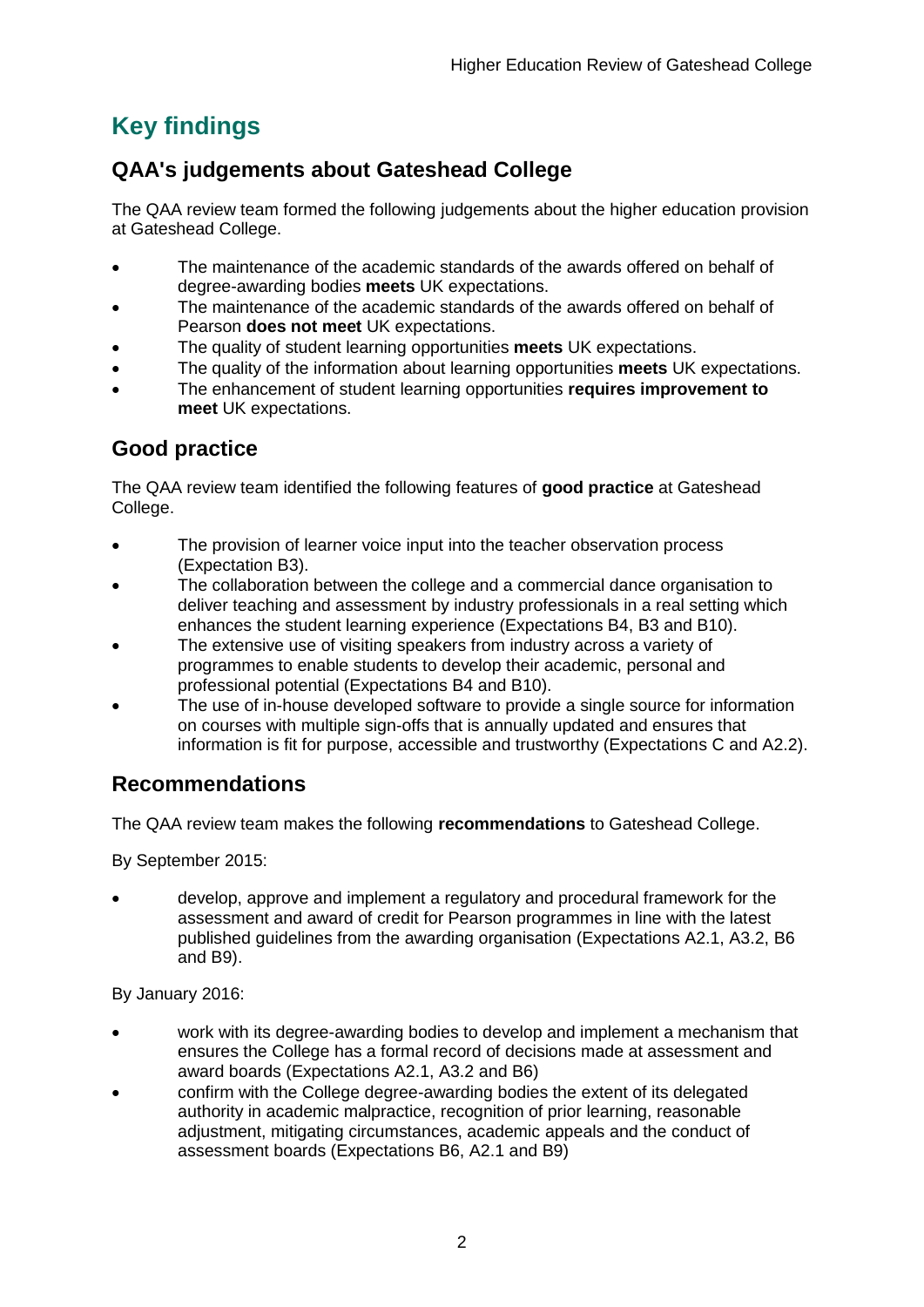put in place structures, policies, and procedures to ensure the effective strategic oversight of higher education at provider level to inform enhancement initiatives (Expectations Enhancement, B8 and B3).

By April 2016:

 develop and implement a process for the periodic review of the College Pearson programmes (Expectations B8 and A3.3).

## <span id="page-3-0"></span>**Affirmation of action being taken**

The QAA review team **affirms** the following actions that Gateshead College is already taking to make academic standards secure and/or improve the educational provision offered to its students.

- The introduction of a robust, formal, internal programme approval/reapproval process (Expectations B1, A3.1 and B8).
- The introduction of a differentiated teacher observation process between higher education and further education (Expectation B3).
- The setting up of the student representative group formalising student engagement in the assurance and enhancement of their educational experience (Expectation B5).
- The introduction of the Course Review and Evaluation Process in response to the recommendations from the 2010 review report (Expectations B8 and A3.3).

## <span id="page-3-1"></span>**Theme: Student Employability**

Gateshead College (the College) prides itself on student employability at all levels of student attainment. The College's statement of mission and values defines the College purpose as to 'shape and nurture the most highly prized students in the job market'. As such employability is a key strategic objective for the College and is embedded within its 'One College' ethos.

The College encourages all programmes to incorporate work placements, work-based projects, work-related learning and work-based learning, as appropriate. The College requires all programmes to have an Employer Advisory Board (EAB) to ensure currency and relevance of its programmes. The College encourages employers to contribute to the design and evaluation of programmes and actively seeks feedback from local employers to ensure that the employability skills developed in College programmes are relevant and current.

As part of its teaching and learning strategy the College encourages visiting speakers from local business, public sector organisations and the creative industries to visit the College to embed employability into the delivery of programmes. Some programme go further, for example, the BA Dance Professional Practice is delivered in the premises of a professional dance studio and is taught by professionals engaged in the industry.

To support students, the College provides a specialist careers guidance service with matrix Standard accreditation, which is the quality framework for organisations to asses and measure their information, advice and guidance services.

Overall employability is integrated across the College's academic curriculum and through additional activities. Employability and raising student aspirations is an embedded ethos at the College.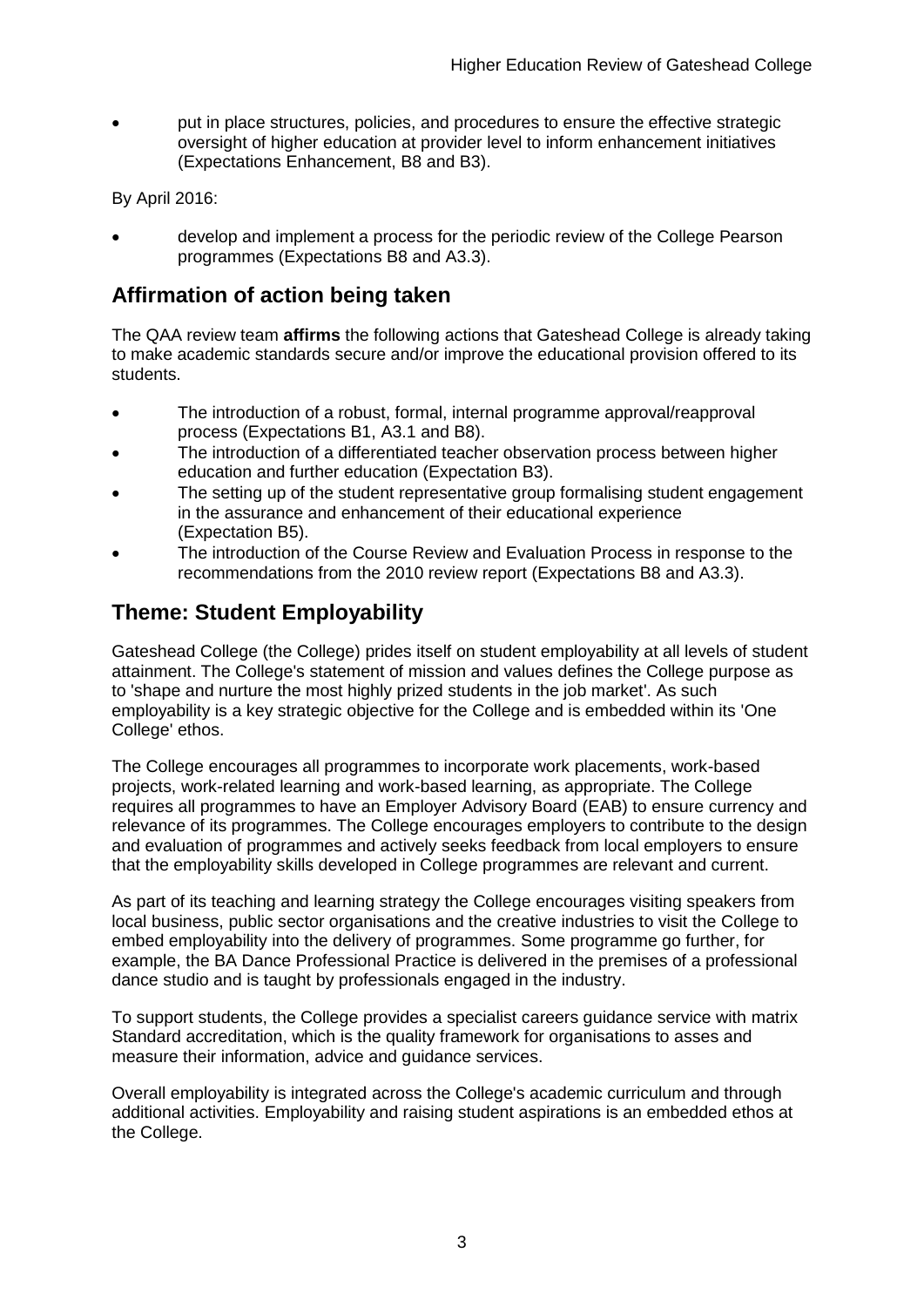Further explanation of the key findings can be found in the handbook available on the QAA webpage explaining [Higher Education Review.](http://www.qaa.ac.uk/reviews-and-reports/how-we-review-higher-education/higher-education-review)

## <span id="page-4-0"></span>**About Gateshead College**

Gateshead College (the College) is a large general further education college situated in Gateshead in the north-east of England. The College occupies new buildings on six sites, spread across Gateshead. The main building is the Baltic Campus (completed in 2008) on Gateshead Quays at the heart of Gateshead's business and cultural development centre. Sport is based at a new centre, completed at the same time, adjacent to Gateshead International Stadium. Engineering, Automotive and Construction are also based in new buildings on Gateshead's Team Valley Industrial Estate. The College has a further centre, known as The Skills Academy for Sustainable Manufacturing and Innovation (SASMI), adjacent to the Nissan factory in Washington. This centre specialises in green technologies.

The College has around 7,000 full-time further education students and up to 20,000 parttime further education students, including numerous off-campus arrangements. At the time of the review the College had 431 full time equivalent (FTE) higher education students. These students are spread across 19 programmes that are validated by three degreeawarding bodies and Pearson awarding organisation for the college Higher National Certificates (HNCs) and Higher National Diplomas (HNDs). The College's degree-awarding bodies are Northumbria University Newcastle, University of Sunderland and Teesside University. The higher education programmes are contained within their relevant curriculum areas (known by the College as Groups) and not separated into a specialist higher education faculty. The College employs a Higher Education Coordinator to provide coherence across the provision.

Since the College's previous review in 2010, a major staffing restructure took place in 2012 including senior and middle management and all teaching staff and was intended to reposition the College to face the challenges of the new educational landscape as well as those presented by the current economic climate of the region, the country and the global market. The staffing structure has continued to change with the most recent changes being in June 2014. The College refers to the new structure with the term 'One College' in order to describe a joined-up approach to all aspects of how it conducts its business.

The College has identified its key challenges particular to higher education as: increasing progression rates from existing level 3 programmes into its existing higher education offer; gaining new HEFCE numbers to support growth and demand from students; and being able to respond rapidly to the changing curriculum to reflect the needs of students and employers. The College has seen little change in overall student numbers but this has been achieved by making significant changes to the higher education portfolio. The College believes that the changes to numbers controls from 2015 will have a positive impact on the realisation of the College's strategy for higher education.

Gateshead College had a review in September 2010, and the report was published in November 2010. In February 2014 the College had a full Ofsted inspection. This inspection produced a disappointing result for the College as it was judged to be an overall Grade 3. This was particularly challenging for the College as the previous Ofsted inspection had also resulted in a Grade 3. The College is expecting another Ofsted inspection imminently. In general the College has responded positively to the outcomes of the 2010 review report. One recommended action (to produce a separate teaching and learning strategy for higher education) the College decided not to pursue, partially as it did not accord with their 'One College' ethos. The College has been slow to implement fully a recommendation from the 2010 review report 'to ensure that all its annual self-evaluations are more evaluative and specifically focused to enable them to be used more effectively in the management of higher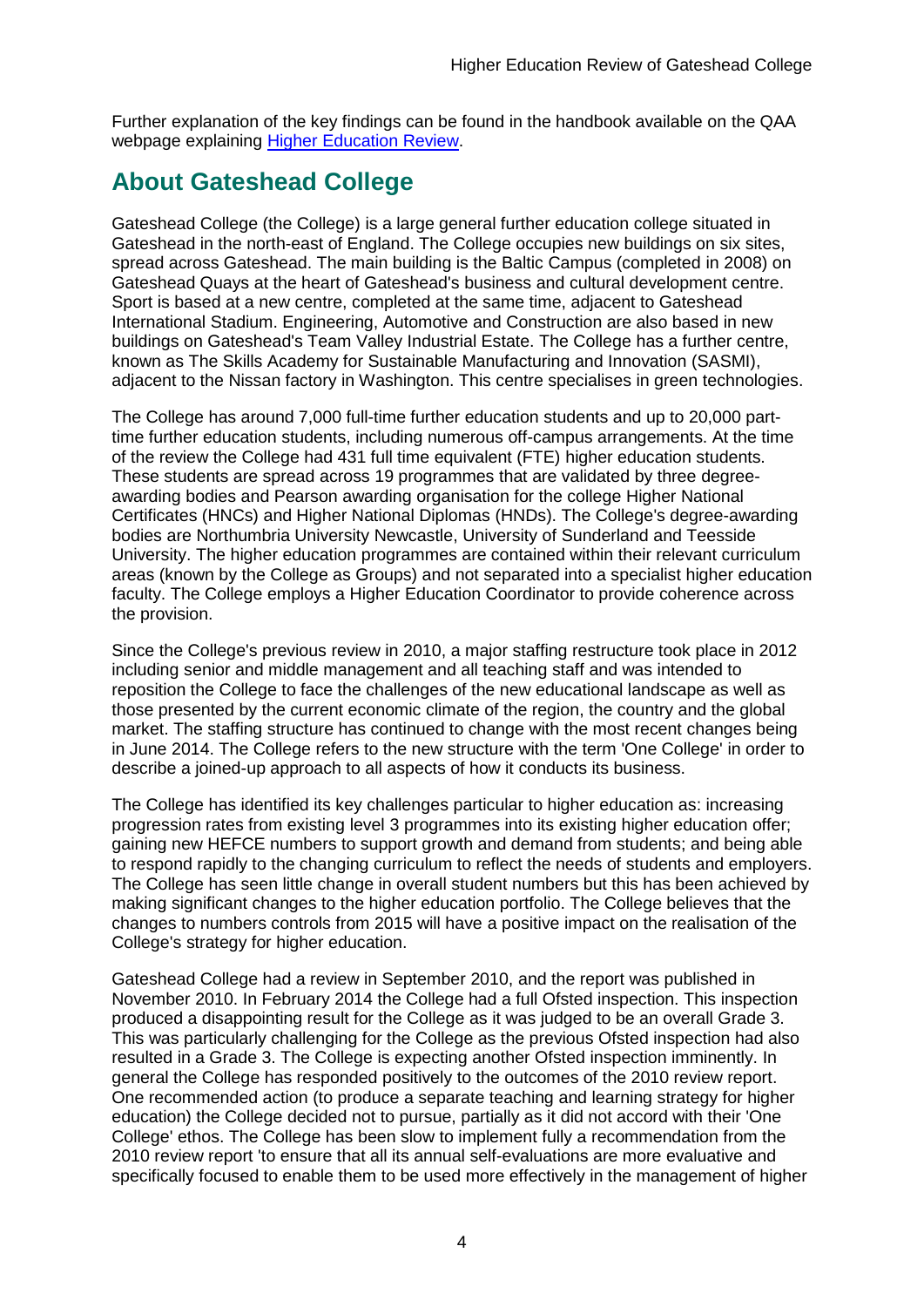education'. The first part of this has been addressed by a new annual monitoring process and this has led to an affirmation. However, the College is still not making full use of the reports at senior level and this has contributed to the negative judgement in Enhancement. Other recommendations from the previous review report have been acted upon.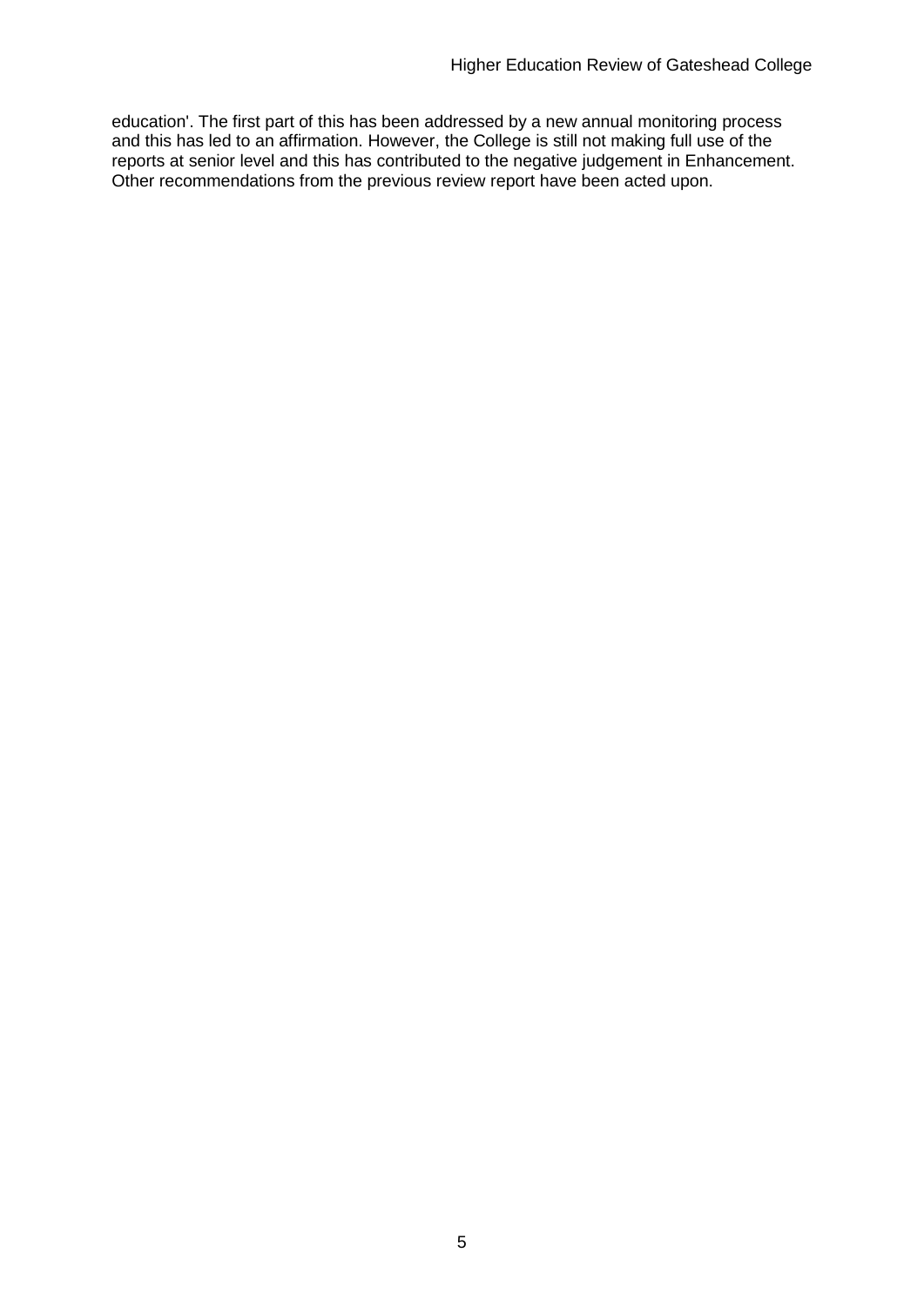## <span id="page-6-0"></span>**Explanation of the findings about Gateshead College**

This section explains the review findings in more detail.

Terms that may be unfamiliar to some readers have been included in a [brief glossary](#page-50-1) at the end of this report. A fuller [glossary of terms](http://www.qaa.ac.uk/Pages/GlossaryEN.aspx) is available on the QAA website, and formal definitions of certain terms may be found in the operational description and handbook for the [review method,](http://www.qaa.ac.uk/reviews-and-reports/how-we-review-higher-education/higher-education-review) also on the QAA website.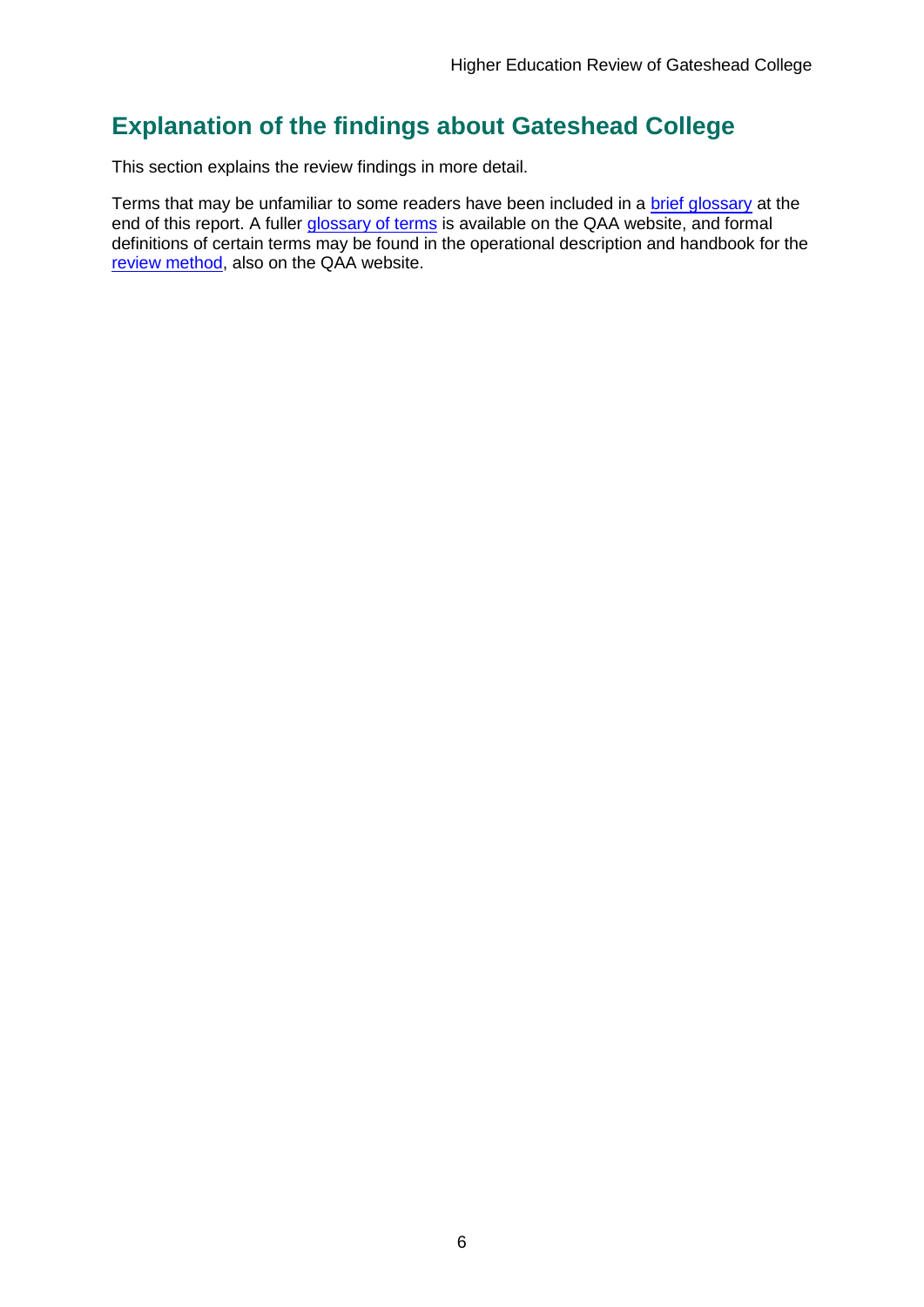## <span id="page-7-0"></span>**1 Judgement: The maintenance of the academic standards of awards offered on behalf of degree-awarding bodies and other awarding organisations**

**Expectation (A1): In order to secure threshold academic standards, degreeawarding bodies:** 

**a) ensure that the requirements of** *The Framework for Higher Education Qualifications in England, Wales and Northern Ireland* **are met by:**

- **positioning their qualifications at the appropriate level of the relevant framework for higher education qualifications**
- **ensuring that programme learning outcomes align with the relevant qualification descriptor in the relevant framework for higher education qualifications**
- **naming qualifications in accordance with the titling conventions specified in the frameworks for higher education qualifications**
- **awarding qualifications to mark the achievement of positively defined programme learning outcomes**

**b) consider and take account of QAA's guidance on qualification characteristics** 

**c) where they award UK credit, assign credit values and design programmes that align with the specifications of the relevant national credit framework** 

**d) consider and take account of relevant Subject Benchmark Statements.**

### **Quality Code,** *Chapter A1: UK and European Reference Points for Academic Standards*

## **Findings**

1.1 Bachelor and Foundation degree and the Postgraduate Certificate in Education (PGCE)/Certificate in Education (Cert Ed) programmes are validated or approved as franchised provision by three degree-awarding body partners: Teesside University, the University of Sunderland and Northumbria University Newcastle. For each university partner there is a written Memorandum of Understanding or Memorandum of Agreement which sets out the respective responsibilities for the College and the University.

1.2 The Higher National programmes are developed by Pearson awarding organisation. Pearson publishes the specifications, which provide reference points for staff and students for teaching learning and assessment. Pearson publishes guidelines, including the BTEC Centre Guide to Assessment (Level 4-7), which set out its requirements for the operational policies and procedures which the provider is required to develop and put in place, effectively creating a framework of regulations for these programmes

1.3 Programme specifications are required to address the requirements of the *Framework for Higher Education Qualifications in England, Wales and Northern Ireland* (FHEQ) and relevant Subject Benchmark Statements and other external reference points.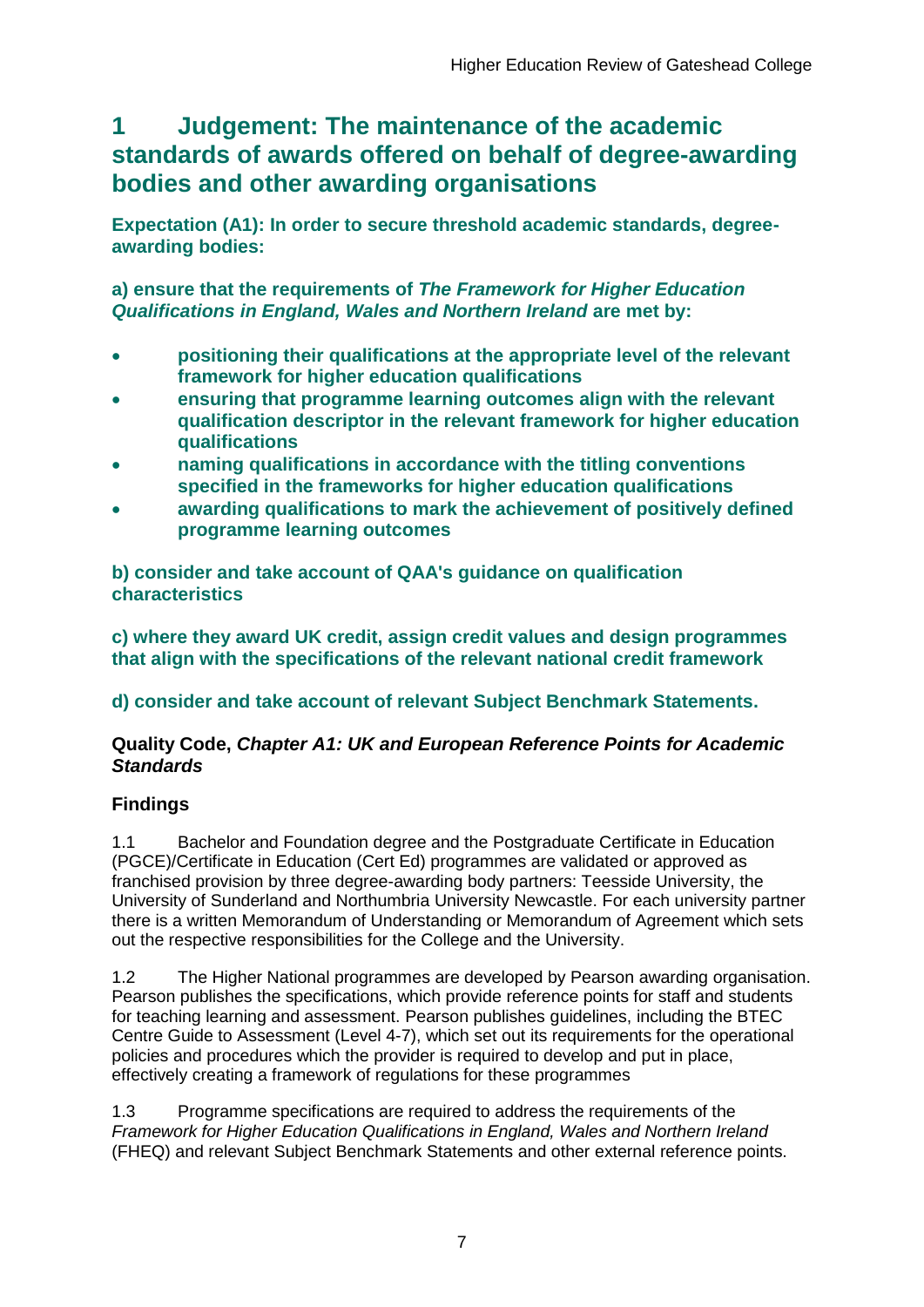1.4 The design of policies and procedures in place at the College allow the Expectation to be met in theory.

1.5 The team tested the Expectation by examining a range of documents including partnership agreements, programme specifications, validation documents, procedural and policy documents, external examiner reports, by holding meetings with academic and support staff including representatives from the validating degree-awarding bodies and by observing the operation of the College management information system (MIS) software in operation.

1.6 The College has a clearly articulated process for course design and approval detailed in the Higher Education Operations Manual and this is further articulated in an operations manual for each programme. The approval process is summarised in a flow document. For all programmes the College uses software to record the progress of approvals through the process which ensures that there is an appropriate sign-off at each stage of the process. Programmes have published programme specifications which are the products of both internal consideration and a formal validation event by the degree-awarding body. For Pearson programmes the College publishes a programme specification which is based on the specification published by Pearson. The team finds that the processes are understood and that the College adheres to the policies and procedures for programme approval. Validation documents indicate that the external reference points such as subject and qualification benchmark statements are addressed and discussed during the approval process. External examiner reports provide further evidence that the standards of the awards are met.

1.7 The ultimate responsibility for ensuring that approved programmes meet threshold academic standards and that each qualification is allocated to the appropriate level in the FHEQ lies with the College's degree-awarding bodies and awarding organisation. The team concludes that the College is effectively fulfilling its responsibilities in meeting this Expectation through close adherence to awarding partners' policies and procedures. The team concludes that the Expectation is met and the associated level of risk low.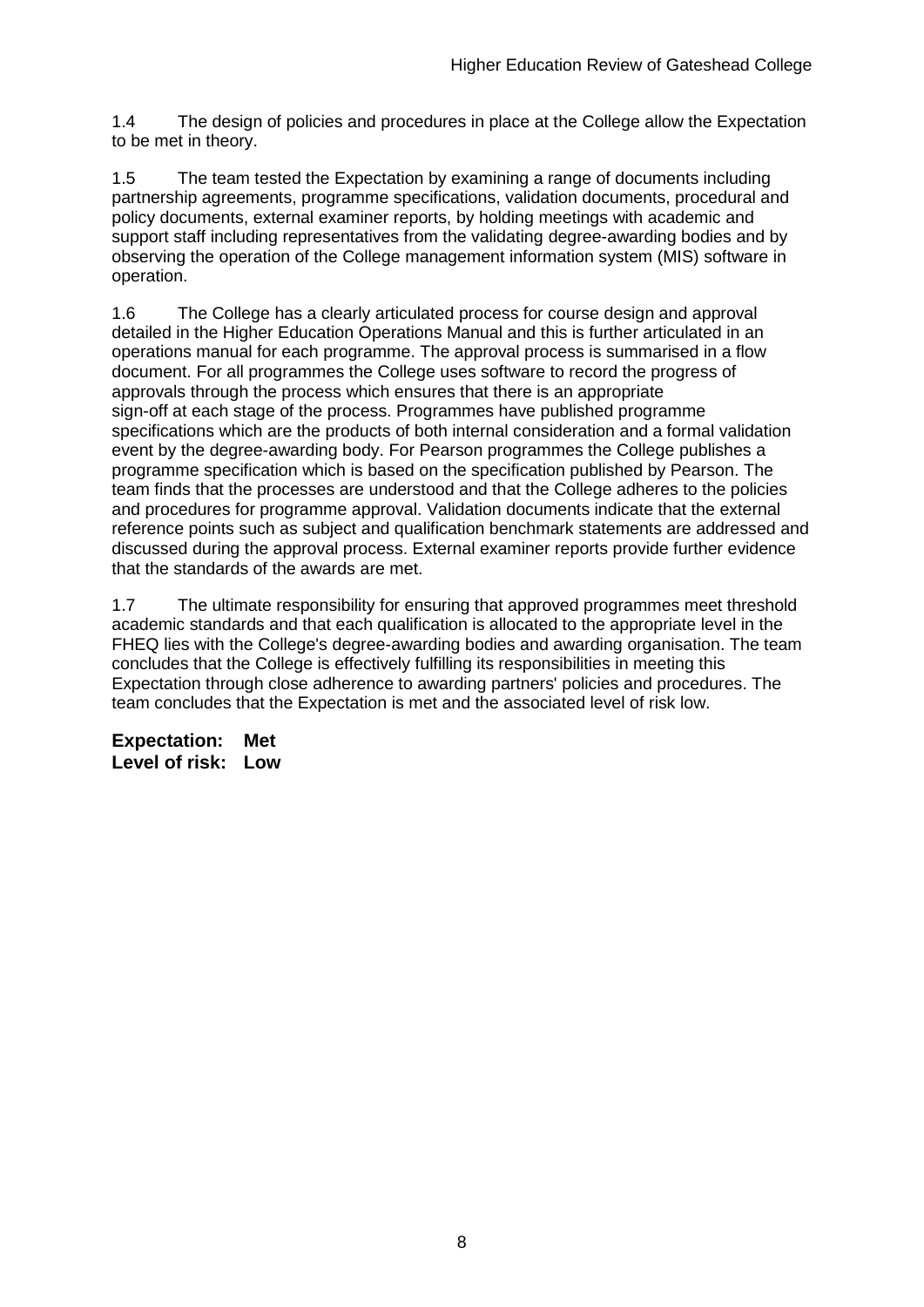**Expectation (A2.1): In order to secure their academic standards, degree-awarding bodies establish transparent and comprehensive academic frameworks and regulations to govern how they award academic credit and qualifications.**

#### **Quality Code,** *Chapter A2: Degree-Awarding Bodies' Reference Points for Academic Standards*

## **Findings**

1.8 With respect to the programmes it offers under the arrangements in place with its degree-awarding body partners the College does not produce any regulations or procedures for their governance. For these programmes, foundation and bachelor degree programmes and the PGCE, the College relies entirely on the regulatory frameworks designed and published by its degree-awarding body partners. With respect to these programmes therefore the design of the academic frameworks and regulations allows the Expectation to be met in theory.

1.9 With respect to the Pearson Higher National qualifications the College states that it relies entirely on the published regulations and procedures of Pearson, the awarding organisation, for the governance of these programmes. Pearson publishes a range of guidance and support for centres offering programmes leading to the award of their qualifications of which the BTEC Centre Guide to Assessment (Level 4-7) most recently published in September 2014, is the most significant. This document contains both guidance and, crucially, its requirements for the systems, policies and procedures that an approved centre should have in place to govern assessment including the composition and procedures of assessment boards, academic malpractice, the recognition of prior learning, reasonable adjustment, mitigating circumstances, and academic appeals. The fact that the College does not have any of the required policies and procedures and hence lacks any regulatory framework does not allow the Expectation to be met in theory for Pearson programmes.

1.10 The team examined a range of documents including records of meetings at which assessment decisions were noted, external examiner reports, induction programmes for students and conducted meetings with academic and support staff and students to explore this Expectation.

1.11 The team's findings are differentiated with respect to the programmes leading to the awards made by the College degree-awarding body partners, and those leading to awards made by Pearson.

1.12 For programmes validated by the College degree-awarding bodies, the College receives the regulatory frameworks governing awards under the terms of its partnership agreements and is then required to operate within these regulations. The regulations are referenced in programme handbooks and via the College virtual learning environment (VLE). The College provides an induction checklist to ensure coverage of key information in the induction process, induction programmes and materials. Meetings with staff and students confirm that students are introduced to the regulations at the commencement of their programmes. Meetings with students confirm that they understand that there are regulatory frameworks for their programmes and that they know how to find the information they require.

1.13 Meetings with staff and informal notes of assessment boards show that the College does not maintain academic records of student achievement in the form of formal minutes of assessment boards that confirm academic decisions nor, it states, does it have access to the records maintained by its degree-awarding bodies. In order to monitor the progress and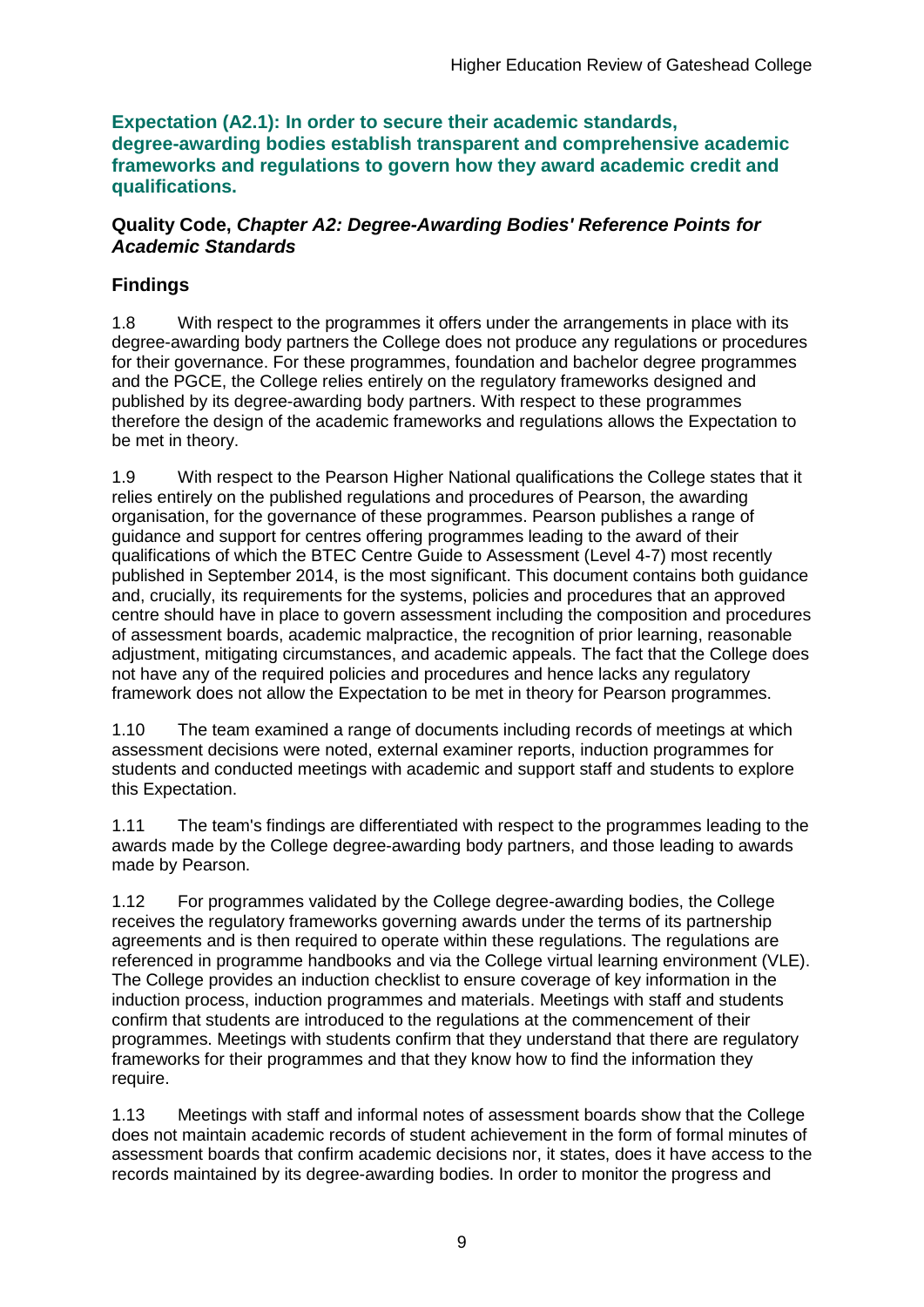achievement of its students therefore, the College maintains its own informal records of assessment and awards boards. In order to assure itself of the reliability and accuracy of the information used to advise students of their academic progress the College needs to have a formal record of these academic decisions. The team **recommends** therefore that by January 2016 the College work with its degree-awarding bodies to develop and implement a mechanism that ensures the College has a formal record of decisions made at assessment and award boards.

1.14 Meetings with staff reveal a lack of clarity in the delegated authority of the College in the operation of policies and procedures concerning academic malpractice, the recognition of prior learning, reasonable adjustment, mitigating circumstances, academic appeals and the conduct of assessment boards. For example, it is not clear whether or not and, if so, up to what point, the College has any authority to hear and deal with a representation by a student about an academic judgement. Similarly, it is not clear whether or not and, if so, to what extent, the College has authority to deal with applications for accreditation of prior learning (APL), extensions, mitigating circumstances and special adjustments. The team concludes that there is a risk to the future maintenance of academic standards if the College responsibilities remain uncertain. This leads to the team's recommendation in Expectation B6.

1.15 With respect to the Pearson Higher National awards the team sought and requested evidence of the regulations and academic frameworks governing the operation of programmes leading to the award of Pearson qualifications. The team examined documentary evidence of one assessment board and sought further clarification of the procedures followed during meetings with staff. The team asked for terms of reference for, membership of and regulations governing assessment and awards boards. In meetings with staff the College maintains that it is not allowed to put such a framework in place as the awards are governed by Pearson regulations. The team examined the *BTEC Centre Guide to Assessment (Level 4-7), September 2014*, published by Pearson, and finds that this document sets out the awarding organisation's requirements for the regulations and procedures which it requires the provider to have in place. While the document and other guidelines do provide advice and guidance for providers as to what these regulations and procedures should contain, it is not of itself a framework of regulations. The Guide advises that

To conform to the QAA Quality Code, your centre will need to develop and publish its own assessment regulations relating to BTEC higher level programmes [and] Each centre should have a published set of regulations for its Assessment Boards. (BTEC Centre Guide to Assessment: Level 4 to 7 - Issue 6: September 2014 pp43 and 49)

1.16 This lack of a formal regulatory framework, despite being required by Pearson, together with the lack of formal minutes of assessment and examination boards means that the college has no formal basis on which to recommend the award of credit and no formal record of how it has arrived at its decisions. The maintenance of academic standards for Pearson programmes is thus at serious risk. Therefore the team **recommends** that by September 2015 the College develop, approve and implement a regulatory and procedural framework for the assessment and award of credit for Pearson programmes in line with the latest published guidelines from the awarding organisation.

1.17 In conclusion, for the College's degree-awarding bodies, the academic decisions determining the award of credit and qualifications are ultimately supervised by and conducted in accordance with the regulations of these awarding bodies and so in respect of these programmes the Expectation is met but the lack of clarity in the College's delegated authority presents a moderate risk. However, for Pearson programmes, in the light of the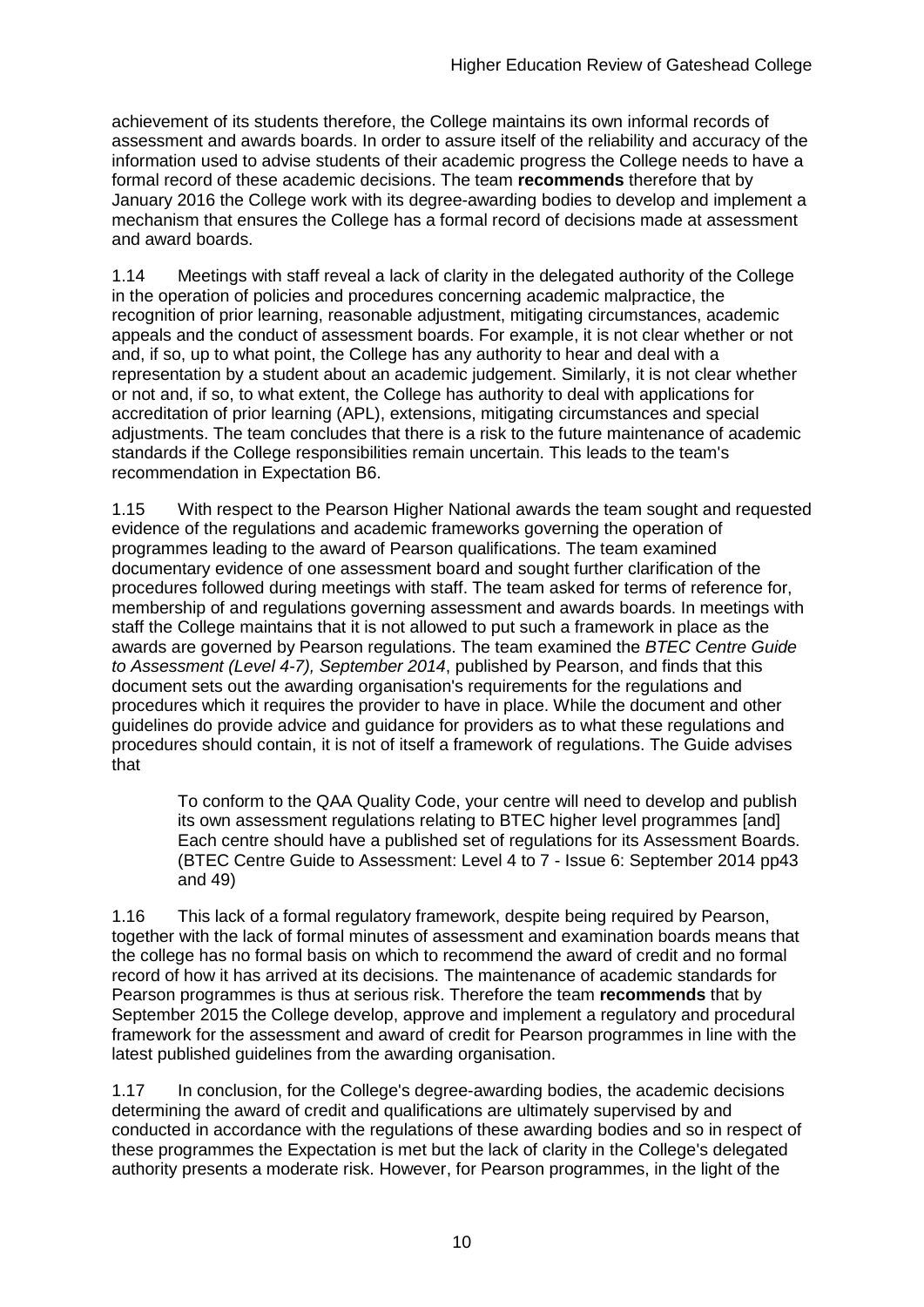absence of a formal framework of procedures and regulations governing the award of credit and awards, the team concludes that this Expectation is not met and the associated level of risk is serious.

#### **Expectation: Met for degree-awarding body partner programmes Level of risk: Moderate**

**Expectation: Not met for Pearson programmes Level of risk: Serious**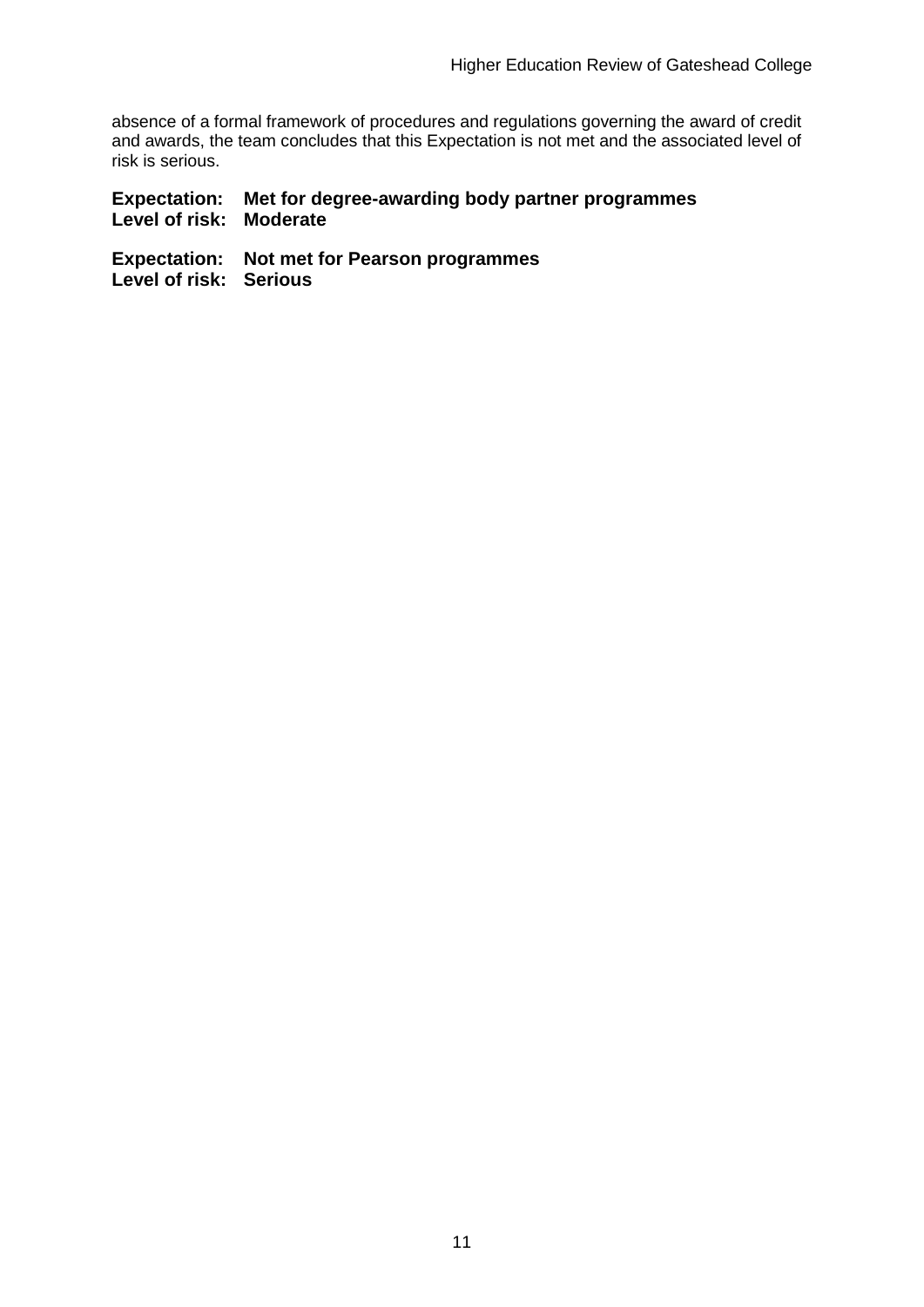**Expectation (A2.2): Degree-awarding bodies maintain a definitive record of each programme and qualification that they approve (and of subsequent changes to it) which constitutes the reference point for delivery and assessment of the programme, its monitoring and review, and for the provision of records of study to students and alumni.** 

#### **Quality Code,** *Chapter A2: Degree-Awarding Bodies' Reference Points for Academic Standards*

## **Findings**

1.18 The College has a memorandum of agreement between each of their awarding bodies outlining the responsibility for maintaining a definitive record of programmes and qualifications, which ultimately rests with the awarding body. The College keeps all appropriate documentation on the internal T-Drive, including but not limited to, programme specifications, module descriptors, external examiner reports, and annual monitoring reports (AMR). This information is directly referred to when the College monitors and reviews each of their courses. The College has an internal course approval system that they use before each of the courses is then sent to their respective awarding body

1.19 The College's awarding bodies do not expect them to have an internal course approval system, however, they have a rigorous process in place, and in which the bespoke software enables the College to have multiple checks in place for every course at every year to be confirmed annually. This allows the College to meet this Expectation in theory.

1.20 The review team examined this process through meetings with staff and a demonstration of the T-Drive and Course Building software

1.21 The review team saw the very clear display of the Course Building software in which the College formally signs off every course annually. There are six areas that need to be signed off before the course is allowed to progress. Within the current process the Higher Education Coordinator and the Strategy Manager for Curriculum have the most responsibility. This ensures that when each of the courses reaches the respective awarding body it has already been validated through the College's internal procedure. The team heard that the relevant staff members appreciate and understand how to use this software. The rigorousness of this system has led to a feature of good practice that is located within Expectation C.

1.22 The College has rigorous internal procedures in place to ensure that any changes it might propose would be formally signed off prior to submission to the awarding body. Therefore the Expectation is met and the associated level of risk is low.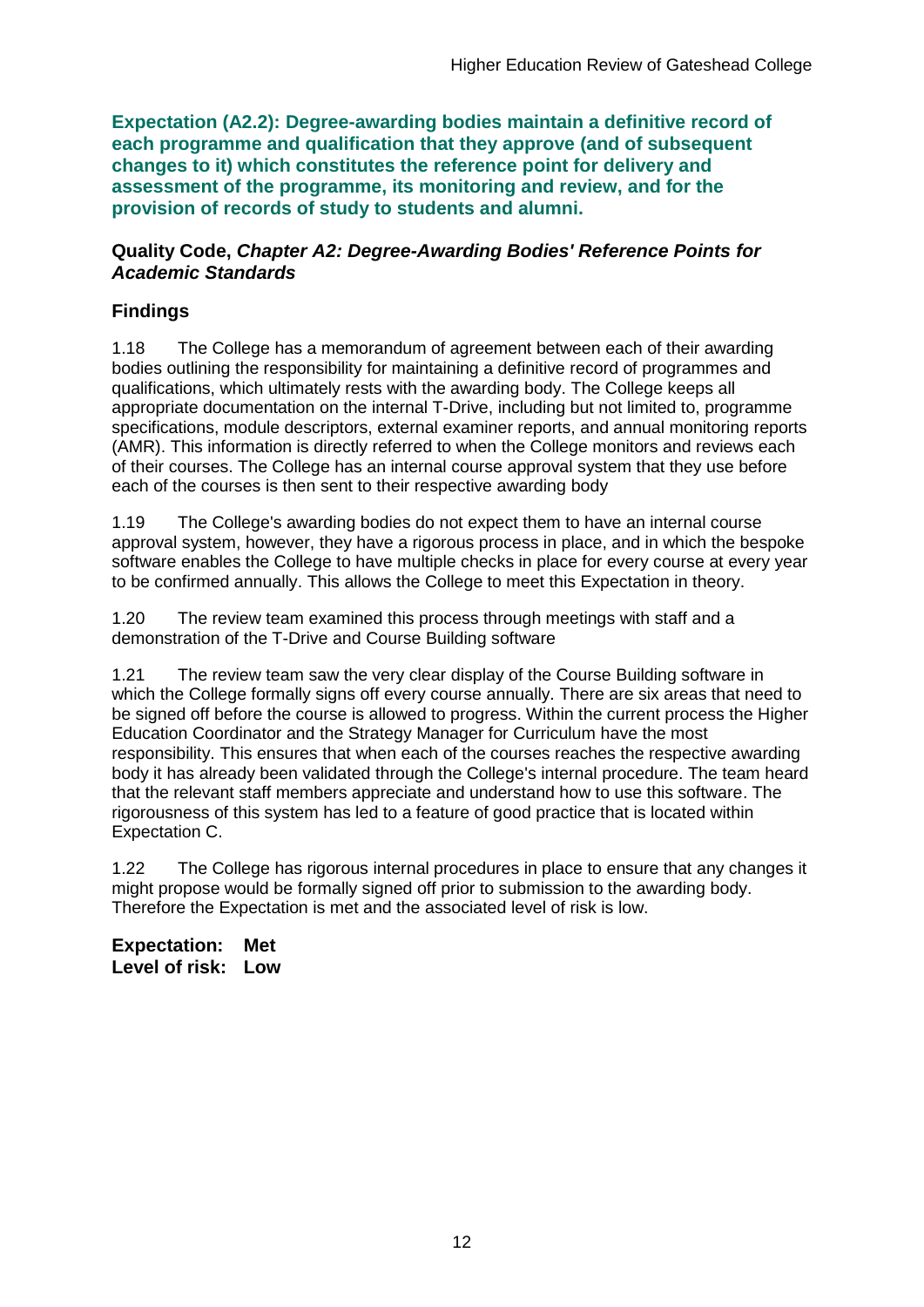**Expectation (A3.1): Degree-awarding bodies establish and consistently implement processes for the approval of taught programmes and research degrees that ensure that academic standards are set at a level which meets the UK threshold standard for the qualification and are in accordance with their own academic frameworks and regulations.**

#### **Quality Code,** *Chapter A3: Securing Academic Standards and an Outcomes-Based Approach to Academic Awards*

## **Findings**

1.23 Responsibility for the development, design and approval of programmes is shared between the College and its awarding organisation, Pearson, and its university partners. Detailed frameworks for HNC and HND qualifications, which align with the Quality and Credit Framework (QCF), are provided by Pearson. The College offers franchised and validated provision in partnership with three local universities. These degree-awarding bodies have processes and procedures in place to approve programmes offered at the College and to approve major amendments during the life of a validated programme. Alignment of such provision with the FHEQ is checked in the course of the universities' approvals processes.

1.24 Programme approval is a two-stage process. All new programmes are developed initially using the College's Higher Education Programme Approval Process. This involves the development of a business case and a full set of programme documentation including a programme specification, and details of learning outcomes and assessment. The second stage involves the submission of the proposed programme to the degree-awarding body responsible for giving final approval to the proposed provision. Throughout the approval process attention is paid to alignment of curricula, learning outcomes and assessment to external frameworks. The College uses its Course Builder single source system to store programme details and to log sign-offs by responsible staff. Aspects of the College's programme approval procedures were recently reviewed and changes proposed. The processes for programme approval and amendment are discussed further in section B1.

1.25 The review team finds that the policies and processes in place for programme approval are designed to ensure the alignment of content and assessment with the UK threshold standards contained within either the QCF or the FHEQ. These policies and procedures allow Expectation A3.1 to be met in theory.

1.26 The review team looked at College policy and process documents relating to programme approval and modification. The team met staff with responsibility for programme approval and saw a demonstration of the electronic system used to log approval decisions. The review team also read documents relating to recent approvals of new programmes and changes to existing programmes.

1.27 Recent examples of programme approval and programme amendment demonstrate that the processes described above operate effectively and as intended. Attention is paid to standards throughout the preparation and approval of new programmes and modification of existing ones. The internal programme approval procedures at the College require executive sign-off at various stages, but the wider internal processes of programme development and design are often informal. The College has recognised that greater formality would be beneficial and would assist in the embedding of standards and development of a higher education ethos. The action being taken to strengthen the process of internal programme approval through the introduction of a requirement for Programme Approval Panels to agree documentation for a proposed programme formally before it is sent to an awarding body has led to an affirmation in B1.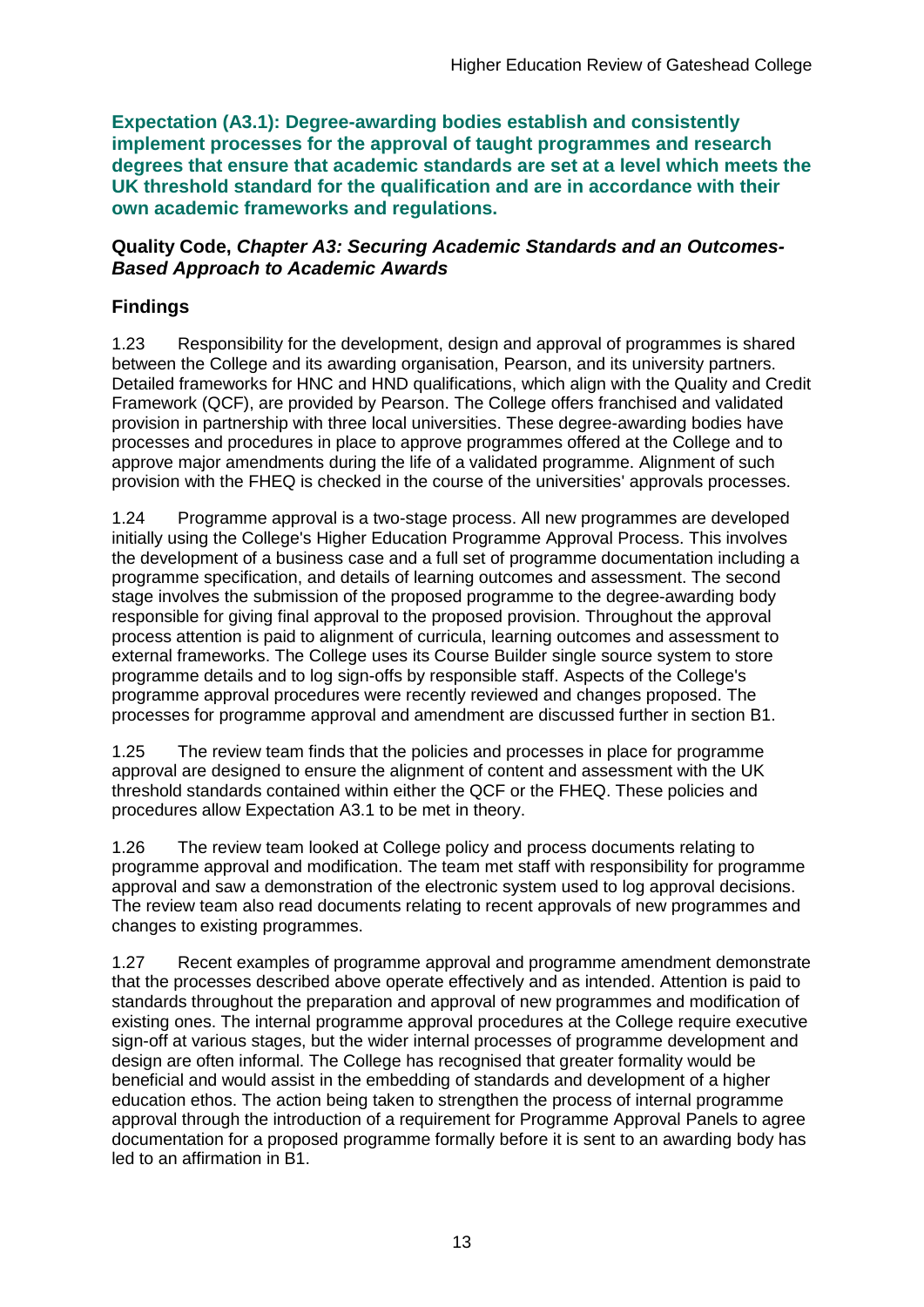1.28 The review team concludes that the College, with the support of Pearson and its university partners, has appropriate policies in place for the approval of programmes that ensure they are set at a level that meets UK threshold standards. Processes are also in place to ensure that UK threshold standards continue to be met after programmes have been amended. Staff are aware of these policies and implement them effectively. Expectation A3.1 is therefore met and the associated level of risk is low.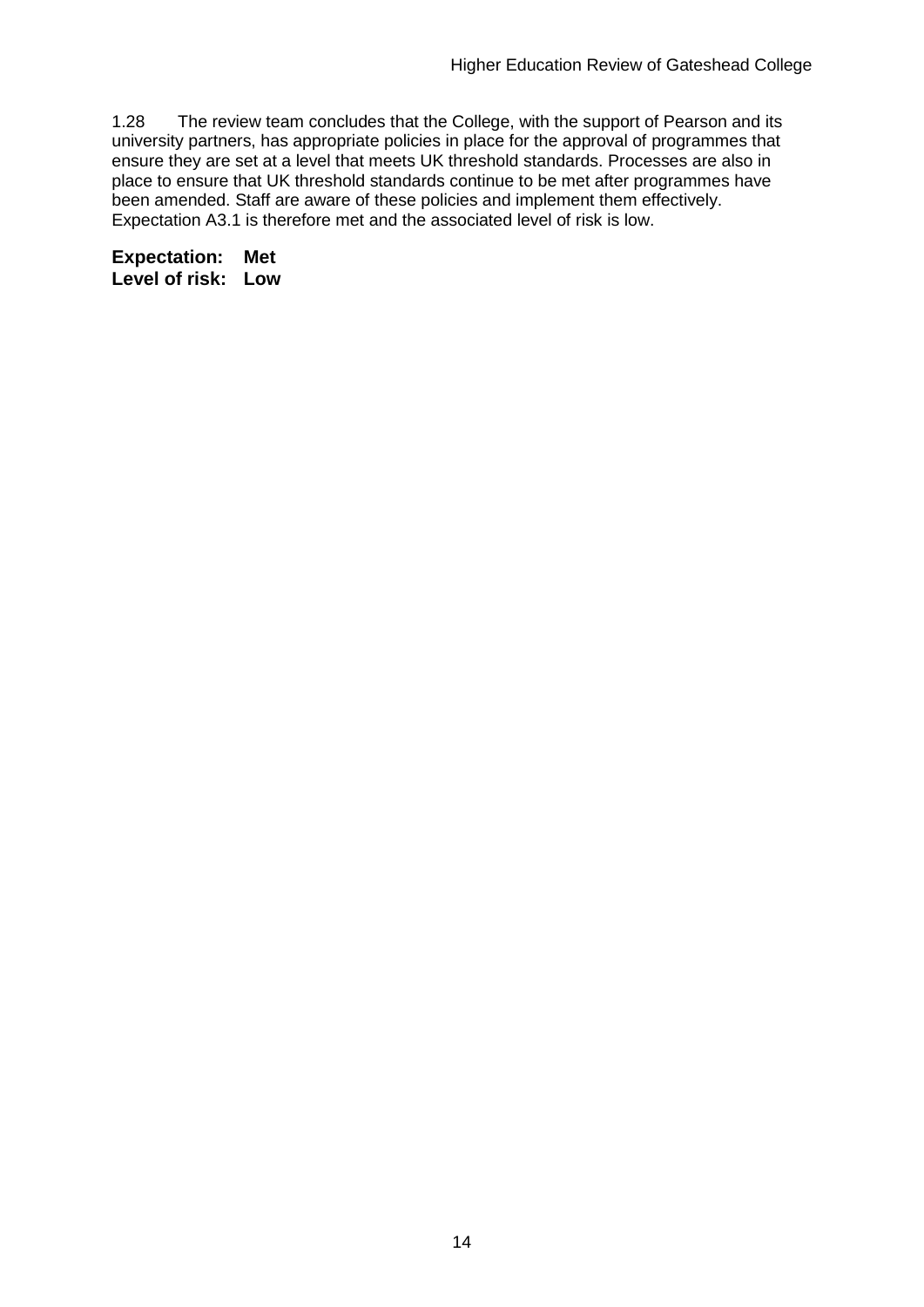**Expectation (A3.2): Degree-awarding bodies ensure that credit and qualifications are awarded only where:** 

- **the achievement of relevant learning outcomes (module learning outcomes in the case of credit and programme outcomes in the case of qualifications) has been demonstrated through assessment**
- **both UK threshold standards and their own academic standards have been satisfied.**

#### **Quality Code,** *Chapter A3: Securing Academic Standards and an Outcomes-Based Approach to Academic Awards*

## **Findings**

1.29 The College works within the frameworks for assessment provided by its awarding organisation, Pearson, and university partners. Pearson supplies expected learning outcomes and processes for the internal and external verification of their achievement. Pearson's programmes are aligned to the QCF. The frameworks provided by the College's partner universities are aligned to the FHEQ. The College's degree-awarding bodies maintain oversight of learning outcomes and assessment through the implementation of their assessment regulations and procedures. Implementation is also checked and monitored through programme approval, annual review, and the work of external examiners.

1.30 The review team considers that the College has overarching systems, processes, policies and procedures in place designed to implement the frameworks provided by its awarding organisation and university partners in relation to the achievement of learning outcomes. These policies and procedures allow Expectation A3.2 to be met in theory.

1.31 The review team looked at documentation setting out assessment requirements, including programme specifications and handbooks. The team read examples of internal moderation, and external examiners' reports. The team looked at operations manuals, responsibility lists, minutes of exam boards, and general guidance available to staff on assessment. The team talked to staff about assessment processes and the conduct of assessment boards.

1.32 The review team found that there is an effective system for the assessment of students which requires them to demonstrate that they have met learning outcomes which meet UK threshold standards. Robust systems of internal and external moderation are in place and implemented thoroughly. Guidance, support and development are provided to staff to ensure that assessment is appropriate and effective.

1.33 Pearson and the College's university partners provide processes and guidance on the handling of reasonable adjustment, mitigating circumstances, academic malpractice, recognition of prior learning, academic appeals, and the conduct of assessment boards. However, as discussed in greater detail in Sections A2.1 and B6, the College has not yet developed and implemented a full set of internal regulations, procedures and protocols, to ensure that the policies of Pearson and the College's university partners regarding these matters are handled consistently. The lack of a regulatory framework for Pearson programmes has led to a recommendation in A2.1. In addition, for the College degree-awarding body programmes the College showed a lack of clarity of its delegated powers and this has also led to a recommendation in A2.1.

1.34 The College's university partners and Pearson provide frameworks, policies and procedures for assessment and the award of credit and qualifications that are designed to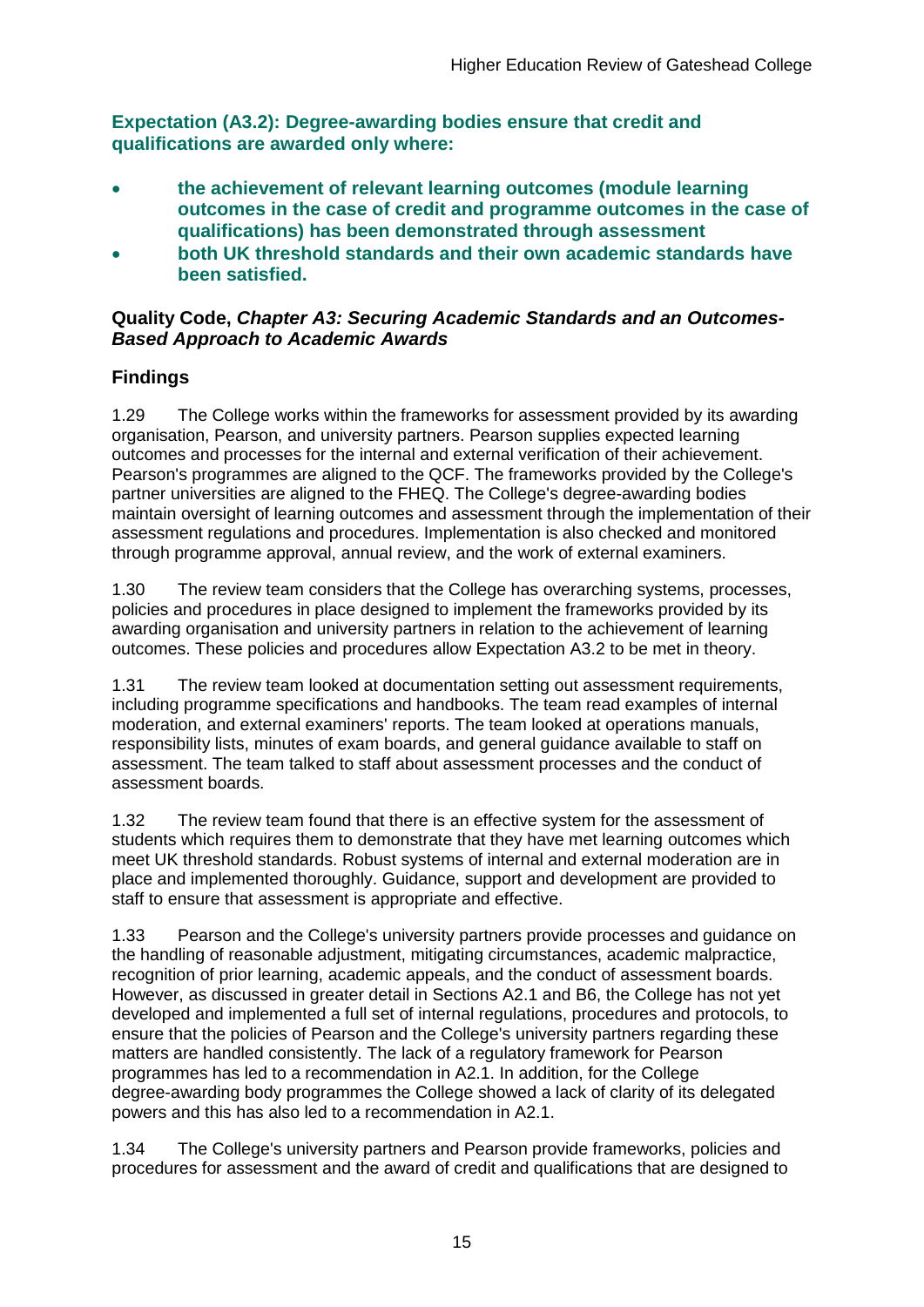ensure that UK and awarding partner standards are met, and which the College is required to follow. The review team thus concludes that Expectation A3.2 is met. However, the College's inconsistent management of some aspects of assessment practice, lack of clarity of its delegated powers from its awarding partners and, in the case of Pearson, lack of an academic framework to cover academic governance, as discussed more fully in Expectation A2.1, means that the associated level of risk is moderate.

**Expectation: Met Level of risk: Moderate**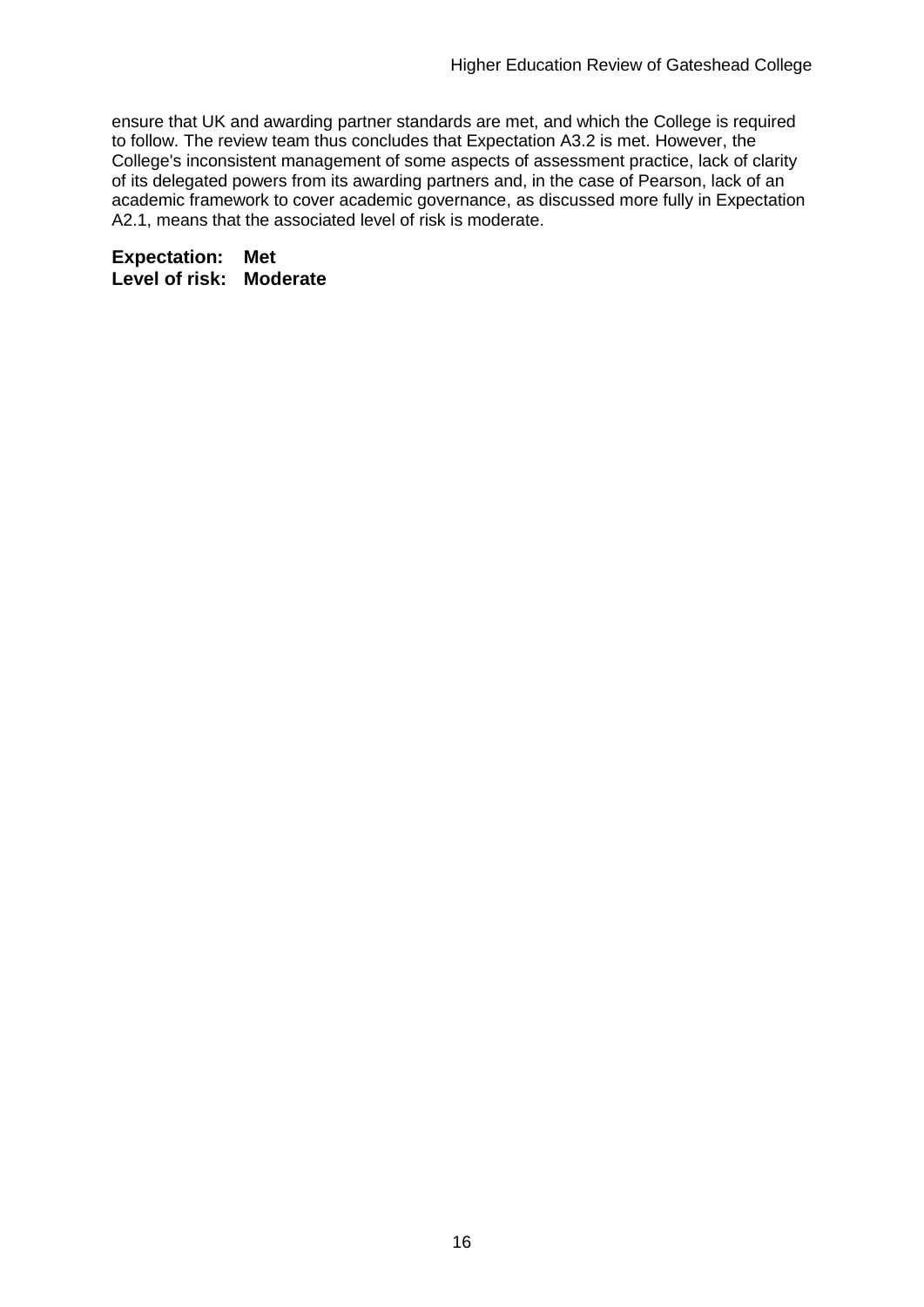**Expectation (A3.3): Degree-awarding bodies ensure that processes for the monitoring and review of programmes are implemented which explicitly address whether the UK threshold academic standards are achieved and whether the academic standards required by the individual degree-awarding body are being maintained.**

#### **Quality Code,** *Chapter A3: Securing Academic Standards and an Outcomes-Based Approach to Academic Awards*

## **Findings**

1.35 Responsibility for the monitoring and review of standards is shared between the College and its awarding organisation, Pearson, and its university partners. Systems for internal and external moderation, discussed in detail in section B6, ensure that programmes are delivered as approved and that standards of the College's awarding bodies, aligned with the QCF and the FHEQ, are met. The academic health of programmes is addressed through annual monitoring. Programmes delivered with the College's three university partners are subject to periodic re-approval which checks that standards are appropriate. There is no periodic review of the Pearson provision. The external verifier provides ongoing assurance of the standards of this provision.

1.36 The review team finds that the policies and processes in place for programme monitoring and review are designed to ensure that standards are aligned with those of the College's partners and, through them, with UK threshold standards. These policies and procedures allow Expectation A3.3 to be met.

1.37 The review team looked at documents which set out the processes and procedures for annual monitoring and read examples of annual monitoring reports. The review team also examined the approval of programmes that had run previously and were thus examples of re-approval. The team met staff responsible for assessment and monitoring.

1.38 The review team found that the processes of assessment and moderation operate effectively. External examiners are asked specifically to comment on achievement of threshold standards and, where issues are identified, remedial action is taken. In response to recommendations in the previous review report, the monitoring of programmes has been strengthened by the introduction of a Course Review and Evaluation process (CRE). CREs are produced annually by each programme in addition to Annual Monitoring Reports (AMRs) produced for provision offered in conjunction with university partners. The process of annual monitoring is discussed in detail in section B8, including an affirmation of the action taken by the College to strengthen the process. CREs and AMRs monitor student achievement and external feedback on curricula and delivery and assessment.

1.39 Programmes offered with the College's three university partners are subject to the periodic review and re-approval by the relevant degree-awarding body using that institution's policies and procedures. The College has recently strengthened its internal programme reapproval processes which precede the submission of the programme to the awarding body responsible for giving final approval. Throughout the approval process attention is paid to the alignment of curricula, learning outcomes and assessment with external frameworks. Pearson programmes are in open-ended approval and are not currently subject to periodic review or re-approval. This has led to a recommendation in B8 that the College should develop and implement a process for the periodic review of the College's Pearson programmes in order to provide further assurance of standards.

1.40 The review team concludes that the College, with the support of its awarding bodies and organisation, has the appropriate policies in place for ongoing monitoring and review of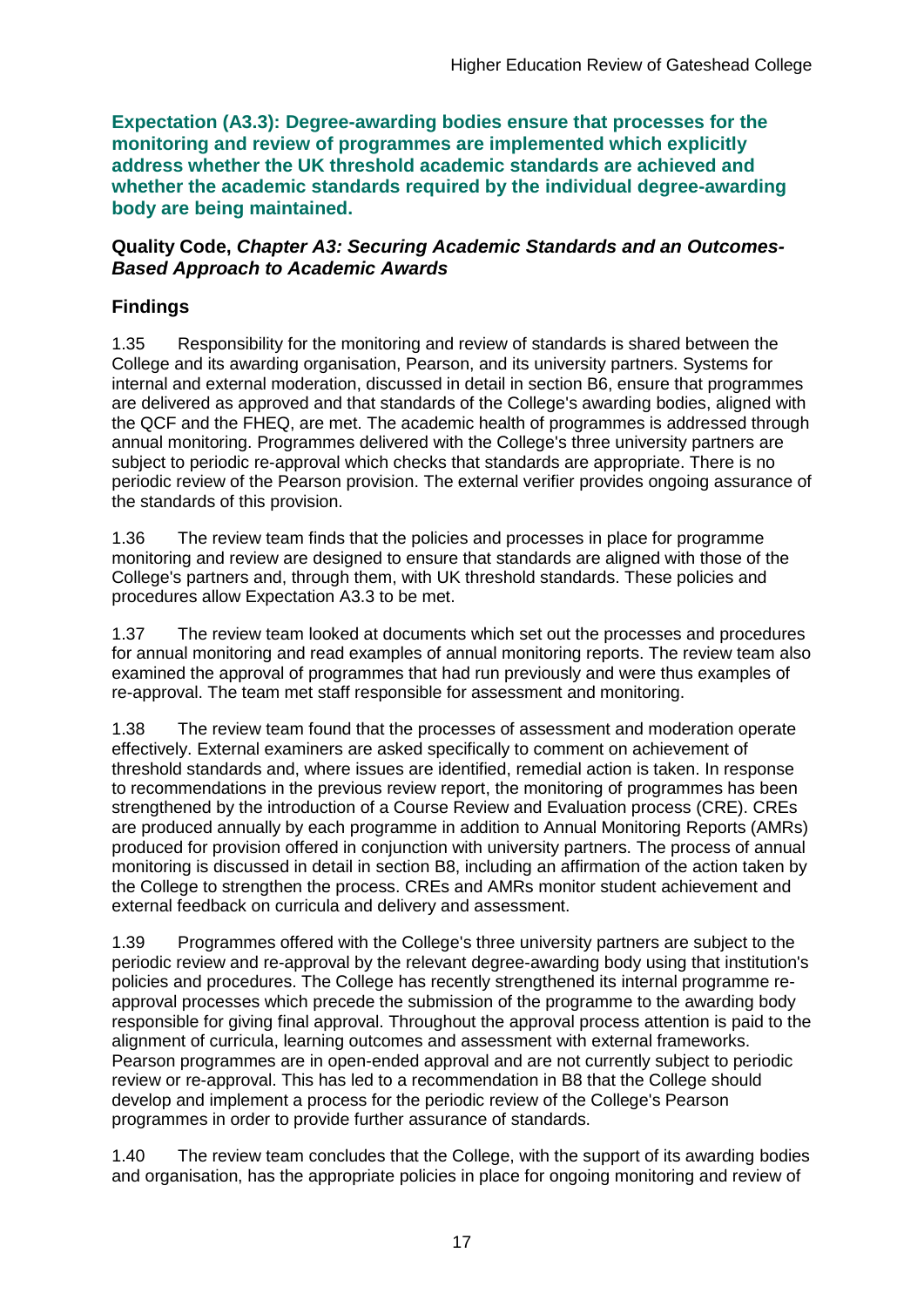the standards of approved programmes that ensure that they meet UK threshold standards. Staff are aware of these policies and processes and implement them effectively. Expectation A3.3 is therefore met and the associated level of risk is low.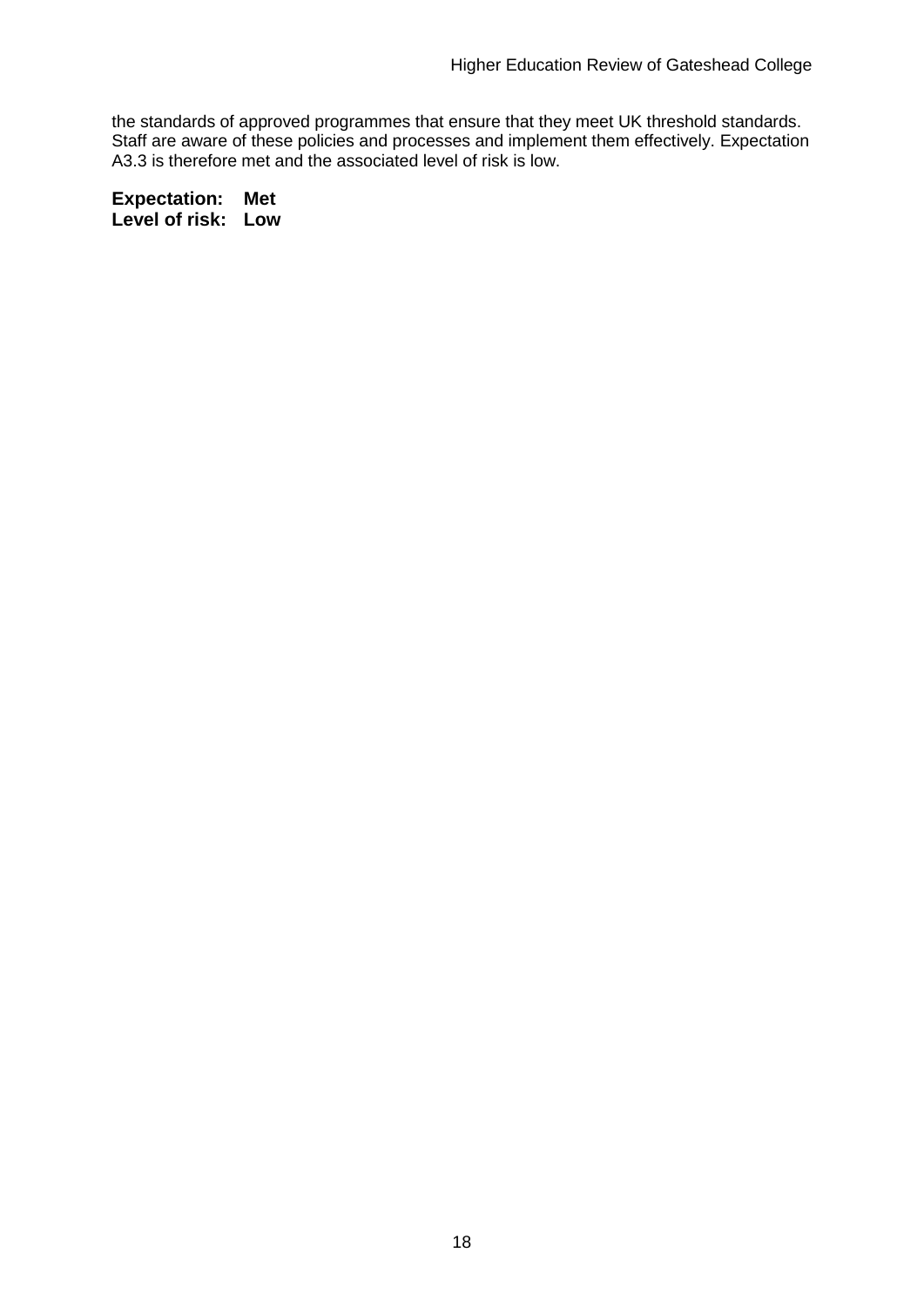**Expectation (A3.4): In order to be transparent and publicly accountable, degree-awarding bodies use external and independent expertise at key stages of setting and maintaining academic standards to advise on whether:**

- **UK threshold academic standards are set, delivered and achieved**
- **the academic standards of the degree-awarding body are appropriately set and maintained.**

#### **Quality Code,** *Chapter A3: Securing Academic Standards and an Outcomes-Based Approach to Academic Awards*

### **Findings**

1.41 The College has in place policies and procedures set down by their validating partners that ensure that external and independent expertise is used in the setting and maintaining of academic standards. Pearson designs its programmes and the College applies the same approval processes as for its degree-awarding body validated programmes when programmes are to be approved. These procedures are embodied within and supplemented by the College's own internal policies and procedures which are set down in the Higher Education Operations Manual and related documentation. These College procedures for programme design and development incorporate an internal approval process and specify that employers and other independent stakeholders are consulted during the design phase. These procedures require that reference to qualification and Subject Benchmark Statements and to the FHEQ is clearly embedded in programme specifications and documentation used to support the validation/approval process. The College makes scrupulous use of external examiners (see Expectation B7) who have a key role in the maintenance of academic standards.

1.42 The team concludes that the design of the processes in place for ensuring that external independent expertise is used in the setting and maintenance of academic standards allows for the Expectation to be met in theory.

1.43 The team tested the Expectation by examining a range of relevant documents including the partnership agreements for the three awarding bodies and the associated responsibility checklists; the HE Operations Manual; the operations manuals for individual programmes; procedural documentation for programme approval; records of two successful approval events; approval of a new programme and approval of modifications to an existing programme; records of employer involvement in initial programme design; course handbooks and a range of external examiner reports. The team investigated the operation of these processes during meetings with staff and employers. The team followed the progress of an approval through the College's management information system which confirmed that appropriate senior level sign-off at every stage of the approval process must be in place before a programme can run.

1.44 The team finds that the College follows these processes and procedures with rigour and that independent external expertise is applied in the approval and re-approval of programmes and in the ongoing maintenance of academic standards. The team concludes therefore that the Expectation is met and the associated risk is low.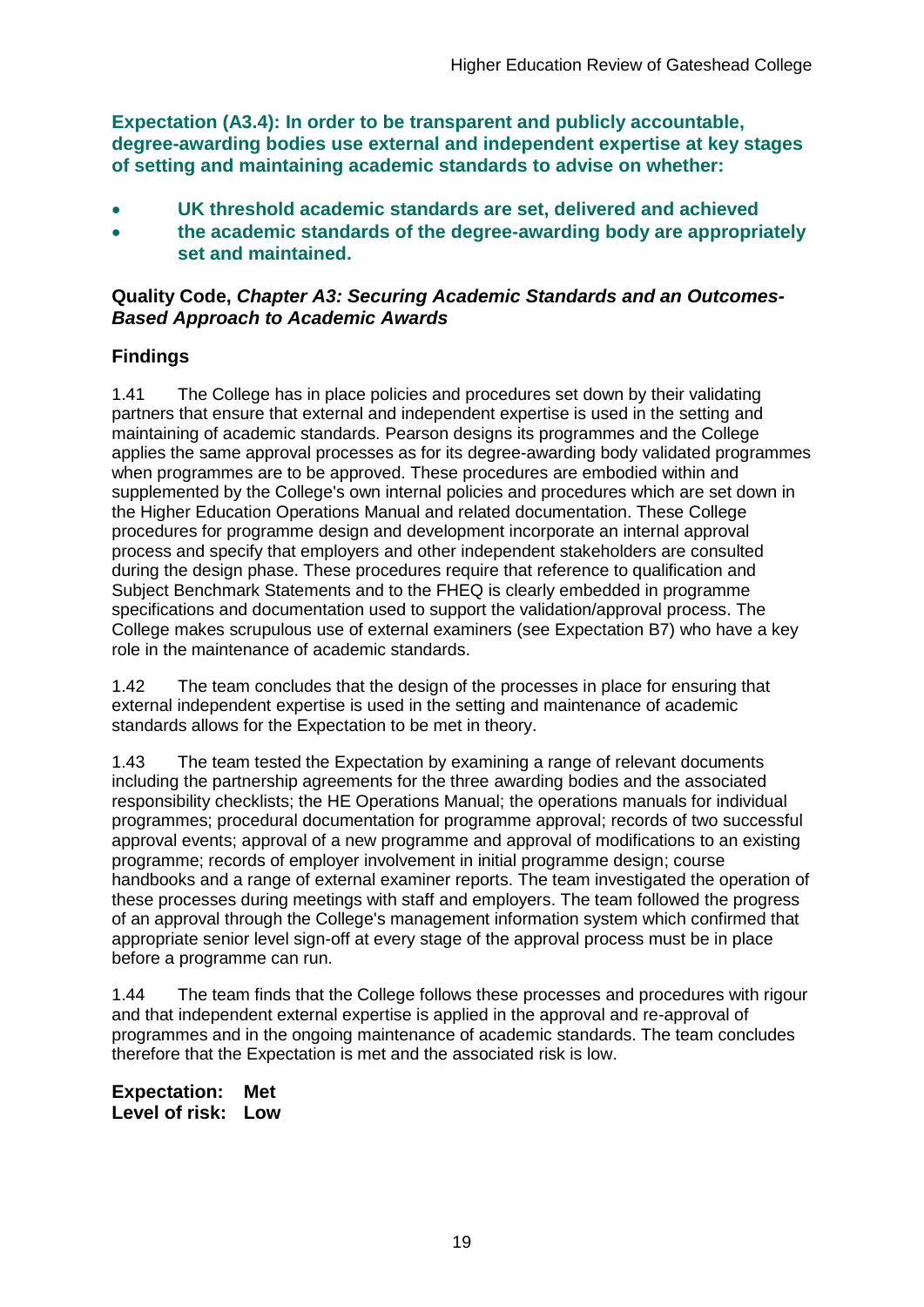## **The maintenance of the academic standards of awards offered on behalf of degree-awarding bodies and other awarding organisations: Summary of findings**

1.45 In reaching its judgement the review team matched its finding against the criteria specified in Annex 2 of the published handbook.

1.46 Six of the seven Expectations in this judgement area are met with the associated level of risk identified as low in five out of six cases. The exception is Expectation A3.2 where the level of risk is identified as moderate, due to the inconsistent practice in the College's assessment framework. The seventh Expectation, A2.1, has a split judgement, with the Expectation being met, but with a moderate risk, for programmes awarded by the College's degree-awarding bodies and not met, with a serious risk, for programmes awarded by Pearson awarding organisation. The issues in this Expectation are around the College regulatory framework.

1.47 There is no good practice associated with this judgement area, though the good practice identified in Part C: Information about Higher Education Provision is also relevant to this judgement area. Similarly there are no affirmations associated with the judgement area although the affirmations given in B1 around the introduction of a more formal and robust approval/re-approval process and in B8 around the strengthening of the College annual monitoring process, are relevant to this judgement area.

1.48 There are two recommendations in this area, both located in Expectation A2.1. The first relates to putting in place a regulatory and procedural framework for Pearson programmes; the second relates to the College working with its degree-awarding body partners to ensure it has a formal record of assessment boards. In addition the recommendations in B6 and B8 are also relevant to this judgement area.

1.49 In terms of the programmes awarded by the College degree-awarding bodies, the College lacks clarity as to the extent of its delegated powers from the degree-awarding body and has no access to the formal records of assessment boards. This lack of clarity has led to the recommendation in B6 and that Expectation is not met, though with a moderate risk. Both of these issues have the capacity to put academic standards at risk. However, the ultimate authority for academic standards is that of the degree-awarding body and the latter ensures compliance by the College with its regulations and procedures. There are no serious risks identified in this judgement area for programmes validated by the College degree-awarding bodies. On balance therefore the team concludes that the maintenance of the academic standards of the awards offered on behalf of the degree-awarding bodies **meets** UK expectations.

1.50 In the case of Pearson programmes, the awarding organisation requires the provider to have in place systems, policies and procedures to cover such matters as academic misconduct, mitigating circumstances and the conduct of assessment boards. The College has none of these systems, policies and procedures and moreover maintains that it is prevented from having them by the regulations of the awarding organisation. This lack of a regulatory framework means that the College has no formal basis on which it can award credit and indeed no formal records of the reasons for the decisions it has made. This lack of a regulatory framework puts academic standards at risk. The College has no recognition of these major problems and indeed insists it is prevented from addressing them by the erroneous belief that the awarding organisation does not allow it to have such regulations. The review team therefore concludes that the maintenance of the academic standards of the awards offered on behalf of Pearson **does not meet** UK expectations.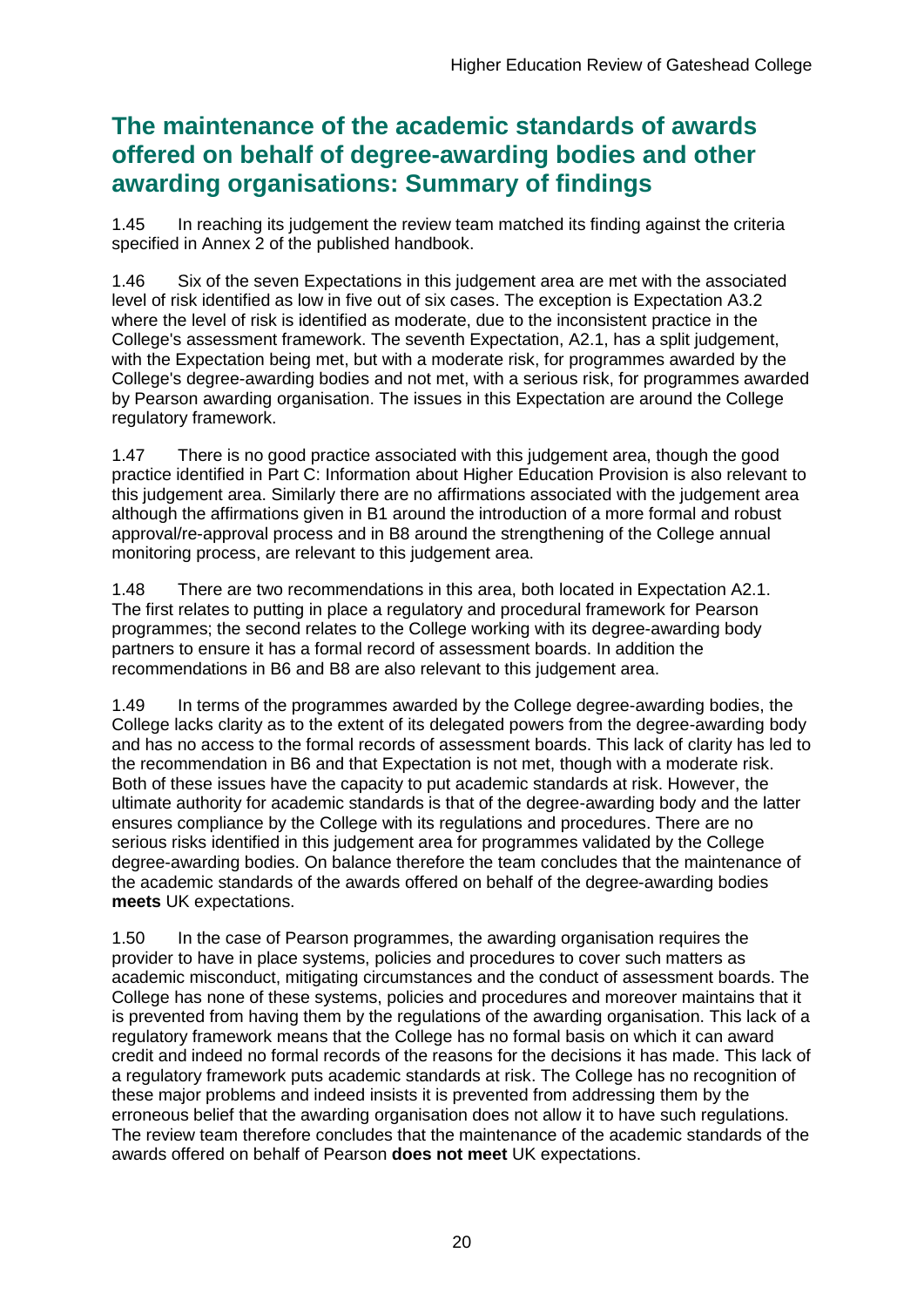## <span id="page-21-0"></span>**2 Judgement: The quality of student learning opportunities**

**Expectation (B1): Higher education providers, in discharging their responsibilities for setting and maintaining academic standards and assuring and enhancing the quality of learning opportunities, operate effective processes for the design, development and approval of programmes**

## **Quality Code,** *Chapter B1: Programme Design and Approval*

## **Findings**

2.1 Responsibility for the development, design and approval of programmes is shared between the College and its awarding organisation, Pearson, and its university partners. Pearson provides detailed programme specifications for its awards. The College also offers franchised and validated provision in partnership with three local universities. These degree-awarding bodies have processes and procedures in place to approve programmes offered at the College including requirements relating to consultation during the development stages of a programme. They also approve major amendments during the life of a validated programme. The College provides advice and support to staff related to programme approval.

2.2 Programme approval involves both College and awarding organisation stages. All new programmes are developed initially using the College's HE Programme Approval Process. This involves the development of a business case and a full set of programme documentation including a programme specification, and details of learning outcomes and assessment. The process is steered by the HE Coordinator, who works with an ad hoc panel known as a Programme Approval Panel drawn from the relevant curriculum area. The role of the panel is to guide the development process, liaise with awarding partners, and oversee the production of documentation. The College consults students and employers during the development phase of programmes. The College uses its Course Builder single source system to store programme details and to log sign-offs by responsible staff, including senior managers. This system is discussed in further detail in section C.

2.3 The second stage involves the submission of the proposed programme to the awarding body responsible for giving final approval to the proposed provision. All the College's partners have formal processes for programme approval. In the case of Pearson this involves notification of proposed provision. The three partner universities have more extensive approval processes. College processes are designed to take account of student opinion and the views of employers. External academic advice is built into partner processes. Roles and responsibilities are clear and communicated through College documentation. The team finds that the College has appropriate systems, processes, policies and procedures in place for the design, development and approval of programmes and changes to existing programmes. These policies and procedures allow the Expectation B1 to be met in theory.

2.4 The review team looked at College policy and process documents relating to programme approval and modification. The team met staff with responsibility for programme approval and saw a demonstration of the electronic system used to log approval decisions. The review team also read documents relating to recent approvals of new programmes and changes to existing programmes.

2.5 Recent examples of programme approval and programme amendment demonstrate that the processes described above operate effectively and as intended. Before detailed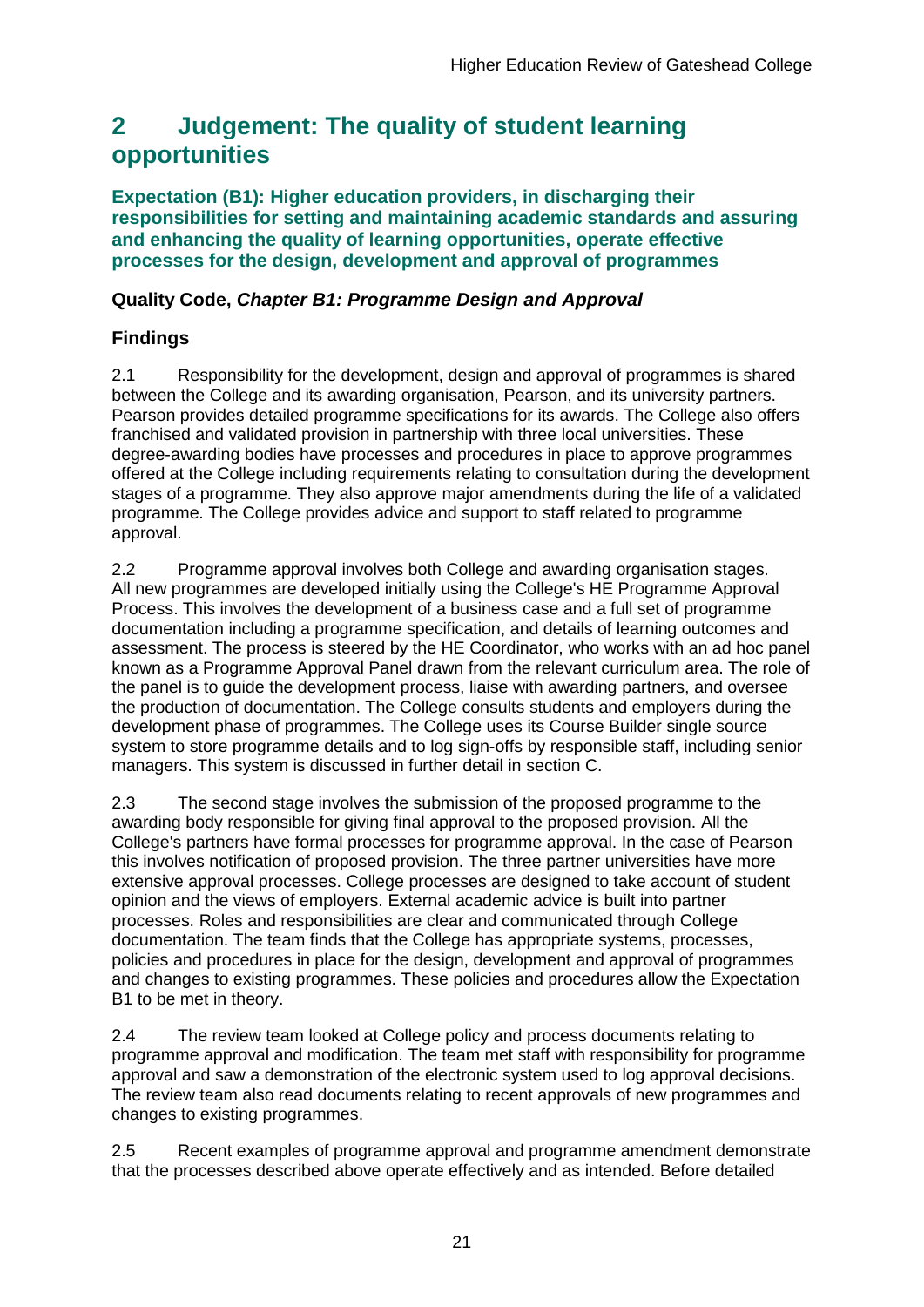development of a new programme commences a business case is developed which is signed off by the College's Strategy Manager (Curriculum). New programmes must fit strategically with the College's mission. The HE Coordinator approaches the College's preferred partner and if the proposed course appears to be feasible, a Programme Approval Panel is established to develop the programme documentation to be submitted for formal external approval. During the planning stage, support services are involved and the College consults with students, alumni and employers. Approval by any of the College's three partner universities involves scrutiny of the proposed programme by a panel informed by external academic advice. These panels may set conditions for the approval of proposals which need to be completed and signed off before programmes commence. In the case of Pearson programmes, the awarding organisation provides detailed specifications and the external approval stage is much lighter. Forms and templates for amending programmes from partner universities are available to staff on the College's staff intranet. Approval of minor amendments is usually granted through a desk-based process.

2.6 The documentation produced in relation to the approval of new programmes and amendment of continuing programmes is thorough and provides a basis for assuring both the quality and standards of programmes. The processes of approval involve a broad range of stakeholders. The College's Course Builder system facilitates logging of decisions at key points during the approval process as well as the updating of documentation during the development phase. However, the College has recognised that aspects of the initial, College-based stage of programme approval are ad hoc and informal. Action is being taken to strengthen the processes deployed during the initial stages of programme development by formalising the role of the Programme Approval Panel in relation to signing off the final stages of the internal process. This is particularly relevant to Pearson programmes where the external stage is less extensive. This change is in the process of implementation and the review team **affirms** the introduction of a robust, formal, internal programme approval/reapproval process.

2.7 The review team concludes that the College, with the support of Pearson and its university partners, has appropriate policies in place for the design, development and approval of programmes in order to set and maintain academic standards and assure and enhance the quality of learning opportunities. Staff are aware of these policies and procedures and operate them effectively. Expectation B1 is therefore met and the associated level of risk in this area is low.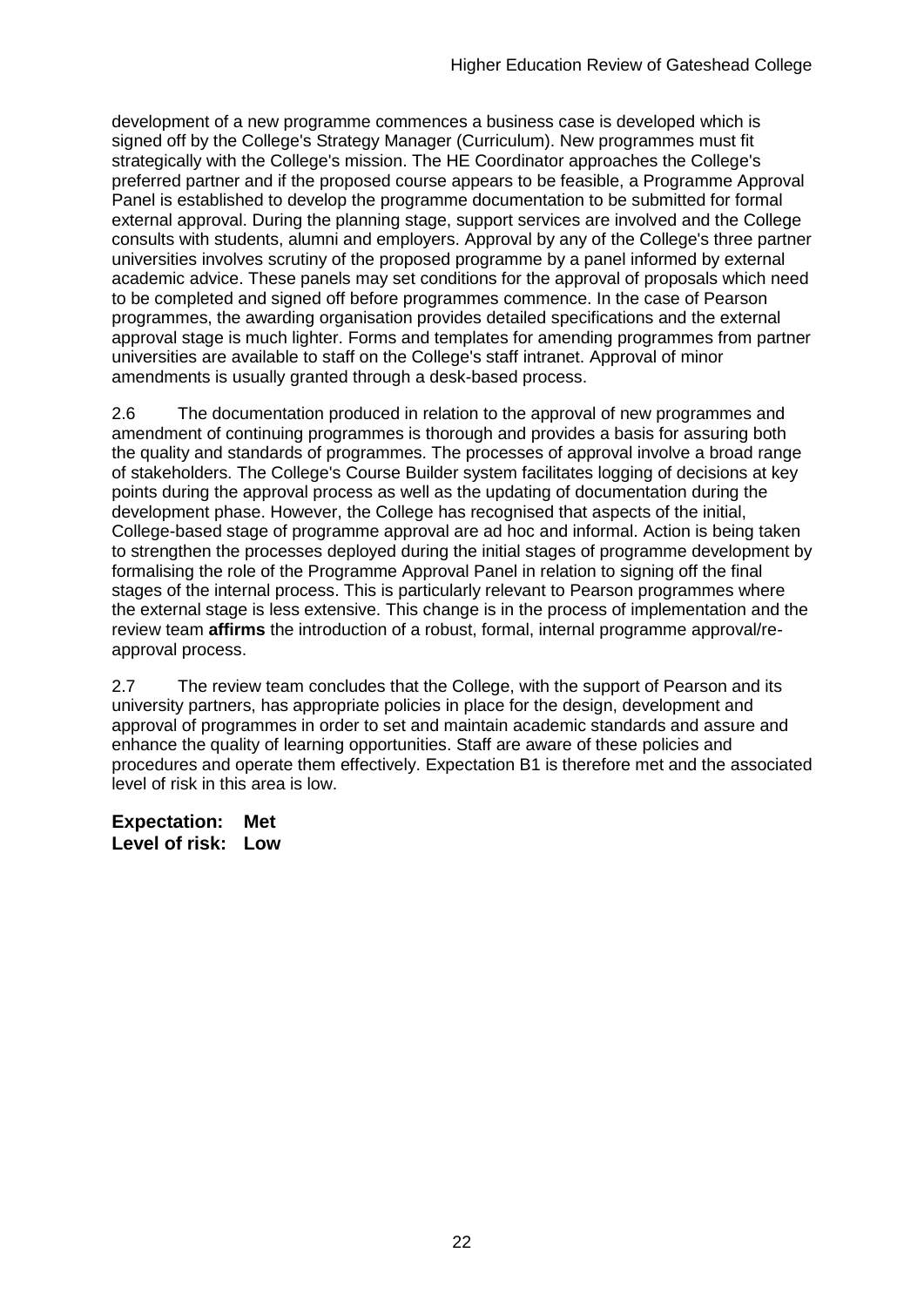**Expectation (B2): Recruitment, selection and admission policies and procedures adhere to the principles of fair admission. They are transparent, reliable, valid, inclusive and underpinned by appropriate organisational structures and processes. They support higher education providers in the selection of students who are able to complete their programme.**

### **Quality Code,** *Chapter B2: Recruitment, Selection and Admission*

## **Findings**

2.8 The College has a combined approach when dealing with further and higher education provision. Most of the policies that the College uses to operate within reflect this dual approach. The College uses the HE Guide to Admissions to assist staff in the distinction of provision, also referring to the UK Quality Code for Higher Education (Quality Code). The method in which students can apply is two-fold. Full-time students apply through the normal UCAS route and part-time students apply directly to the College. Programme leaders interview students for their respective courses.

2.9 The College has in place procedures for student recruitment which work effectively. Although the College currently does not have any international students, there is a staff member who has been appropriately trained in dealing with International student applications. Applicants have appropriate support if they need assistance from the College. This can be done either through face-to-face meetings or by phoning the College directly. The HE Guide to Admissions is the main reference document for staff who conducts interviews. The policies and procedures for admissions allow this Expectation to be met in theory.

2.10 The review team examined the relevant documentation that the College provided, including the HE Admission Flowchart, response letters that the College provides to applicants and all other relevant evidence and information provided within the self-evaluation document. This was then used as the basis for questioning the College through several meetings that included meeting students and teaching and support staff. The team questioned the staff about the effectiveness and questioned students on their experience regarding the recruitment, selection and admission process.

2.11 The two systems that the College has in place work effectively. There is a well established relationship between the curriculum staff and the admissions team, allowing for smooth transitions of information. All relevant staff are trained in the use of the UCAS software and in processing applications. The admissions team is able to process applications face to face or online. This was confirmed through the meetings the team conducted with staff and students.

2.12 All relevant students are appropriately informed regarding the APL.

2.13 Upon a new programme leader being appointed, a succession plan will be drawn up allowing for appropriate shadowing during interviews to ensure relevant knowledge.

2.14 The level of communication that the College has with each of its awarding bodies differs. However, the College effectively has delegated control over the recruitment, selection and admission process. There is no direct communication or prescribed documentation by Pearson regarding recruitment, selection and the College operates within the remit of their policy.

2.15 The support that the College provides to applicants is easily assessable and appreciated by students. The review team heard repeatedly that when a student needed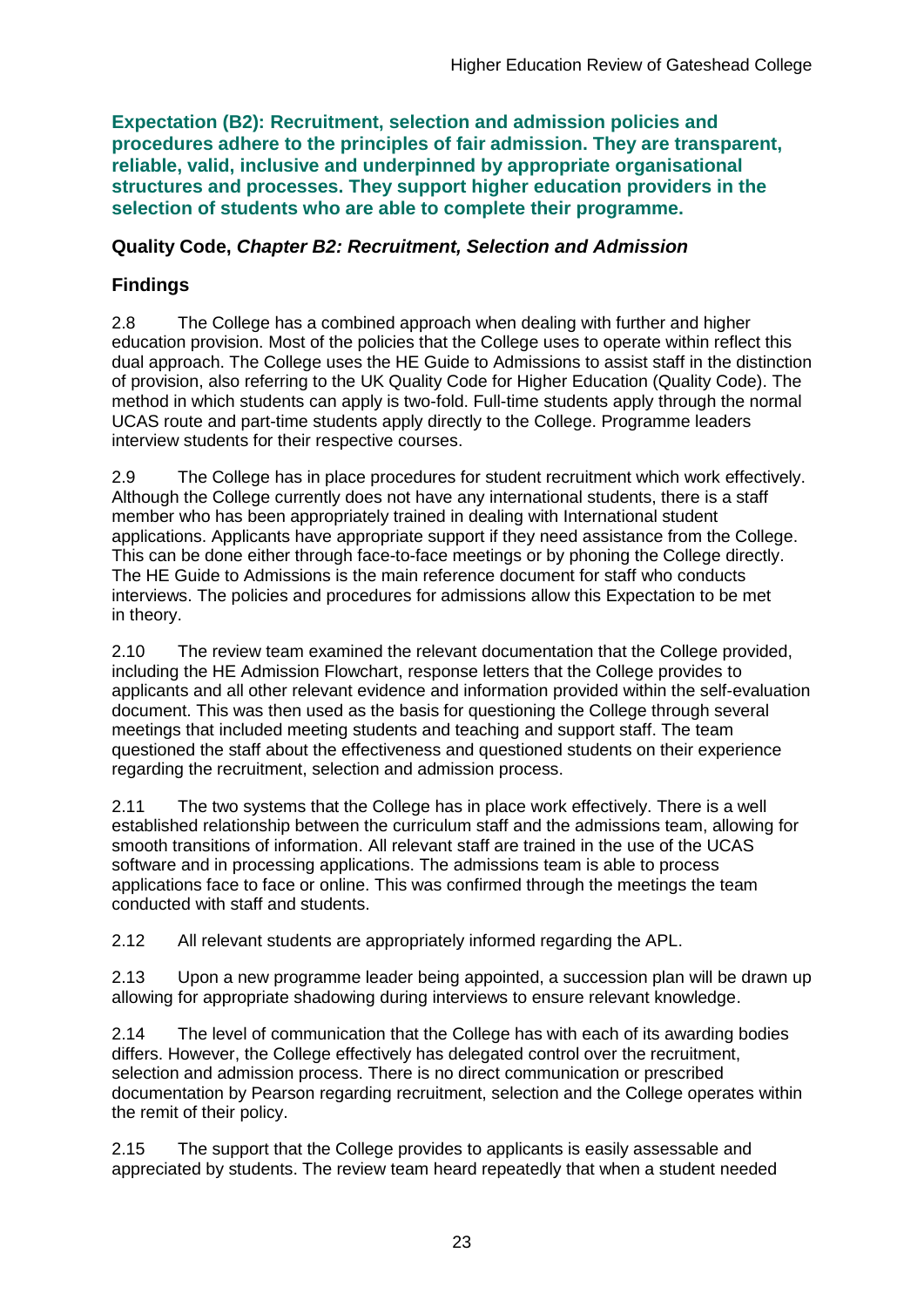appropriate information or guidance the College responded promptly and resolved, where possible, any issues that the applicants had.

2.16 The review team finds that, although the College may not have detailed policies outlining every aspect of the recruitment, selection and admission process, that they carry out this task effectively and give appropriate support to applicants. Therefore the review team finds that the College meets this Expectation and the associated level of risk is low.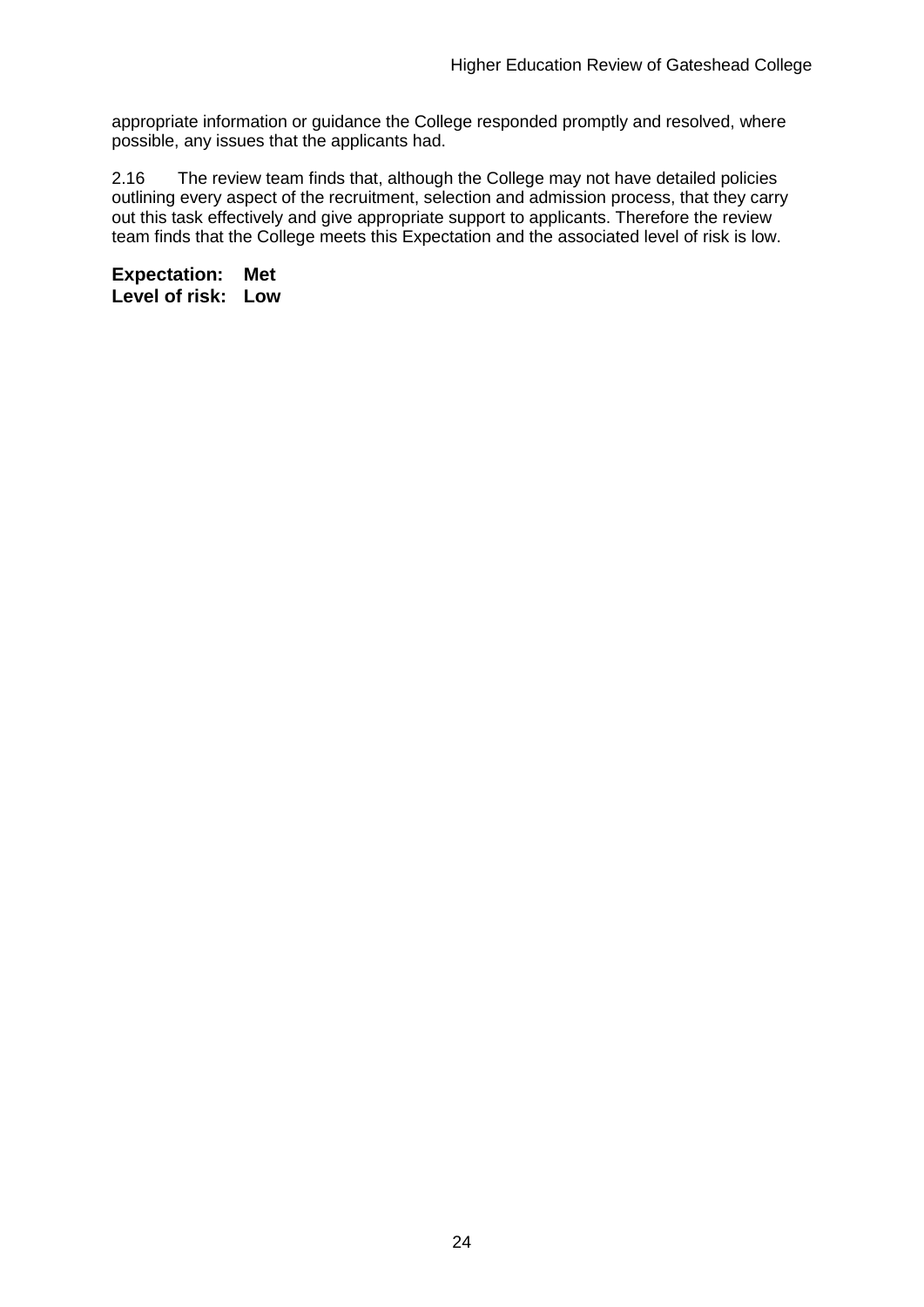**Expectation (B3): Higher education providers, working with their staff, students and other stakeholders, articulate and systematically review and enhance the provision of learning opportunities and teaching practices, so that every student is enabled to develop as an independent learner, study their chosen subject(s) in depth and enhance their capacity for analytical, critical and creative thinking.**

#### **Quality Code,** *Chapter B3: Learning and Teaching*

## **Findings**

2.17 With respect to its university-validated and franchised provision, the requirements for systematic monitoring review and evaluation are set down in its partnership agreements and detailed in the operations manuals for each programme. The College has in place therefore a requirement for systematic annual course review and evaluation which is required to take into account the views of relevant stakeholders, and which is underpinned by an organisational and committee structure. All programmes are required to produce an annual report (AMR and or CRE). The College uses a variety of mechanisms to gather student feedback and opinions including the Internal Student Survey (ISS), an annual survey of all College higher education students designed to gather their feedback on College programmes, learning resources and support networks, programme committees which include student representation and employer feedback reports on students in the workplace. The College has in place a policy of teaching observation for all staff. The teaching observation procedure is documented in the Observation Guide which is a report template and is linked to the College's Teaching and Learning Strategy. The observation process for higher education has criteria which are different from the further education observation process.

2.18 Oversight of these processes and procedures lies with a formal committee structure consisting of the Teaching and Learning Committee (formerly the Academic Standards Committee) which is the senior College committee, the HE Quality Board (HEQB) and the Higher Education Practitioners Forum. The College employs a Higher Education Coordinator to lead, support and provide guidance in the fulfilment of these processes.

2.19 Pearson does not set down a formal requirement for periodic review of programmes but does require the College to have in place a similar system for their monitoring annual review and evaluation. Consequently, the College uses the same procedures and processes for annual monitoring and review for its Higher National programmes as for its undergraduate programmes.

2.20 The College has in place a Teaching and Learning Strategy which sets out the College's approach to continuous improvement in teaching and learning with a particular focus on the delivery of employability skills.

2.21 The team considers that the design of these processes and procedures allows the expectation to be met in theory.

2.22 The team tested the Expectation by examining a wide range of documentary evidence including minutes of relevant committees, AMRs (now replaced by CREs), external examiner reports, reports of the observation process, the staff development strategy and staff development records. The team met staff, students and employers to assess the effectiveness of these processes and procedure in practice.

2.23 The CREs which now incorporate the AMRs, reveal that the College processes are thorough and reflective and make appropriate use of student feedback and the reports of its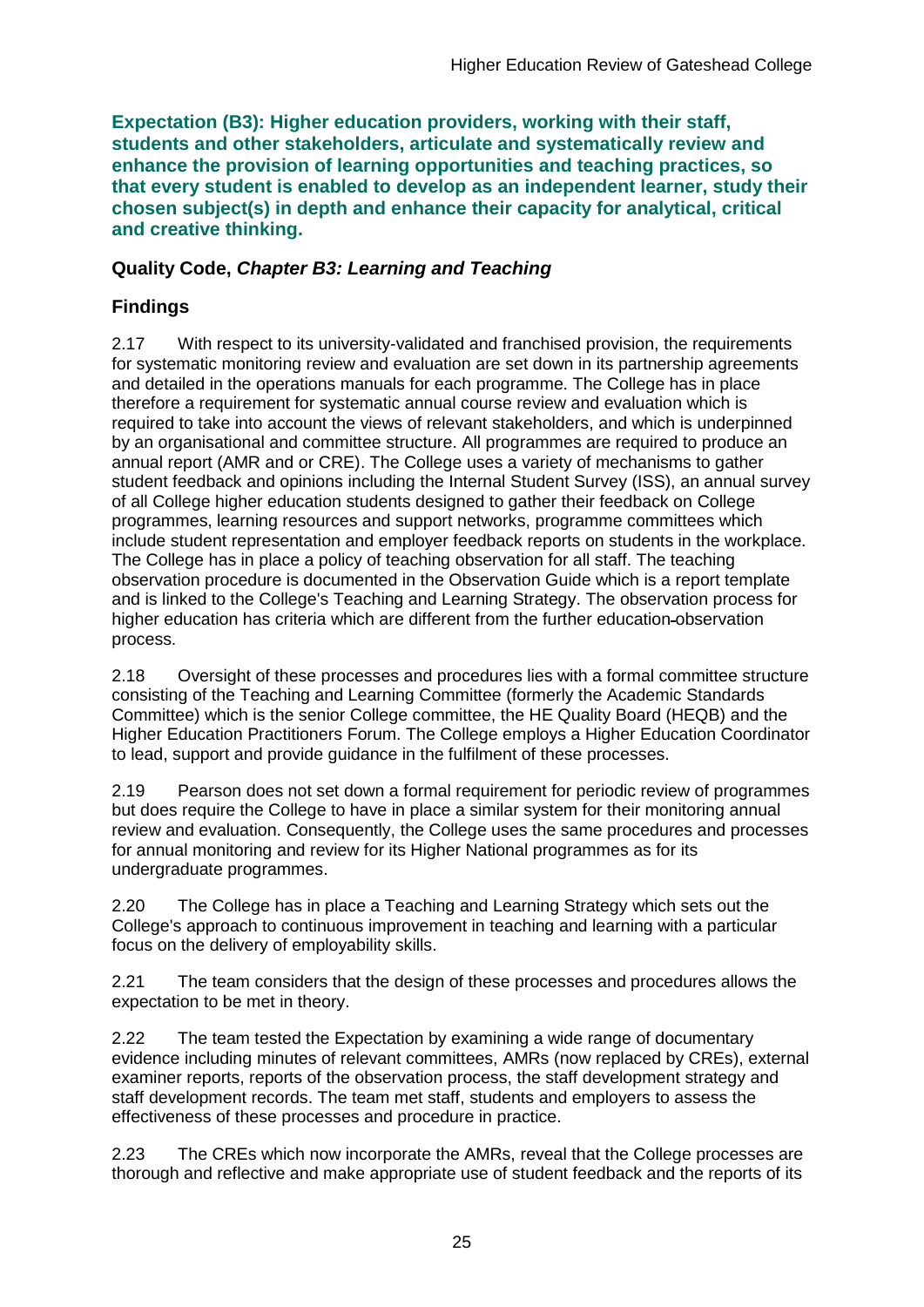external examiners. These reports are prepared by programme leaders working with their course teams. The minutes of the HEQB, which is chaired by the Strategy Manager Curriculum, do not, however, show that these reports are systematically presented or discussed. Similarly the minutes of the Teaching and Learning Committee or its predecessor the Academic Standards Committee do not record any discussion of matters relating to Higher Education with the sole exception of the receipt and approval of the College SED in December 2014. The team considers that a more systematic consideration of the reports of the College Quality Assurance processes would inform the College's strategic approach to enhancement and a recommendation to that effect appears in the judgement on Enhancement.

2.24 Most CREs have clear action plans and course committee minutes show that these action plans are monitored.

2.25 The College gathers and analyses information from the National Student Survey and from its own internal student satisfaction surveys, from module evaluations and from the informal meetings of the EABs to ensure that its improvement strategies take account of the views of students and employers. Much of the outcome of these processes is brought together by the HE Coordinator in a the form of an annual Quality Improvement Plan.

2.26 The HE Coordinator prepares annual summary of the issues and good practice identified by external examiners and this is presented to and discussed at the HEQB and the HE Practitioners' Forum.

2.27 The College teaching observation procedure is in the early stages of a differentiated approach for Higher Education teaching. The team **affirms** the introduction of a differentiated teacher observation process between higher education and further education and the links it has established so far to the UK Professional Standards Framework (UKPSF). As part of the observation process observers ask the teacher to leave so that they can have a twenty minute conversation with students about the teaching they are experiencing. This enables the observer to gather immediate student feedback on their perception of the quality of the teaching session and to gauge consistency of delivery. The provision of learner voice input into the teacher observation process is an example of **good practice**.

2.28 The support for and application of the principle of Constructive Alignment is understood by staff and ensures that assessment processes are clearly linked to intended learning outcomes.

2.29 The team found that students are well supported in their development as independent learners and are able to study their subjects in depth. They comment positively on the availability of learning and support resources and services, and on the availability and quality of the support they receive from both academic and support staff. They also comment positively on the content of and access to the College VLE and their access to learning resources at partner universities. The students comment positively on the use of visiting speakers and of the use of assessment strategies which clearly link their workplace or work placements to their programmes of study. Students on the BA Dance Professional Practice, whose programme is delivered at a commercial dance studio, and those on the performing arts programme, are particularly appreciative of their opportunities to learn in a real work environment The team considers that the model of teaching and learning used on the BA Dance Professional Practice is an example of good practice as identified in Expectation B4.

2.30 The College's approach to staff continuous professional development (CPD) is formally recorded with respect to College-led initiatives but is less well recorded with respect to higher education processes or scholarly activity. College policy is to support such activity where it can be shown to be vital to the role of the applicant.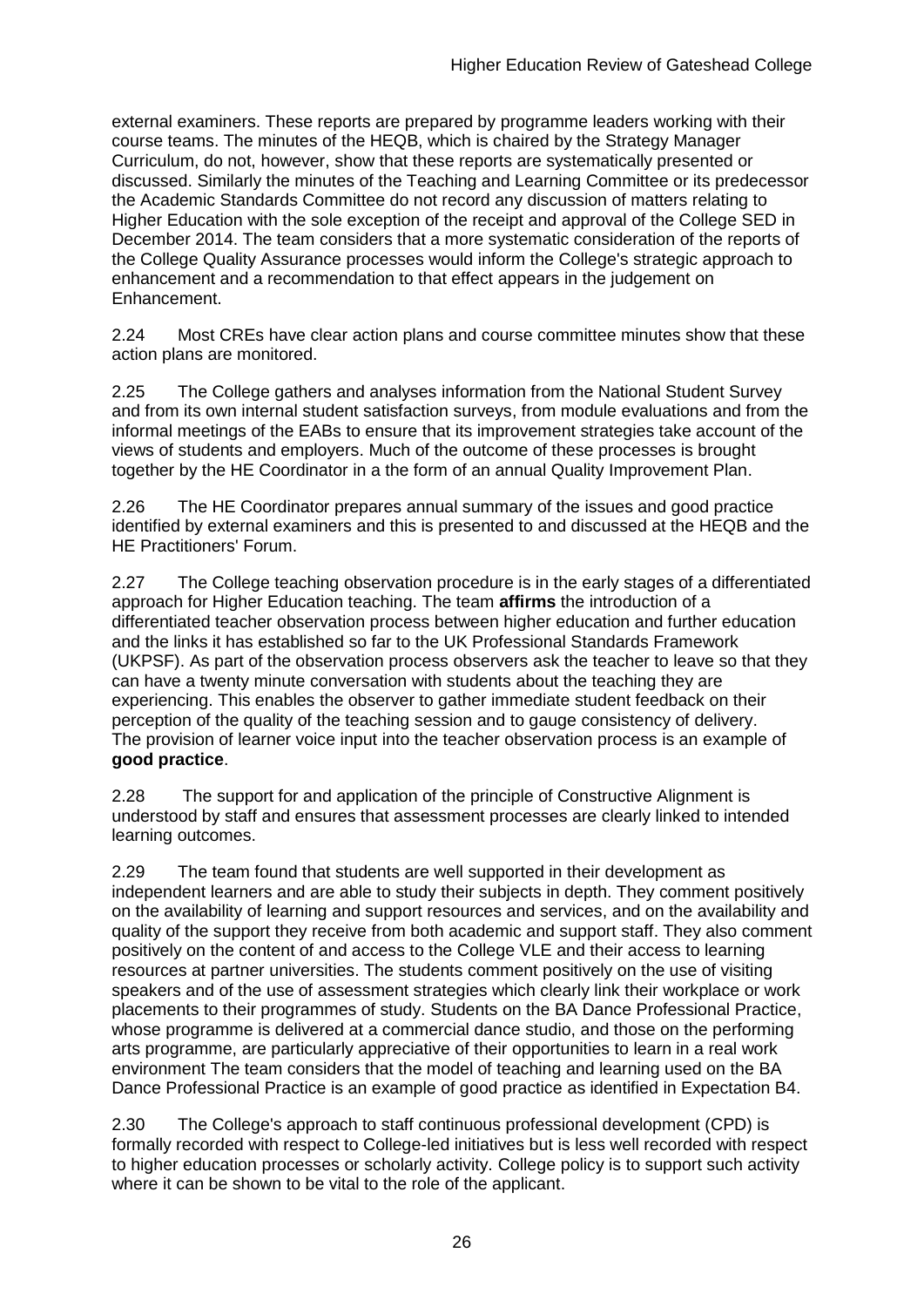2.31 Overall the team considers that learning resources and support are in place to support student learning and achievement at a level appropriate for higher education and that there are effective assurance and review processes in place to ensure that the quality and standards of provision is maintained. Therefore the team concludes that the Expectation is met and the associated level of risk is low.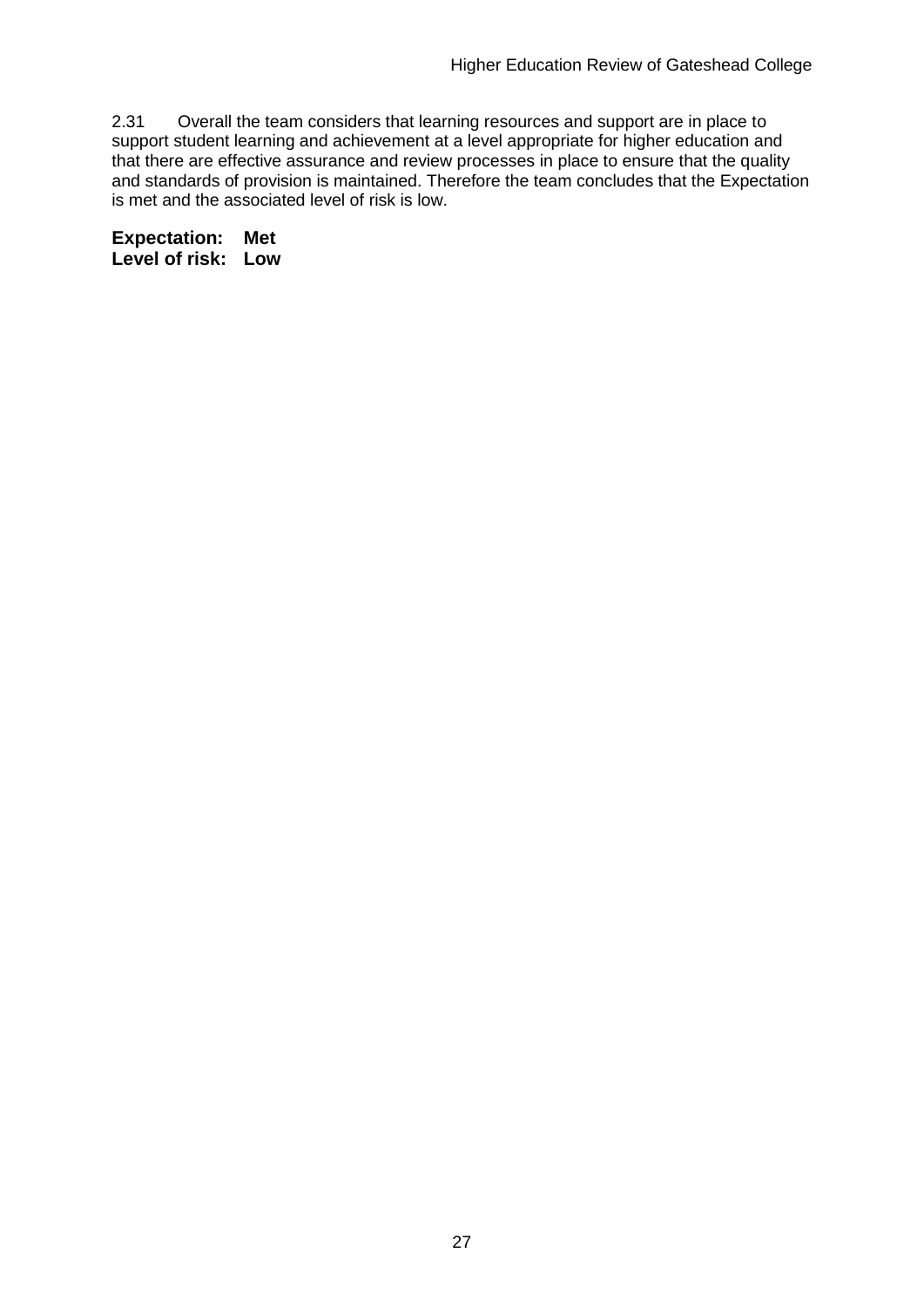**Expectation (B4): Higher education providers have in place, monitor and evaluate arrangements and resources which enable students to develop their academic, personal and professional potential.**

### **Quality Code,** *Chapter B4: Enabling Student Development and Achievement*

## **Findings**

2.32 The College sets out its aspirations for the personal development of its students first in its Strategy document. These aims are then embedded into a teaching and learning strategy, programme specifications and course handbooks where in most cases there are clear statements of the academic, personal and professional development the programmes are designed to facilitate. The College has in place systems for the annual evaluation of the services it provides to support students' academic, personal and professional development. It also has a strategic commitment to ensuring that its staff are competent and up to date in their own skills and knowledge. There is a formal developmental process of teaching observation in place to ensure the quality of teaching and to provide support for teachers where necessary. The College provides a range of induction activities to ensure that students understand the range of services and facilities it provides. The main College campus accommodation is modern and well equipped with college-wide wireless computer access, extensive IT facilities with specialist support on-site, library, social and recreational space, a dedicated higher education learning space adjacent to the library and a range of catering facilities.

2.33 The team concludes that the design of the systems and services for student support together with the provision of resources allows this Expectation to be met in theory.

2.34 The team tested the Expectation by examining a range of documentary evidence including records of service evaluation and in meetings with staff and students. The services, resources and facilities which are focused on providing support to higher education students include the library, a VLE, a specialist careers advice and guidance service, and tutorial support for students. Students confirm that these services are accessible and facilitate their academic, personal and professional development.

2.35 The College has arrangements through the partnership agreements with its degreeawarding bodies for staff and student to use their resources which most students confirm they can use and find helpful.

2.36 The College makes extensive use of visiting speakers from industry, commerce and the professions to enhance the learning opportunities of students. Students confirm that they find this enriching, it gives them confidence that their learning programmes are current and relevant, and adds to the enjoyment of their programmes generally. The extensive use of visiting speakers from industry across a variety of programmes to enable students to develop their academic, personal and professional potential is an example of **good practice**.

2.37 The College makes extensive use of its VLE to support student learning, and to encourage independent and research-based learning. The use of work-based and placement learning, of which the BA Dance Professional Practice is a particularly good example, ensures that students develop their learning and knowledge in a work-related context. Staff and students confirm that the ability to teach and to learn in this setting is a particular strength of this provision, giving the opportunity to understand theory and develop practice in a practical, professional dance setting. The collaboration between the College and a commercial dance organisation to deliver teaching and assessment by industry professionals in a real setting which enhances the student learning experience is an example of **good practice**.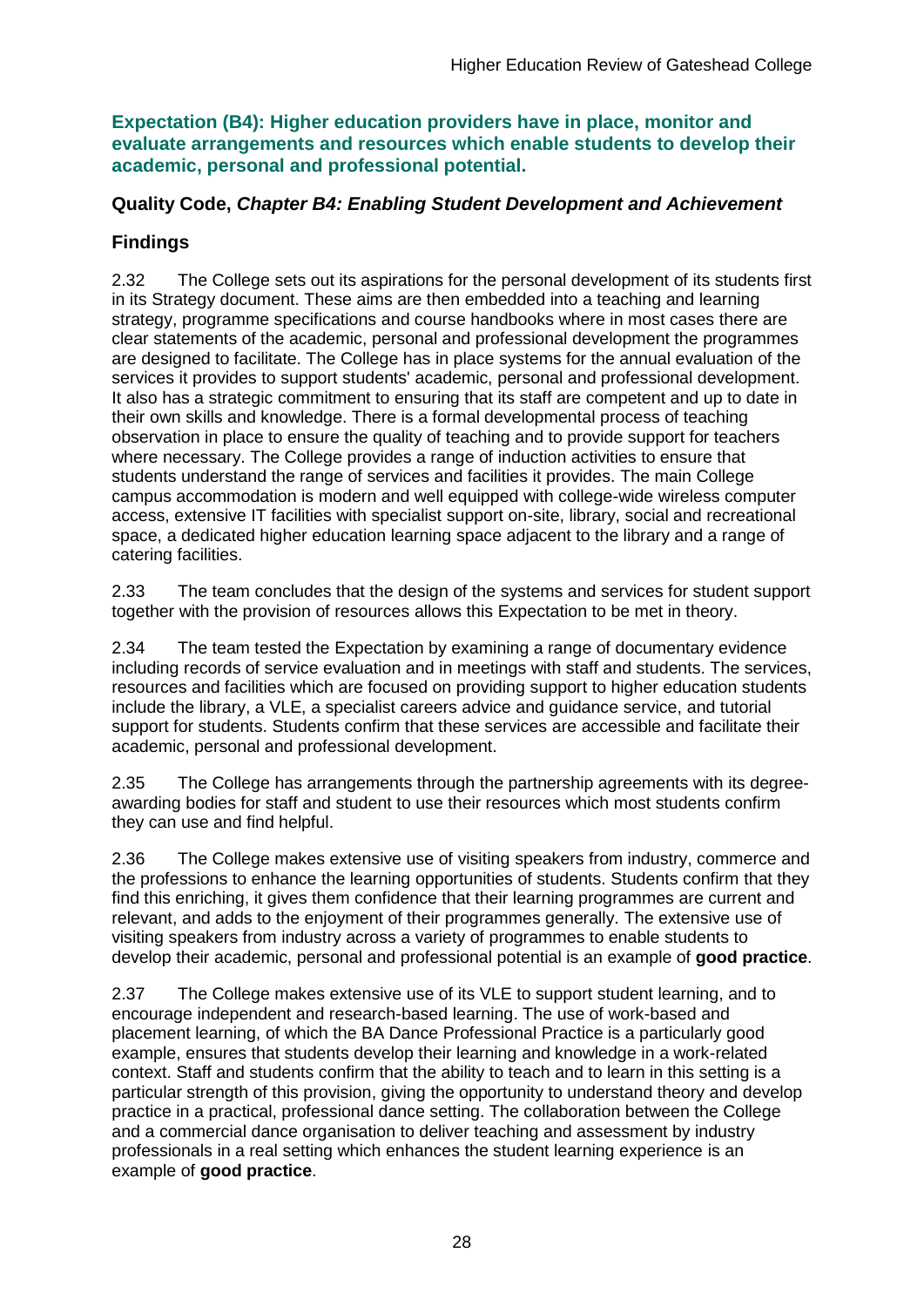2.38 The College teaching observation process is differentiated for its higher education teaching. College teaching staff and those responsible for conducting observations are aware of the UK Professional Standards Framework. The College is exploring developing alignment between the Framework and the criteria used to evaluate teaching.

2.39 College resources include a dedicated higher education study space attached to the library, College-wide wireless computer access and the VLE which is accessible off site.

2.40 Overall, the review team concludes that the College has in place a range of effective mechanisms for enabling student development and achievement. It is committed to developing an environment which supports its students and has in place processes for ensuring that the resources and services it provides are evaluated. The team concludes therefore that the Expectation is met and the associated level of risk is low.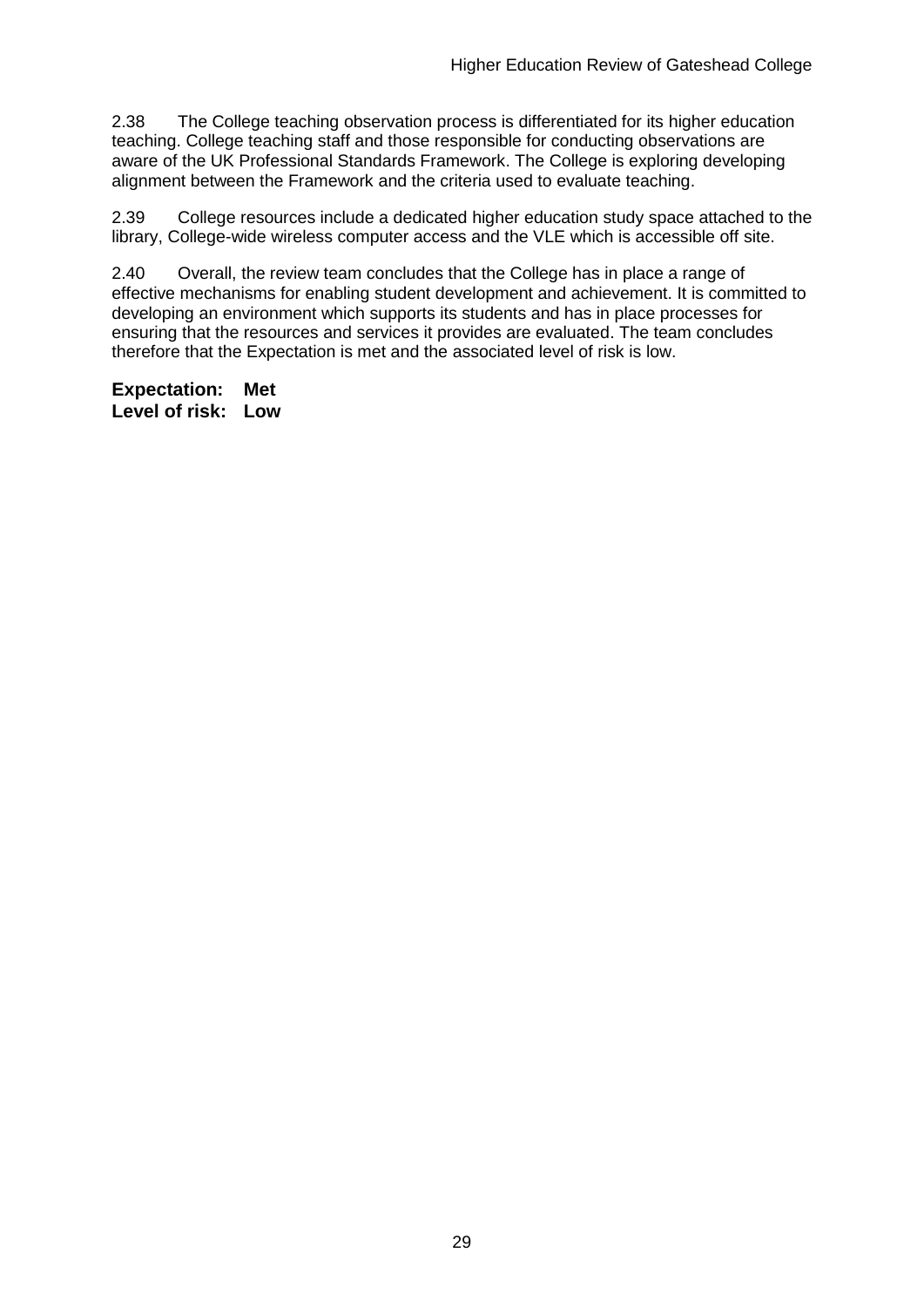**Expectation (B5): Higher education providers take deliberate steps to engage all students, individually and collectively, as partners in the assurance and enhancement of their educational experience.**

### **Quality Code,** *Chapter B5: Student Engagement*

## **Findings**

2.41 The College does not have a specific student engagement policy, however, it does hold an aspirational target of having student representation on every committee to allow for a high level of transparency. The College actively elects student representatives from each course. The College provides funds for the Students' Union to elect a fully paid sabbatical officer. The Student Union President co-chairs the newly formed Student Representative Group (SRG). The President also sits on the Higher Education Quality Board (HEQB) and the Higher Education Forum (HEF). The College makes use of the National Student Survey (NSS) and uses the Internal Student Survey (ISS), which is conducted annually, to provide statistics on their provision. The College allow students to provide feedback while carrying out higher education teaching observations.

2.42 Although the College actively elects student representatives, they are not trained, with the exception of the Student Union President. The elected student representatives meet with their course tutors in a formal manner every semester to provide feedback, however, this may differ from course to course. The system the College has in place for the formalised capturing of student engagement, through the SRG, is progressive. However, as this is a new initiative, there is insufficient evidence to prove its effectiveness. The College actively sought to increase the intake of statistical data through setting up their own ISS. The use of student feedback in the higher education teaching observation allows students the chance to directly give formal feedback regarding the quality of their teaching. The team concludes that the systems the College has in place allows this Expectation to be met in theory.

2.43 The team examined the relevant documentation, including the data generated from the ISS and NSS, relevant minutes from meetings, the student submission, CRE and all other relevant information and evidence provided by the College. The team then used this as the basis to question students and staff about the effectiveness of student engagement within the College.

2.44 The review team found that student representatives were able to carry out their respective roles effectively, however, students commented that training could provide additional support and make the position more effective.

2.45 The College has formalised systems and approaches for engaging students. Students complete the ISS and NSS on an annual basis allowing for the College make changes as a result of the statistical data. The College's approach to formalising student engagement has led to the creation of the SRG, allowing student representatives a platform to provide feedback and receive regular updates. The SRG has a direct reporting structure that is linked to the HEQB and the HEF. The review team **affirms** the setting up of the student representative group formalising student engagement in the assurance and enhancement of their educational experience.

2.46 The College also has an informal system of capturing student feedback conducted through weekly meetings that students have with their tutors. This may differ from course to course. However, as students appear to have an extremely good relationship with their respective tutors, they feel conformable to approach them regarding any issue. The team found that there are several issues that appear to be ongoing. However, the appropriate staff members are aware of what these issues are and what needs to be done to resolve them.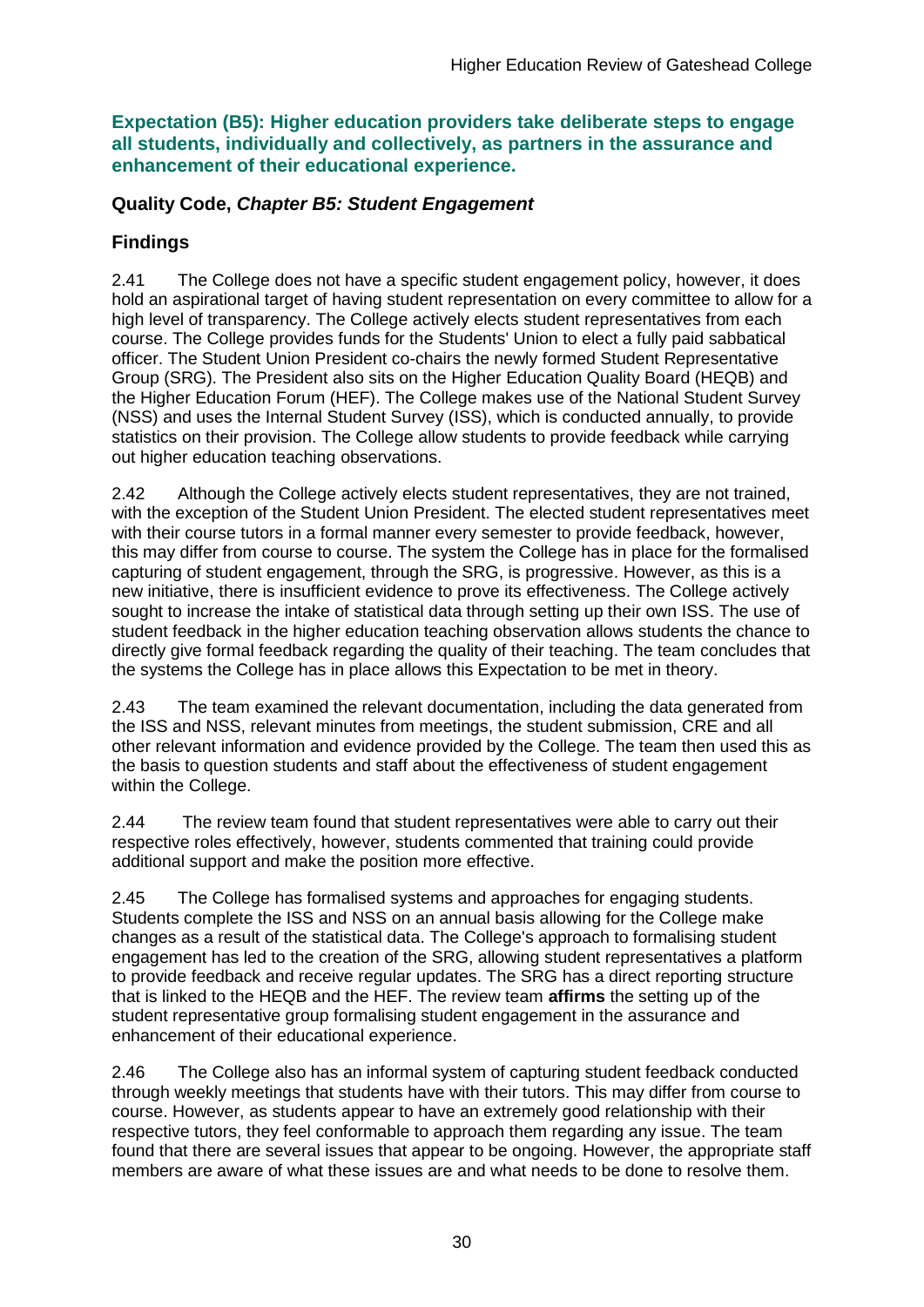This reassured the team that the lines of communication between the students and staff are working effectively.

2.47 The review team found that the collection of module feedback is irregularly captured from course to course. As there is not a centralised process of capturing module feedback, each programme leader has control over how formal they make this process. The team found that this did not pose any issues as the students felt that they all had appropriate opportunities to provide feedback to their respective tutors directly and through Court Committee Meetings.

2.48 The review team finds that although there is not a centralised strategy regarding student engagement, the College provides ample opportunities for students to voice their concerns in a formal and informal manner. Therefore the review team finds that the College has met this Expectation and the associated level of risk is low.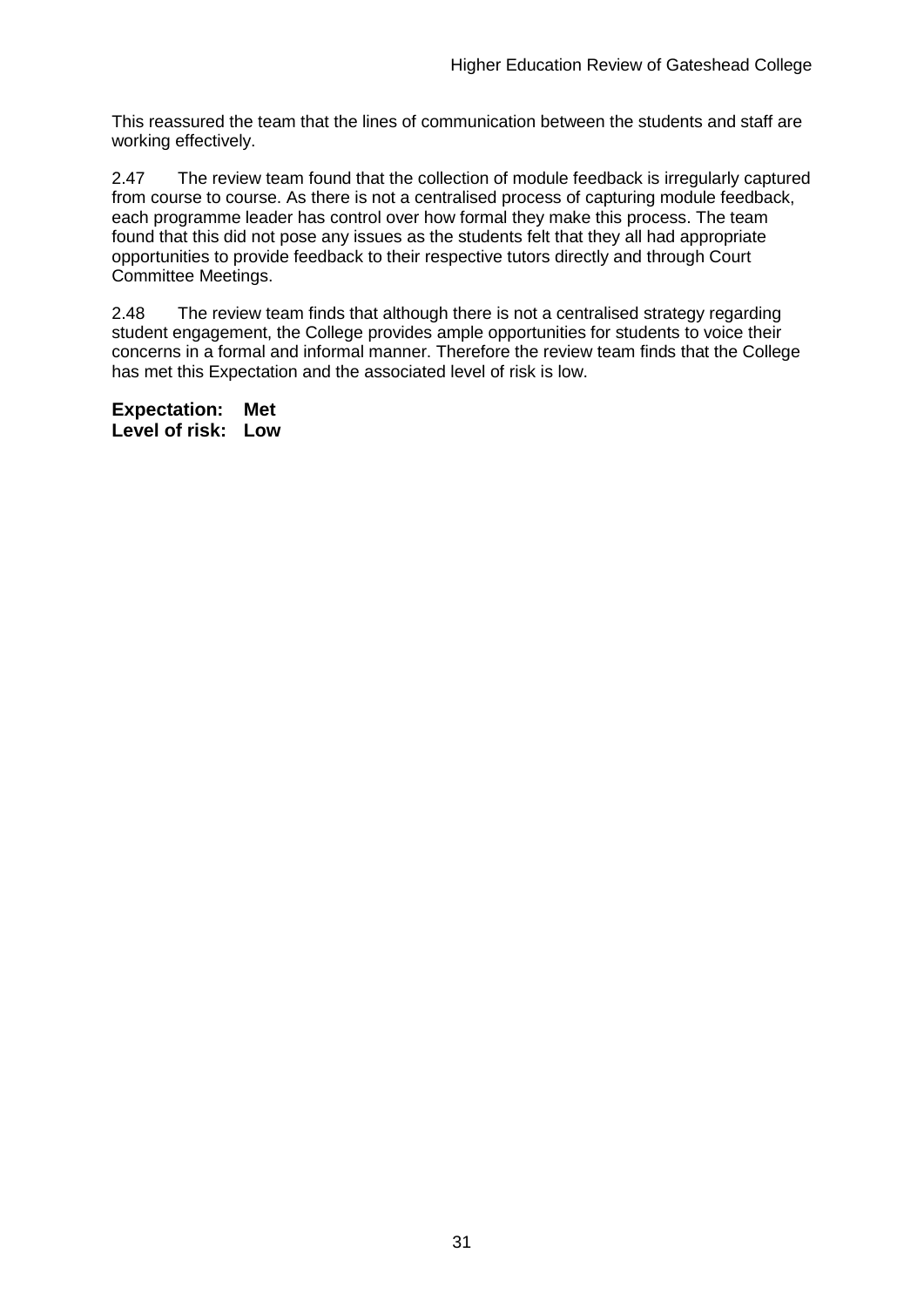**Expectation (B6): Higher education providers operate equitable, valid and reliable processes of assessment, including for the recognition of prior learning, which enable every student to demonstrate the extent to which they have achieved the intended learning outcomes for the credit or qualification being sought.**

#### **Quality Code,** *Chapter B6: Assessment of Students and the Recognition of Prior Learning*

## **Findings**

2.49 Assessment is conducted within the frameworks provided by the College's awarding organisation, Pearson, and its university partners. These frameworks detail the College's responsibilities for the design and scheduling of assessments, grading, moderation, the handling of matters related to individual learners, and the holding of assessment boards. The College provides guidance to staff on general principles of assessment for higher education and the requirements of its degree-awarding bodies and organisation. The College does not have its own separate assessment policies, procedures and protocols. Assessment requirements are made available to students in programme specifications and handbooks. Assessment information for each programme is made available to staff in operations manuals. All documents are accessible through the College's VLE and intranet.

2.50 The review team finds that there are weaknesses in the College's processes and procedures for aspects of assessment and the recognition of prior learning. The systems, policies, processes and procedures that are in place do not provide for the consistent application of Pearson or university partner regulations in all aspects and do not allow Expectation B6 to be met in theory.

2.51 The review team looked at documentation setting out assessment requirements, including programme specifications and handbooks. The team read examples of assignment briefs, internal moderation, and feedback provided to students on their work. The team looked at operations manuals, responsibility lists minutes of exam boards and general guidance available to staff on assessment. The team talked to students about their views on assessment and feedback and to staff about assessment processes and the conduct of assessment boards.

2.52 Assessment strategies are designed and approved by the College's awarding partners as part of the process of programme approval. The College is responsible for the setting of assignments, first-marking, second-marking and moderation, and giving feedback for all provision. In addition, arrangements are in place for external moderation by the relevant awarding organisation for all provision. All student work is checked using antiplagiarism software. Students receive extensive advice and guidance on good academic practice. Students are clear about what is expected of them in order to demonstrate that they have met learning outcomes and what they need to do to achieve good marks. They confirm that assignments are relevant, provide progressively greater challenges, and that marking is fair. Students find the feedback that they receive on their work is timely and helpful.

2.53 The College states that it has no policies and procedures for the conduct of assessment boards as it is compelled to use the policies of its awarding bodies. Pearson, its awarding organisation, expects the College to develop and publish its own regulations and procedures and expects the College to hold assessment boards for its higher national programmes. These boards should have published regulations detailing scheduling, membership, terms of reference, operation and administration, appeals, assessment of students with disabilities and anonymity of students in assessment. Independence of chairing and of board secretaries is advised. None of these structures, policies and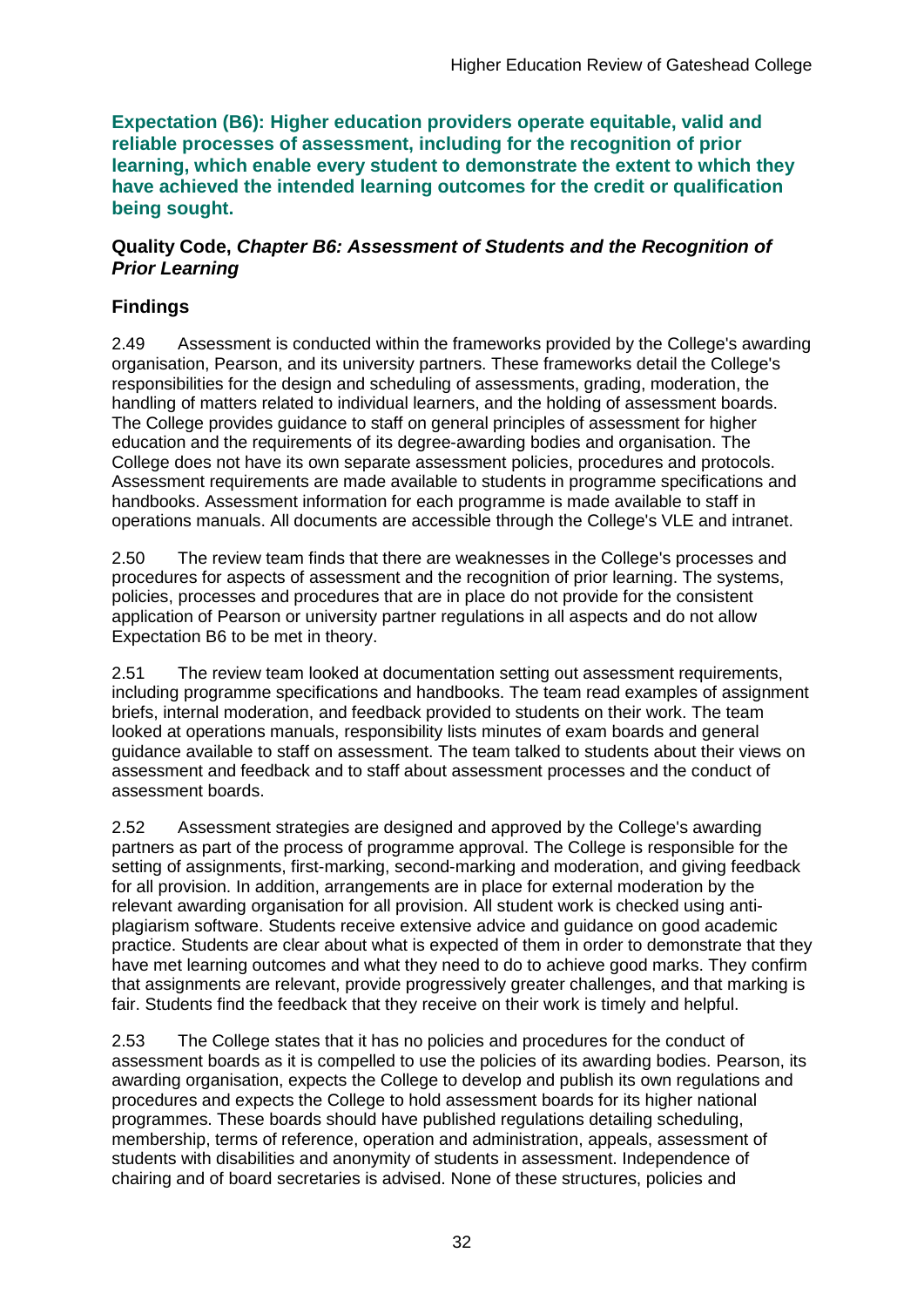procedures are formally in place at the College. This lack of regulatory framework for Pearson programmes has led to a recommendation in Expectation A2.1 to develop, approve and implement a regulatory and procedural framework for the assessment and award of credit for Pearson programmes.

2.54 The three degree-awarding bodies require that university regulations and procedures are employed, but the expected degree of College involvement and responsibility for assessment boards varies. The Northumbria University Newcastle regulations state that an examination board should take place at the College at the end of the academic year. It may be chaired by the University or the College. The board makes final decisions regarding progression; decisions on awarding degrees have to be ratified by the University's Progression and Award board. Teesside University operates two-tier assessment boards with module boards held at the College chaired by a university representative. The Operational Manual for degrees awarded by Teesside University states that the minutes of assessment boards and confirmed results are circulated between the College and the University for information and reference. In the case of the University of Sunderland, the University chairs and manages all assessment boards.

2.55 The College does not keep formal minutes of those boards that are held at the College which record academic decisions. Staff state that they do not have access to assessment board minutes compiled by degree-awarding body partners, and rely on informal notes. This lack of formal minutes has led to a recommendation in Expectation A2.1 to work with its degree-awarding bodies on this issue.

2.56 Pearson provides guidance to providers on appropriate processes and procedures for the handling of applications, for the recognition of prior learning, reasonable adjustment, academic misconduct and mitigating circumstances. The three university partners provide rules, regulations and guidance on these matters and reference is made to these regulations in programme handbooks for students and operations manuals for staff. While policies and procedures in relation to these matters are laid down by the university, they have to be operated by the College. There is no clear College guidance on the operation of these policies. Staff are not clear about the extent of delegation or their responsibilities in these matters. As a result, decisions on these matters are not made consistently or fully open to oversight and scrutiny, therefore potentially undermining the fairness and reliability of the assessment process. The review team **recommends** that by January 2016 the College confirm with its degree-awarding bodies the extent of its delegated authority in academic malpractice, recognition of prior learning, reasonable adjustment, mitigating circumstances, academic appeals and the conduct of assessment boards.

2.57 The review team concludes that the College does not operate fully equitable, valid and reliable processes of assessment. While the operation of the processes of setting, marking, moderation and provision of feedback are effective, other aspects of the assessment regime lack clarity about responsibilities. College structures, policies and procedures have not been developed in line with the expectations of Pearson for its Higher National provision. Processes for assuring the effective implementation of university regulations are not fully developed. Students could be disadvantaged if these weaknesses in the operation of the College's governance structures are not addressed. The expectation B6 is not met and the associated level of risk in this area is moderate.

**Expectation: Not met Level of risk: Moderate**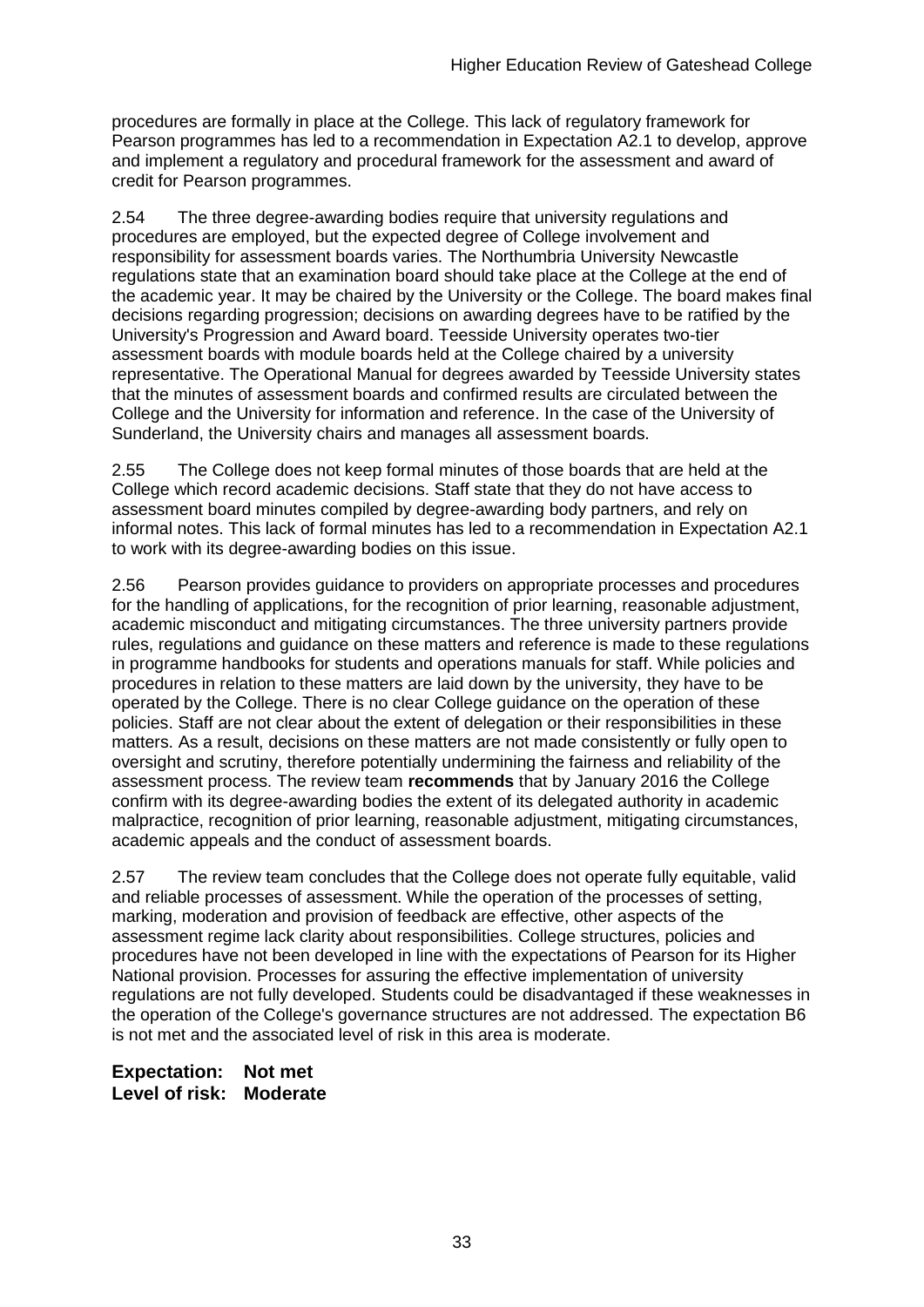#### **Expectation (B7): Higher education providers make scrupulous use of external examiners.**

## **Quality Code,** *Chapter B7: External Examining*

## **Findings**

2.58 The College relies on its degree-awarding bodies and Pearson for the selection and appointment of its external examiners. The terms of engagement and duties expected of the external examiners are set down by the degree-awarding bodies and Pearson but are all broadly similar. The degree-awarding bodies receive and own the external examiner reports which are then shared with the College. Each of the university partners sets out the requirements for external examiners to moderate student work, to attend assessment and awards boards and to prepare a report that identifies recommendations for action and examples of good practice. Similarly, Pearson determines the obligations for its external examiners with respect to the moderation of students' work and the preparation of reports. Pearson external examiners are not required to attend assessment or awards boards.

2.59 The College Higher Education Operations Manual and the operations manuals for individual programmes set out the procedure for consideration of external examiner reports and requires that the comments of external examiners are used to inform the annual course review and evaluation process and the production of an annual action plan. Responses to external examiner reports are managed by the awarding bodies and the College is required to send its comments to the relevant university for inclusion in the formal response. Formal responses to Pearson programmes are not required.

2.60 The design of the mechanisms for working with external examiners, disseminating information provided by external examiners and responding to issues raised in their reports allow the Expectation to be met in theory.

2.61 The team tested this expectation by examining external examiner reports, responses to the reports, annual review reports, minutes of course committee meetings, course team minutes, and minutes of the HEQB, meetings with staff and students.

2.62 Upon receipt from the partner university, or in the case of Higher National reports, from Pearson direct, the reports are considered by programme teams and by the HE Coordinator who prepares a summary report which is discussed at the HEQB. External examiner reports and the coordinator's summary are also discussed at the HEF. The College publishes its external examiner reports, redacted to prevent the disclosure of student names in the case of Pearson reports, on its VLE in order that students have access to them. Students confirm that they are aware of and have access to these reports. Reports are discussed in course committee meetings and are referred to in the production of the annual course review and evaluation reports. External examiner reports make it clear that the College responds to the recommendations for action and the dissemination of good practice they make.

2.63 In the case of franchised programmes, for example, Business Management, the external examiners have been asked to identify some commentary specific to each of the partnership providers and this been useful to the programme team.

2.64 The team finds that the College is responsive to external examiner reports: that they are available to and in some cases discussed with students, and that they are used to disseminate good practice and to promote improvements in the quality of teaching, learning and assessment. Therefore the team concludes that there are processes in place to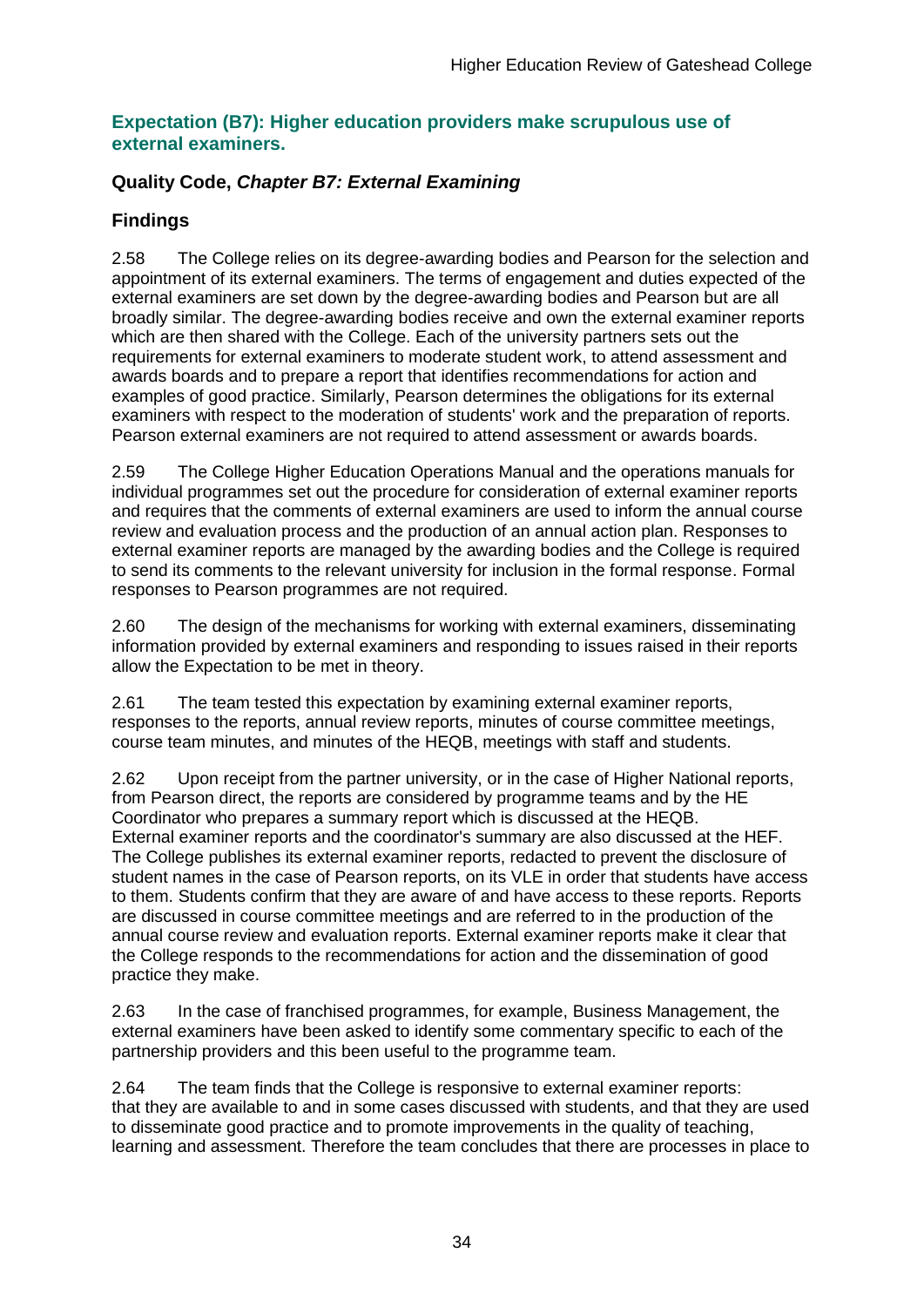make scrupulous uses of external examiners. Therefore the Expectation is met and the associated level of risk is low.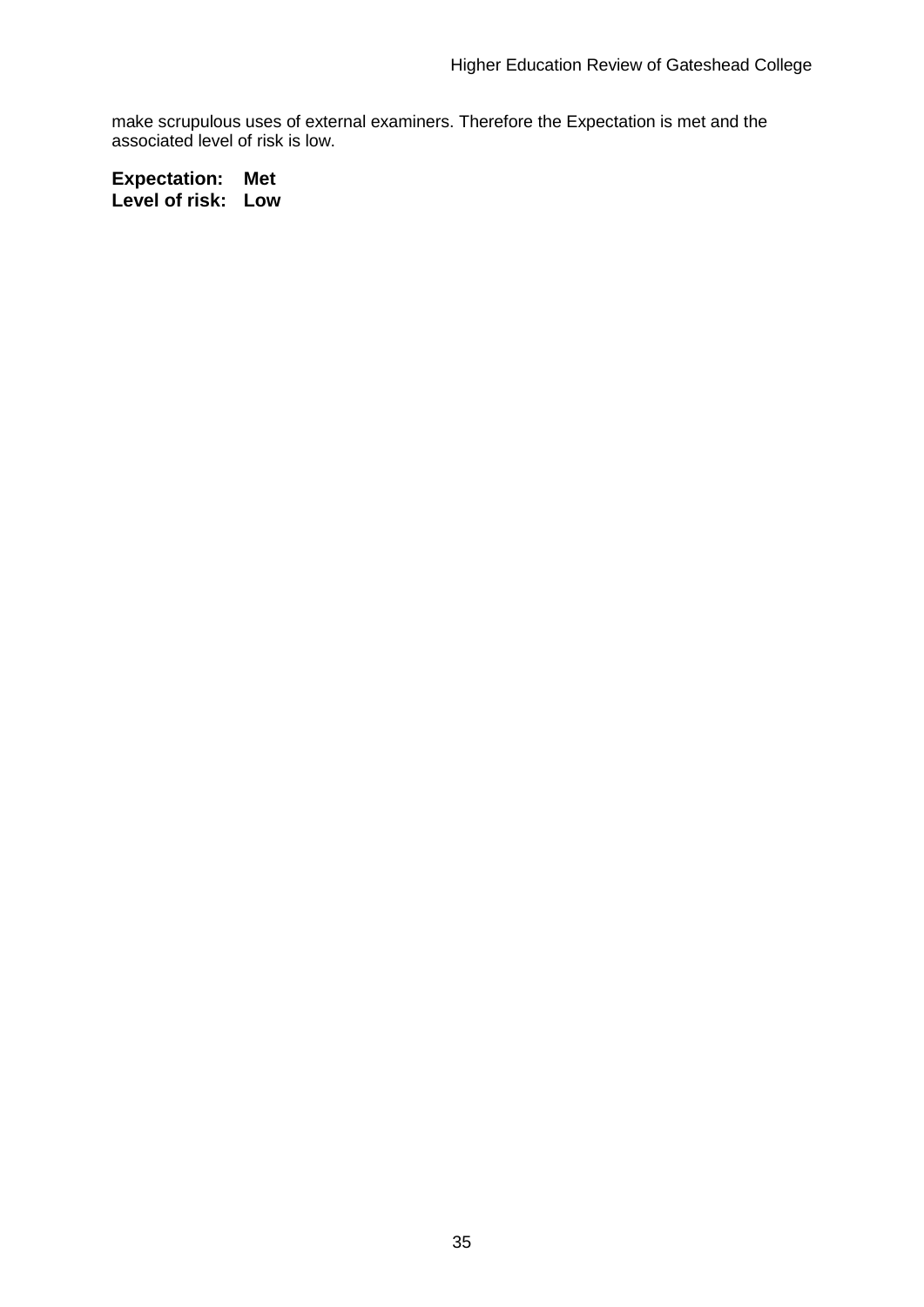**Expectation (B8): Higher education providers, in discharging their responsibilities for setting and maintaining academic standards and assuring and enhancing the quality of learning opportunities, operate effective, regular and systematic processes for monitoring and for review of programmes.**

### **Quality Code,** *Chapter B8: Programme Monitoring and Review*

## **Findings**

2.65 The College is responsible for annual monitoring of its provision. All programmes are required to produce an annual CRE. This includes student data and feedback, targets, and an action plan. Where an AMR is produced for an awarding body, this is included in the CRE. The latter are submitted to curriculum heads and then to the HE Coordinator.

2.66 There is no College process for a periodic programme review. Programmes provided in collaboration with the College's three degree-awarding bodies are validated for a fixed period of time and are reapproved using the same processes as approval. Pearson programmes are in open-ended approval. Pearson is responsible for issuing updated and revised specifications.

2.67 The team finds that the policies and processes in place for annual monitoring of all programmes and the periodic re-approval of programmes offered with its university partners, are designed to assist in the setting and maintenance of standards and the assurance and enhancement of quality. There is no periodic review by the College of its Pearson programmes. Overall these policies and processes allow the Expectation B8 to be met in theory.

2.68 The review team examined documents which set out the processes and procedures for annual monitoring, and read examples of CREs and AMRs. The team examined minutes of the HEQB, Teaching and Learning Committee (TLC) and its predecessor the Academic Standards Committee (ASC) and sampled minutes of course teams and course committees. The review team discussed the preparation of AMRs and CREs and the processes for reapproval of programmes with staff and students. The review team also examined documents relating to the re-approval of a programme which had previously run.

2.69 The College's systems, processes, policies and procedures relating to annual monitoring operate effectively at programme level. Programme monitoring takes place against clear criteria provided by the awarding bodies and the College.

2.70 Following a recommendation in the 2010 review report to develop course-level monitoring processes that were more evaluative, a new College annual programme monitoring process, the CRE, was developed. These cover course delivery, teaching and student achievement. Where produced, the AMR is included within the CRE and adds further dimensions to the review. All reviews draw upon a broad range of evidence including student statistics, external examiners' reports, student feedback, employer feedback, and module evaluations. Reviews are reflective and identify programme strengths and weaknesses; they also include action plans to address weakness. The review team **affirms** the introduction of the Course Review and Evaluation process in response to the recommendations from the previous review report.

2.71 AMRs for university partners and CREs are produced by programme leaders. CRE action plans are discussed at some course team meetings. However, there is no requirement for course teams to sign reviews off before they are submitted. Student feedback informs AMRs and CREs, but students are not directly involved in compiling them, nor is there a mechanism by which the completed reviews are shared with them.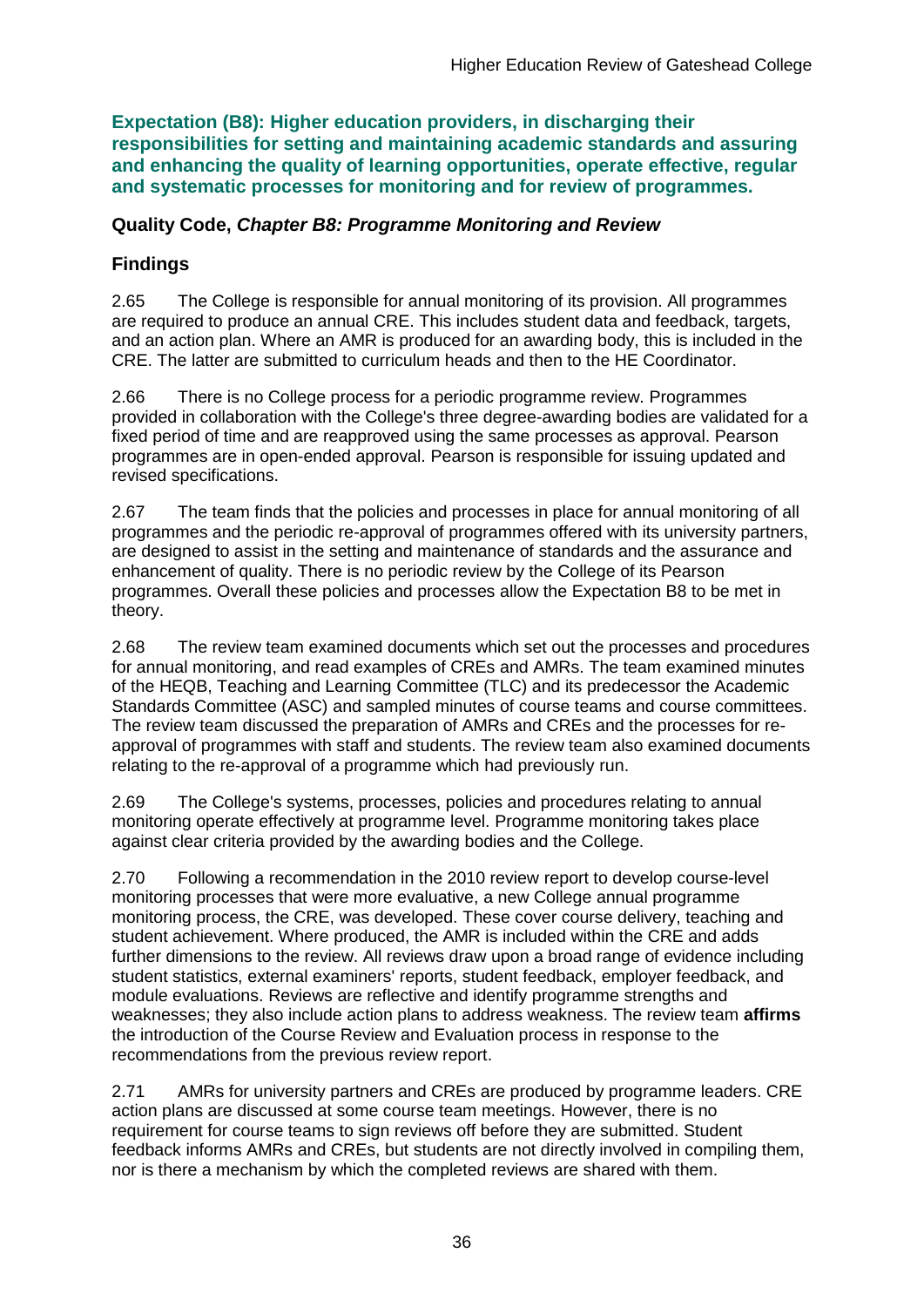2.72 CREs inform the work of the HE Coordinator, course leaders and departmental managers Reviews are sent to curriculum heads responsible for the staff teaching on the programme. All CREs are stored on the T-Drive and accessible to staff. The HE Coordinator receives all AMRs and CREs and reads them to identify items of good practice and issues to be brought forward for discussion at HEQB and HEF. However, there is no formal requirement for CREs to be considered at a cross-programme level by HEQB or TLC thus limiting the ability of senior committees and the College to maintain oversight of its provision through annual monitoring. The use of quality assurance processes to inform Enhancement is discussed further in that section and has led to a recommendation to address the lack of strategic oversight.

2.73 Periodic review of programmes offered with the College's university partners takes the form of re-approval using the same processes as first time approval. The operation of the College programme approval system and its interface with the systems of its three partner universities has been discussed above in section B1, together with an affirmation of the action taken by the College to strengthen the initial internal stages of programme approval. Pearson makes periodic changes to its programme specifications and regulations in order to maintain currency. However, within the review processes operated at the College, there is no formal cycle of periodic review of its Pearson programmes in order to look at development and performance over a longer period. The review team **recommends** that by April 2016 the College develop and implement a process for the periodic review of its Pearson programmes.

2.74 The review team concludes that the College has appropriate policies and procedures in place for the annual monitoring of its academic provision and for the periodic review of its provision offered with partner universities. These processes are set out clearly and implemented effectively at programme level and meet the requirements of the College's partner universities where relevant. In the case of Pearson programmes which do not require regular re-approval, periodic review is absent. Expectation B8 is met, however, the risk in this area is moderate in the light of the limited College-level oversight of annual monitoring and the absence of periodic review of Pearson programmes.

**Expectation: Met Level of risk: Moderate**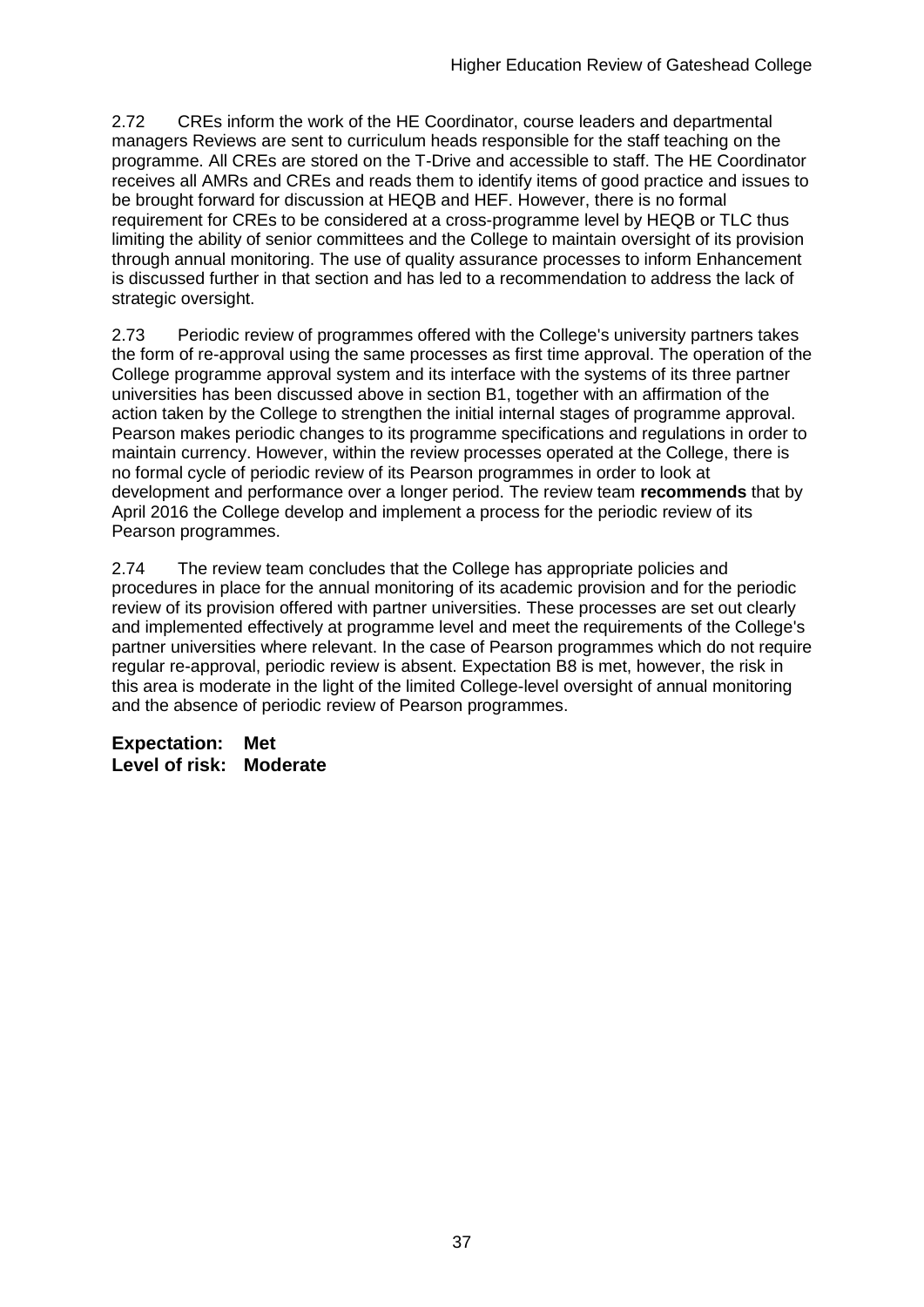#### **Expectation (B9): Higher education providers have procedures for handling academic appeals and student complaints about the quality of learning opportunities; these procedures are fair, accessible and timely, and enable enhancement.**

### **Quality Code,** *Chapter B9: Academic Appeals and Student Complaints*

## **Findings**

2.75 The College has a combined approach when dealing with further and higher education provision. Most of the policies that it operates within reflect this dual approach. The College operates within its Complaints Policy and their Academic Appeals Policy. Other relevant policies include the Harassment and Bullying Policy, the Student Disciplinary Procedure and the Fitness to Study Policy. They state a clear staged process in which a student can appeal an academic decision or make a complaint. They are largely the same process in which the student will first attempt to resolve the issue through the College's process before being refereed to their respective awarding body's appeal and complaint policy. Within the degree- awarding bodies, if the issue is still not resolved it can be passed onto the Office of the Independent Adjudicator (OIA). Within the Pearson provision it is unable to be passed to the OIA and must be resolved by the awarding organisation.

2.76 The College has a standard system that works correctly. It makes use of separate policies regarding academic appeals and student complaints, allowing for distinctions to be drawn. The College captures any formal complaints, through student services, in a spreadsheet. They give details of when the complaint was raised, by whom, and what the decision was upon resolution. The policies and procedures of the College allows the Expectation to be met in theory.

2.77 The review team examined relevant documentation, including all policies mentioned above, the student complaints database, external examiner reports, relevant minutes of meetings, CRE and all other relevant information and evidence provided by the College. The team used this as the basis for questioning the staff and students about how effective the processes and procedures that the College has in place are, paying close attention to the resolution of student complaints and academic appeals.

2.78 The review team found through both student meetings that all of the students felt confident in knowing what to do if they wanted to appeal an academic judgement or make a complaint. The students were appropriately told through each of their inductions and knew the information would be on the VLE and course handbook if they needed to know more specific information about the processes.

2.79 The College informed the team that although some of the complaints may be considered trivial, the student has the ultimate authority to formalise their complaint, regardless of the potential seriousness. Issues that are raised and resolved are not all recorded. For example, the review team noted two complaints that students raised directly with their course team and not through a course committee or alternative means. The result of students' actions led to a change of timetabling and module briefs. These were resolved at programme level and did not appear on the database which is not therefore a comprehensive depositary of all student complaints in the wider sense raised over the past four years.

2.80 The College has only had two academic appeals over the past three years. Although it has an internal appeals system, in practice, both appeals were referred to the respective awarding body. In both cases the appeal was not allowed to proceed on the grounds of insufficient evidence as there had been no procedural issue and the grades had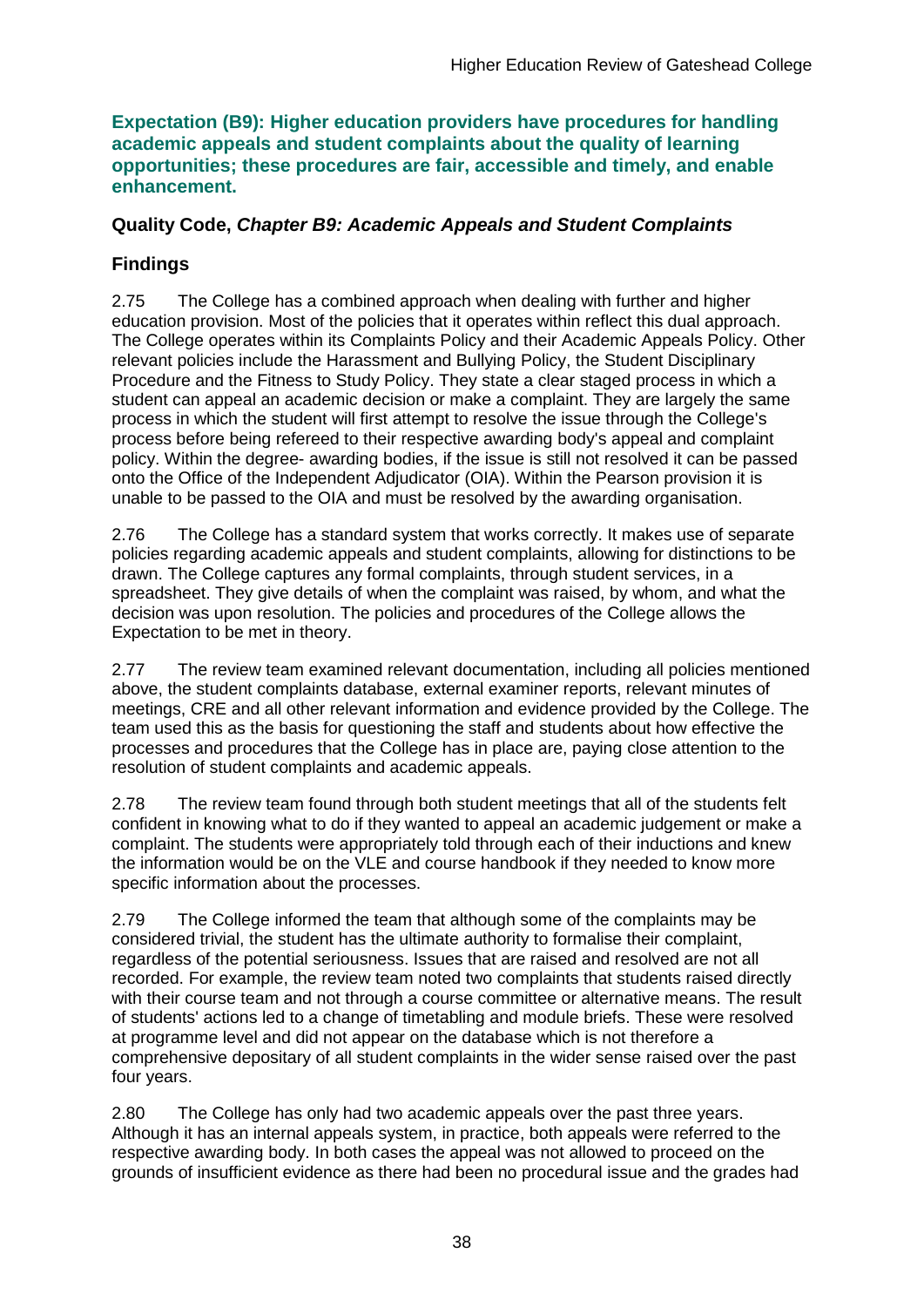been arrived at entirely fairly and transparently. This proves, in a somewhat limited sense, as both cases were resolved at the respective awarding body, that the system the College has in place to resolve academic appeals entirely rests with the awarding body. However, the review team was concerned at the level of confusion within the teaching staff around what are and are not valid grounds for an academic appeal. However, this has not manifested itself into any obvious side effects. The students understand the appeals procedure. Furthermore, although the College has an internal appeals procedure, in actuality all academic appeals would be referred to their respective awarding body for resolution. Due to the reasons given above this has led to a recommendation in Expectation B6 around clarifying the extent of the College's delegated powers.

2.81 The College has an insufficient regulatory and procedural framework for the assessment and award of credit for Pearson programmes. Although no student on a Pearson approved programme has made an academic appeal to date, the lack of a formally constituted College assessment board has potential serious implications for students who wish to make an academic appeal. The seriousness of this issue this has led to a recommendation in section A2.1.

2.82 The review team concludes that the College has sufficiently demonstrated the ability to resolve student complaints and academic appeals. The information on complaints is not captured in a consistent manner as only complaints that students choose to make formal are captured and logged. However the outcomes are fair and students had no concerns with the processes and procedures to date. Therefore the review team finds that the College has met the Expectation and the associated level of risk is low.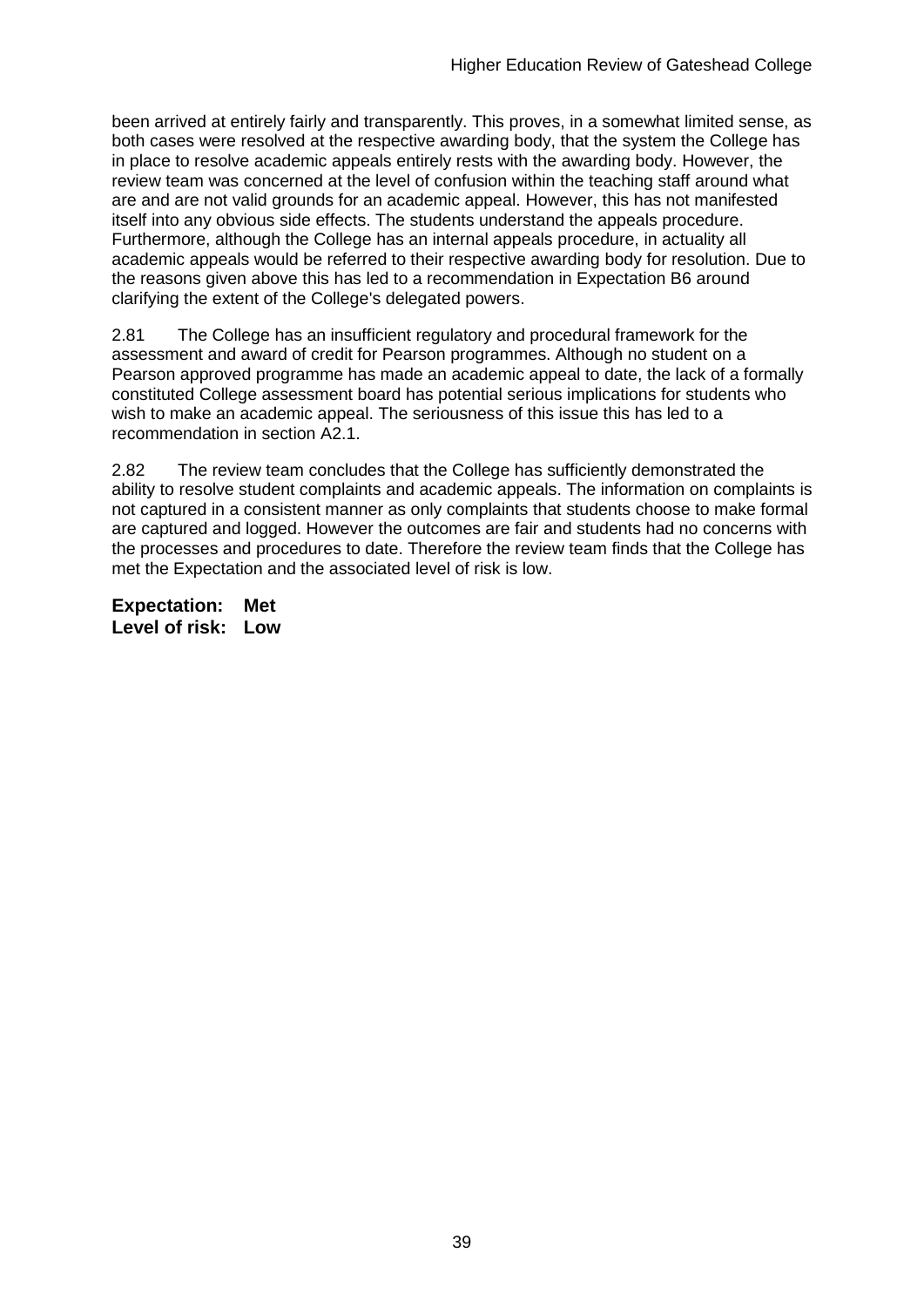**Expectation (B10): Degree-awarding bodies take ultimate responsibility for academic standards and the quality of learning opportunities, irrespective of where these are delivered or who provides them. Arrangements for delivering learning opportunities with organisations other than the degree-awarding body are implemented securely and managed effectively.**

#### **Quality Code,** *Chapter B10: Managing Higher Education Provision with Others*

## **Findings**

2.83 The College does not have degree-awarding powers. The awarding bodies and organisation are ultimately responsible for the academic standards and the quality of learning opportunities of the awards the College delivers on their behalf. However, the College does have responsibilities for managing arrangements with employers for the management of work-based and placement learning where this contributes to the achievement of learning outcomes.

2.84 The College encourages all programmes to incorporate work placements, work based projects, work-related learning and work-based learning, as appropriate. The College requires all programmes to have an EAB to ensure currency and relevance of its programmes. Some of the foundation degrees require students to undertake learning in the workplace and Higher National programmes are designed to incorporate work-based, work-related or work placement learning. These requirements are set out in programme handbooks. The College does not share or delegate responsibility for teaching or assessment. It does however invite employers to comment on student performance in work or placement settings, such comments being taken into account by academic staff when making assessment judgements. The design of the process for the management and approval of work-based learning opportunities and work placements allows the Expectation to be met.

2.85 The operation of the EABs is variable and according to the College they are not formal meetings and are not minuted. Furthermore, while the Higher Education Operations Manual says that involvement of employers is essential to all provision, it goes on to say that 'an employer advisory board is very useful'. However, it is not a requirement. The College makes extensive use of visiting speakers from industry, commerce and the professions to enhance the learning opportunities of students. This is detailed in B4 and has been identified as an example of good practice. The College works with a private provider to enable students on the BA Dance Professional Practice to receive tuition and develop their knowledge and practical skills in a professional dance setting. This is detailed in B4 and is identified as an example of good practice.

2.86 The College, through its employer contacts, seeks to assure itself that work-based learning and work placement opportunities are appropriate for students in terms of resourcing and the relationship to the learning aims and objectives of their programme. The College does not provide employer handbooks relating to academic programmes but does provide Work Placement Guidelines for Employers which set out the respective responsibilities with respect to health and safety and safeguarding. The meeting with support staff confirmed that all work placements are checked by the College as suitable in terms of health and safety arrangements and Disclosure and Barring Service (DBS) requirements. This meeting also confirmed that, where programmes require work placements for students not in employment, students either select their own organisation to work with or the College provides them with support in obtaining a suitable placement. Meetings with staff confirm that employers are invited to provide feedback on student performance to support personal development.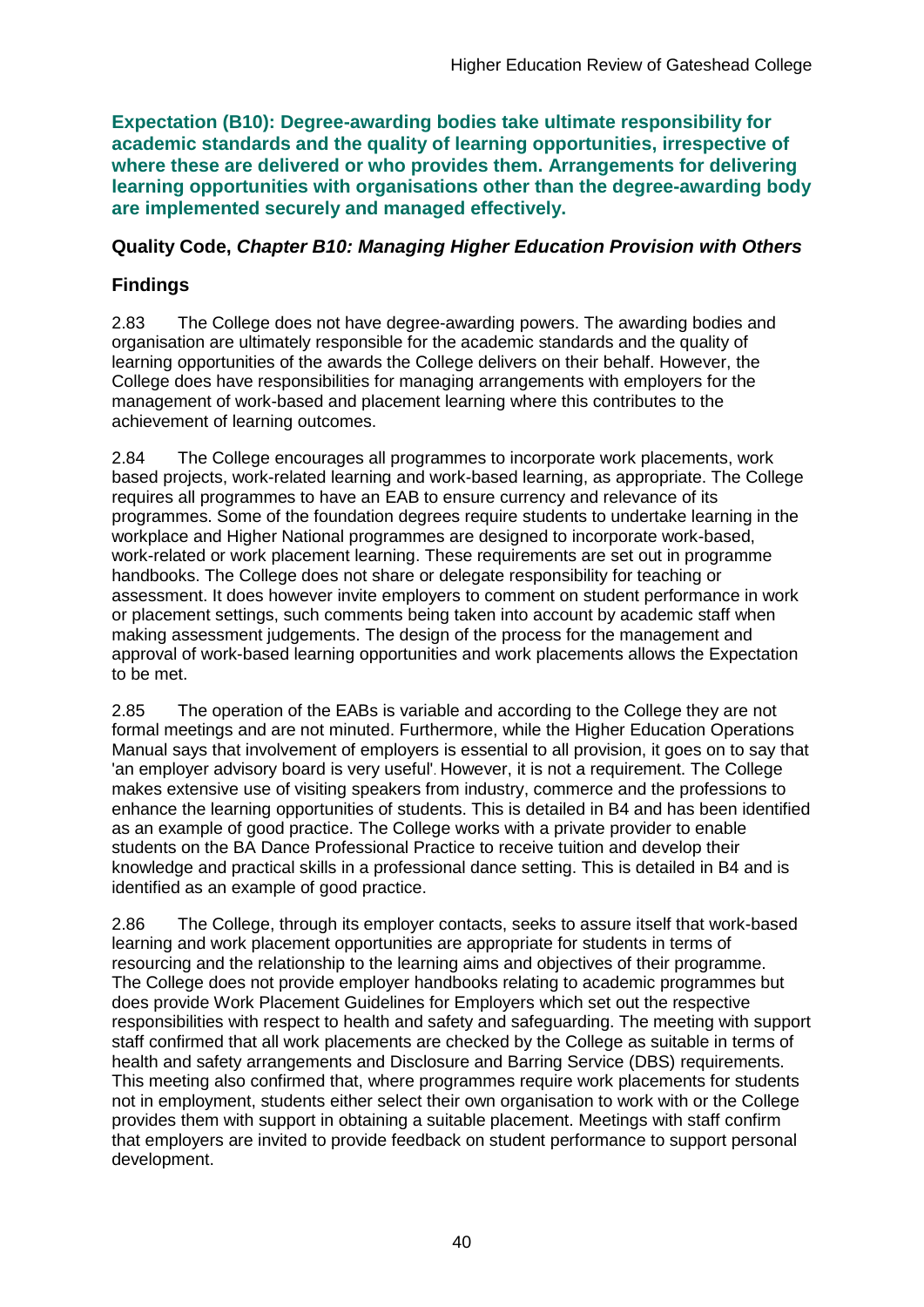2.87 Overall, the team concludes that the College has effective processes in place for managing and monitoring work-based learning opportunities provided through arrangements with employers. The Expectation is therefore met and the associated level of risk low.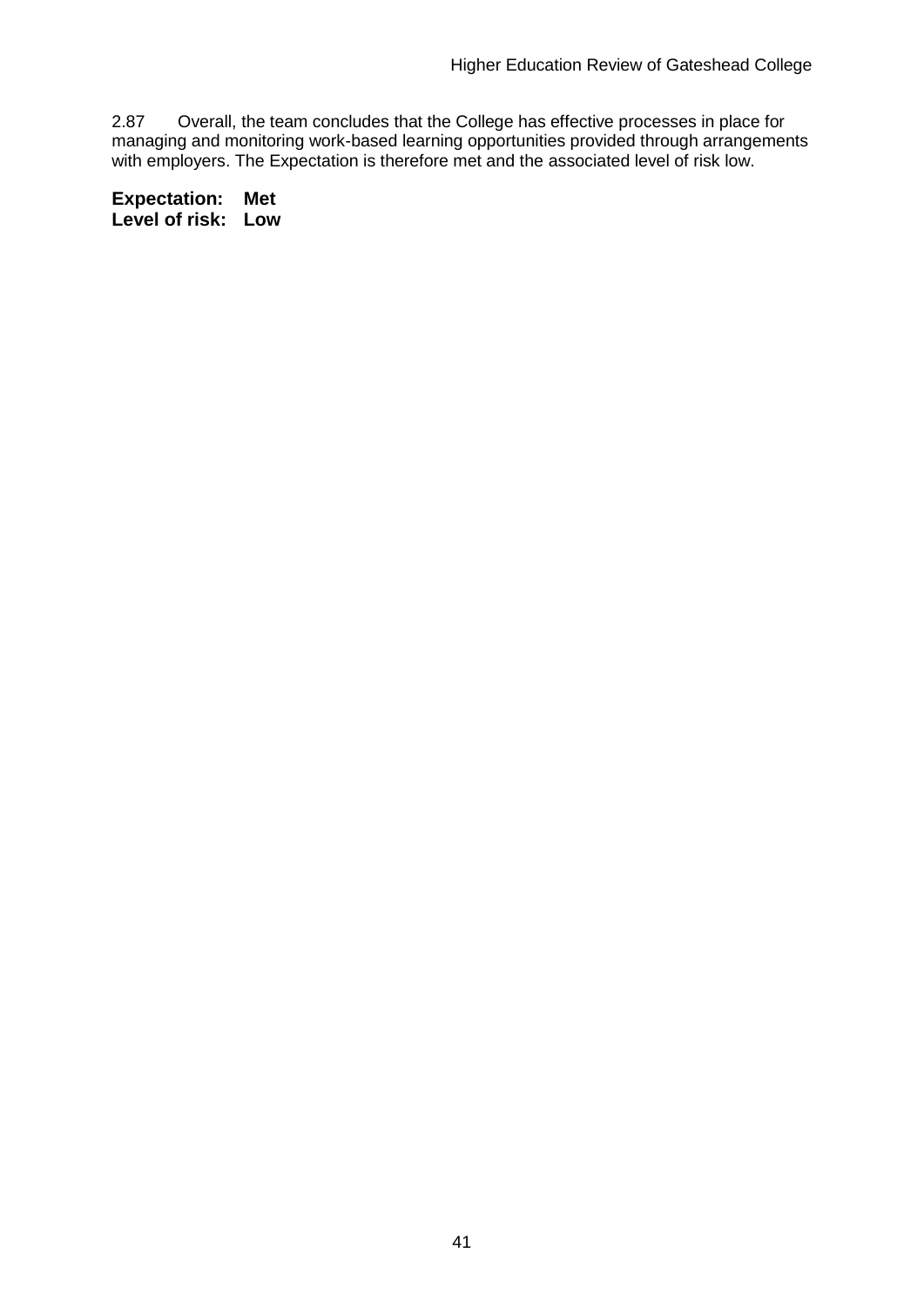**Expectation (B11): Research degrees are awarded in a research environment that provides secure academic standards for doing research and learning about research approaches, methods, procedures and protocols. This environment offers students quality of opportunities and the support they need to achieve successful academic, personal and professional outcomes from their research degrees.**

#### **Quality Code,** *Chapter B11: Research Degrees*

#### **Findings**

2.88 The College does not offer research degrees and so this Expectation is not applicable to this provider.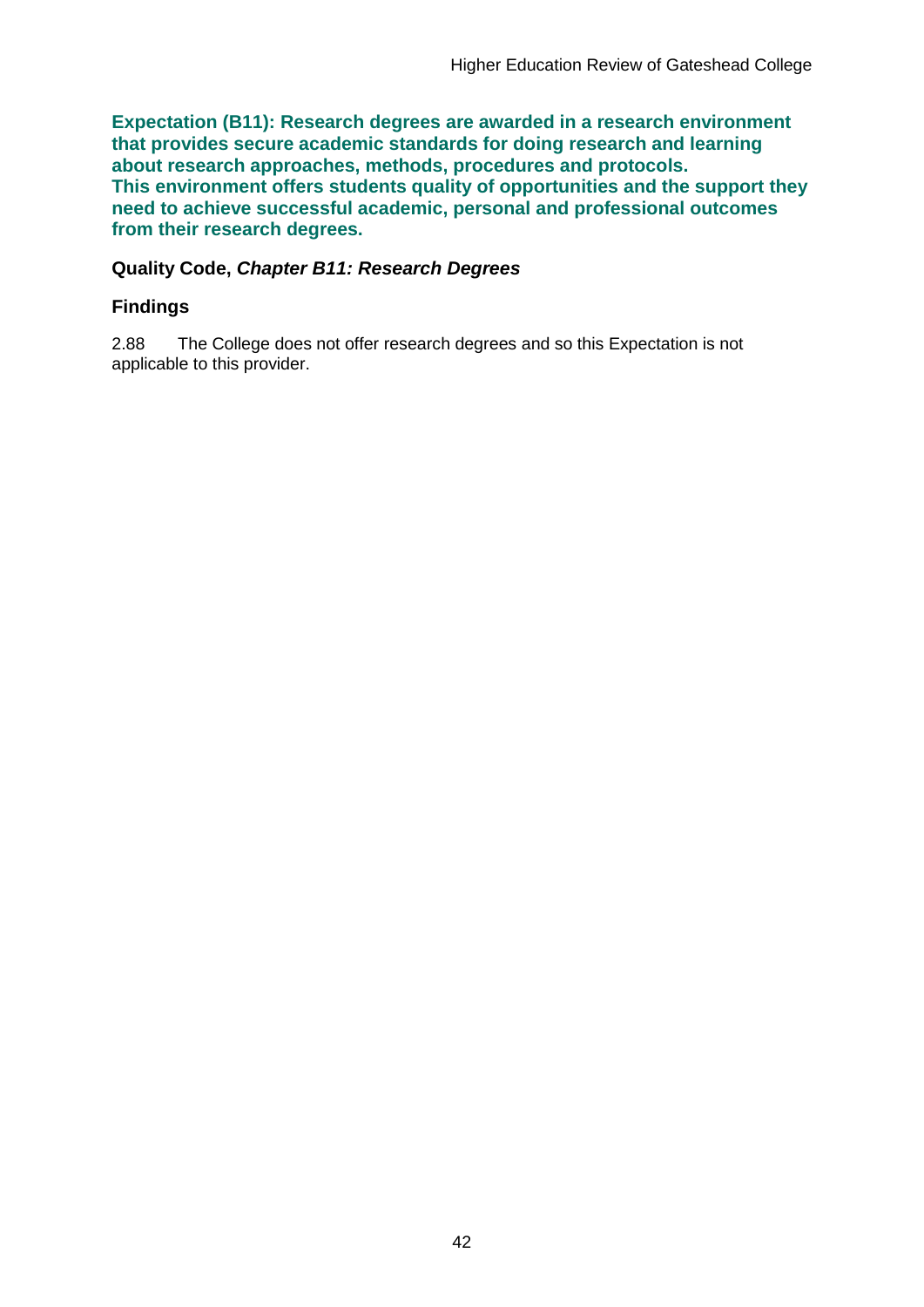## **The quality of student learning opportunities: Summary of findings**

2.89 In reaching its judgement the review team matched its finding against the criteria specified in Annex 2 of the published handbook.

2.90 Of the 10 applicable Expectations in this judgement area nine are met, eight of which are judged to be low risk. The exception is Expectation B8 which, while met, is judged to be moderate risk because of the lack of College-level oversight of the annual monitoring process and the lack of a periodic re-approval process for Pearson programmes. Expectation B6 is not met, but judged to be a moderate risk. The issues are similar to those identified in Part A around the lack of a College regulatory structure for the award of credit and the lack of clarity of the College's delegated powers from its degree-awarding bodies. These issues mean that the quality of student learning opportunities could be put at risk. However, there is no evidence that students have been disadvantaged yet and the review team thus judged the risk as moderate, but with the potential to become serious if action is not taken to address the issues.

2.91 There are three areas of good practice identified in this judgement area, one in Expectation B3 about the use of the learner voice in the teacher observation process and two in Expectation B4, both concerned with the extensive use of employers in course delivery (these areas of good practice are also linked to Expectation B10).

2.92 There are two recommendations in this area, in Expectations B6 and B8. The recommendation in Expectation B6 is concerned with the confirmation of the College's delegated powers from its degree-awarding body partners and that in Expectation B8 with the development of a periodic review process for Pearson programmes. However, both of the recommendations in A2.1 are also highly relevant to this judgement area. In addition, the recommendation under Enhancement is relevant to this judgement area.

2.93 There are four affirmations in this judgement area, in Expectations B1, B3, B5 and B8. These are concerned respectively with the introduction of a more formal College internal programme approval process; of a differentiated teacher observation process; of a student representative group; and of a more robust annual monitoring process.

2.94 The review team notes that of the 10 applicable Expectations, nine have been met and one not met. While two Expectations have moderate risks attached there are no serious risk in this judgement area. The review team therefore concludes that the quality of learning opportunities **meets** UK expectations.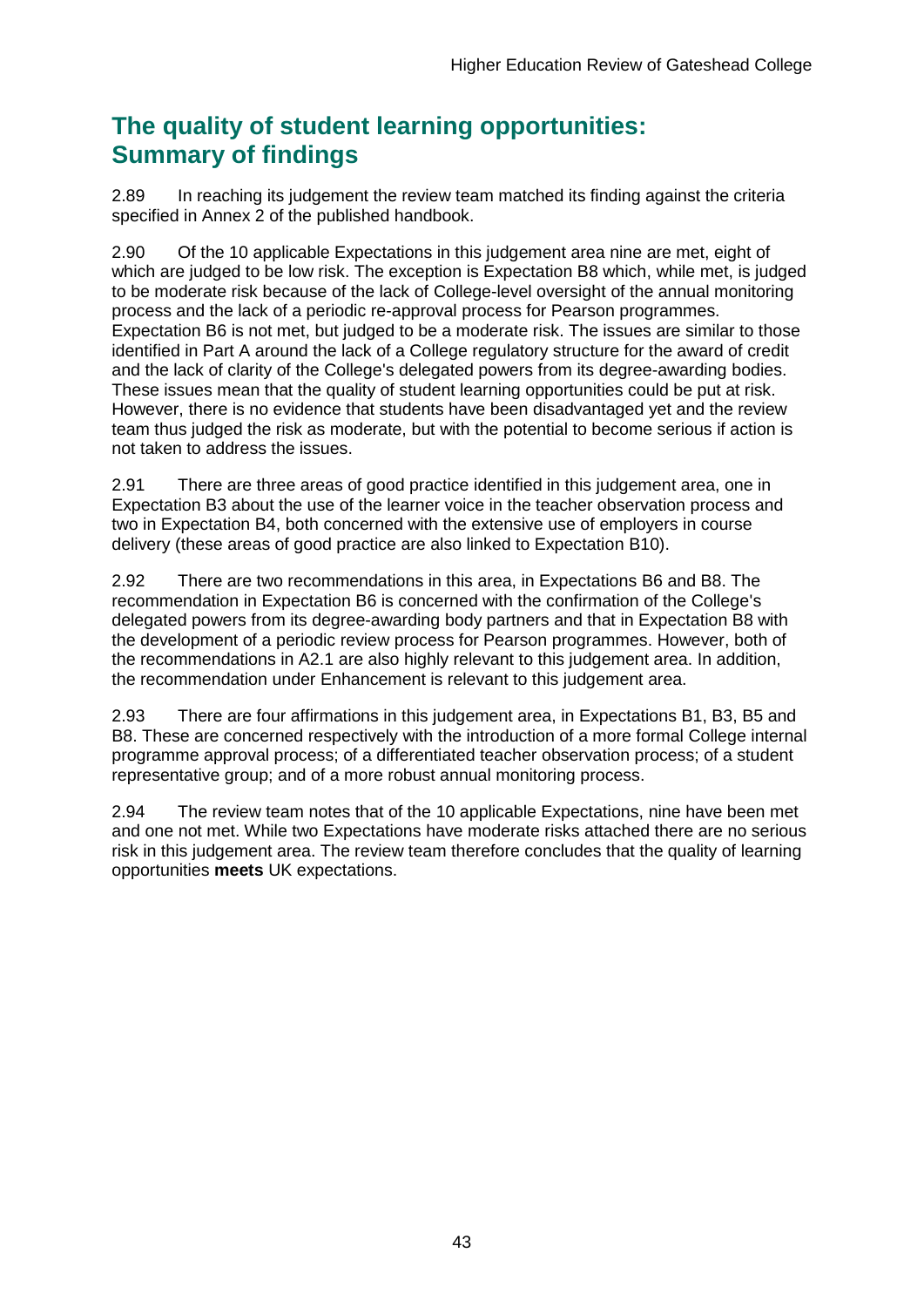**Judgement: The quality of the information about learning opportunitiesExpectation (C): UK higher education providers produce information for their intended audiences about the higher education they offer that is fit for purpose, accessible and trustworthy.**

## **Quality Code, Part C: Information about Higher Education Provision**

## **Findings**

2.95 The College has an information policy and an additional mapping document in which it allocates the responsibilities of each of the tasks relating to information. Additional policies include the social media policy. All relevant information is available to view on the College's website including, but not limited to, course documents, committee minutes, student support information and key College policies. On an annual basis, the College produces a prospectus that is strictly for their higher education provision, containing all relevant information for potential applicants. The College uses the VLE and an internal College drive to store all relevant information.

2.96 The four main groups that sign off published information are the marketing team, course teams, degree-awarding bodies and the HE Coordinator. Through following the structure laid out in the mapping document the College can effectively maintain a well checked output of information. The College has an effective structure for the publishing and maintenance of all appropriate information, which allows the Expectation to be met in theory.

2.97 The review team examined all relevant documentation, including, but not limited to, course handbooks, programme handbooks, module descriptors, the VLE and staff intranet. The team attended a detailed demonstration about how the College maintained and updated their information through the VLE, staff intranet and the use of the internal drive. Furthermore, the team questioned staff and students about the appropriateness, usefulness and effectiveness of the College's internal systems including investigations into the accuracy of information.

2.98 The use of the VLE is widespread throughout the College and is used in conjunction with all courses. The VLE is currently being updated and the College believes that will make it easier for staff members to access and upload information. The responsibility for uploading course information is delegated to the respective programme leaders. The College assesses the standard of documentation uploaded and the level at which each course uses the VLE by allocating a gold, silver or bronze award. Although the use of awards is general a good idea, ultimately there is no incentive to encourage each of the courses to reach a gold award. The team found that students responded very positively when questioned about their experience with the VLE and that staff receive appropriate training in how to use it effectively.

2.99 The College also publishes the external examiner reports on the VLE for the students to read, except the second part of the Pearson report as this contains direct information relating to each student. The team found that most of the students were aware that this report was held on the VLE and that some course teams used it as a forum to discuss the outcome of each of the reports.

2.100 On-track is part of the College's purpose-built internal system. It is used as a depository of information around each of the students. Within this software each student has the ability to set targets based around academic achievements. This can be seen in each of the respective VLE areas and can also be set by staff. The College can then use the collected information to produce general and bespoke reports.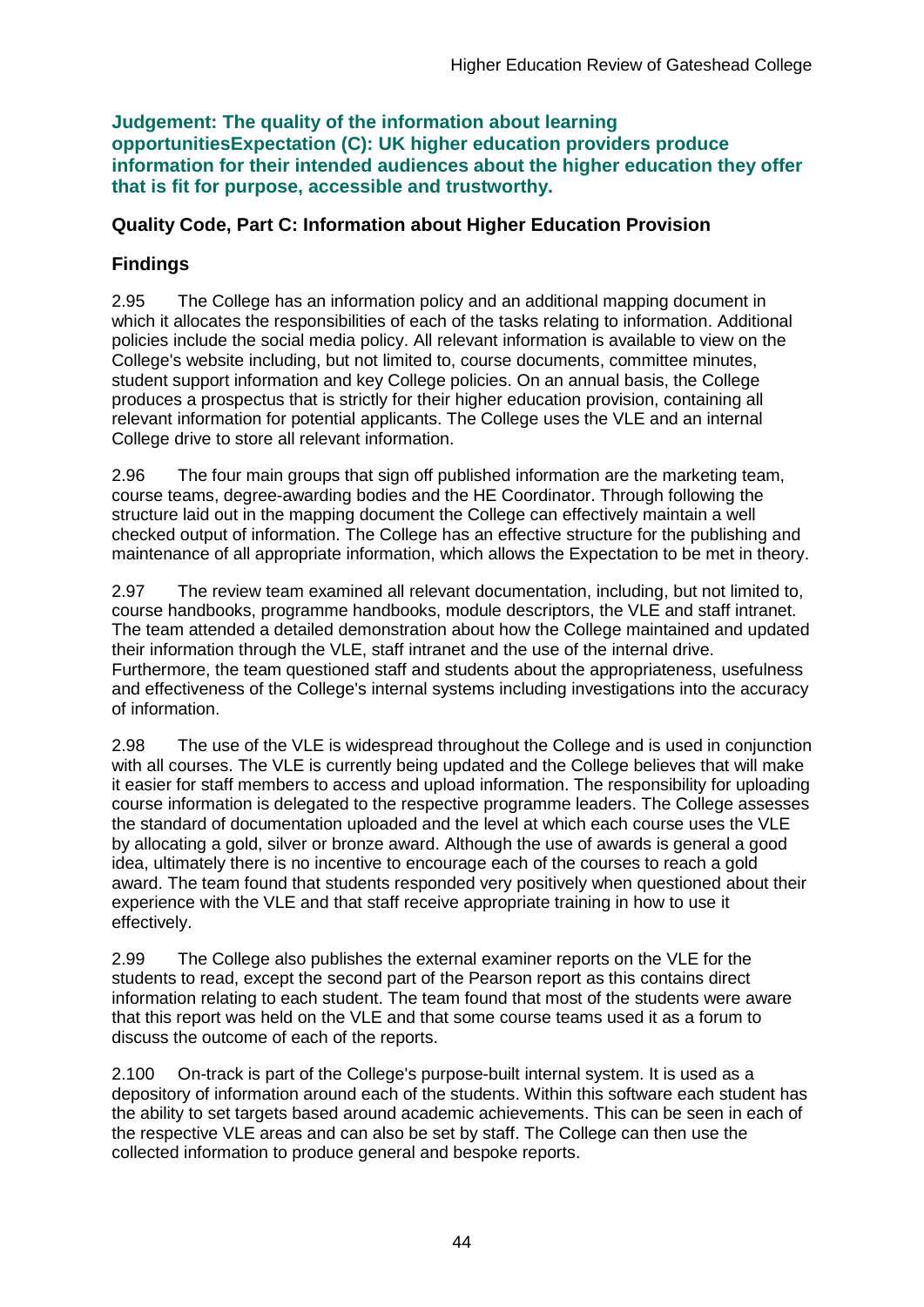2.101 The review team saw a detailed example of how the College creates and monitors the information around each of the courses, which is produced through Course Builder. Within this, the College is able to update, monitor and check the accuracy of all course information. Every year every course is updated and checked and requires a six stage signoff before the course is allowed to run. This information is directly linked to the website and once it has been confirmed will automatically update all relevant fields. The College uses the same process when creating a new course before sending the relevant information off to their awarding body to be approved. All relevant documentation is then stored on the internal drive that can be accessed by staff. Therefore, the review team finds that the use of in-house developed software to provide a single source for information on courses with multiple signoffs that is annually updated and ensures that information is fit for purpose, accessible and trustworthy is a feature of **good practice**.

2.102 The review team concludes that the College effectively manages and monitors all appropriate information that they have control over. Therefore, the review team finds that the College has met this Expectation and the associated level of risk is low.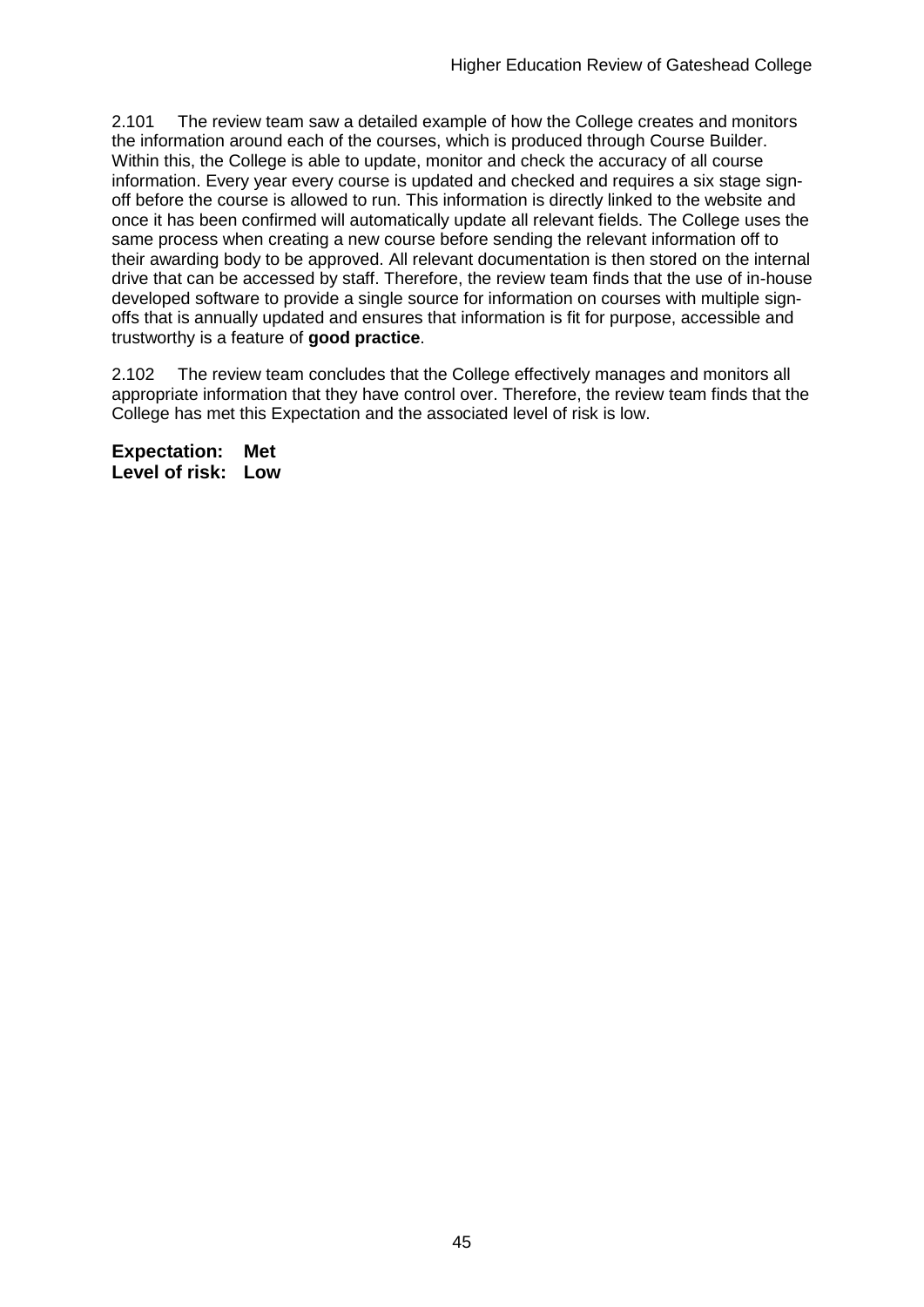## **The quality of the information about learning opportunities: Summary of findings**

2.103 In reaching its judgement the review team matched its finding against the criteria specified in Annex 2 of the published handbook.

2.104 The Expectation in Part C: Information about Higher Education Provision is met and the associated risk level is low. There is one area of good practice in this judgement area associated with the use of software to develop a single source for information with multiple sign-offs. There are no recommendations or affirmations associated with this judgement area. In addition no recommendations, affirmations or areas of good practice located elsewhere in the report are particularly related to this judgement area.

2.105 Given that the applicable Expectation is met and low risk, the review team finds that the quality of the provider's information about learning opportunities **meets** UK expectations.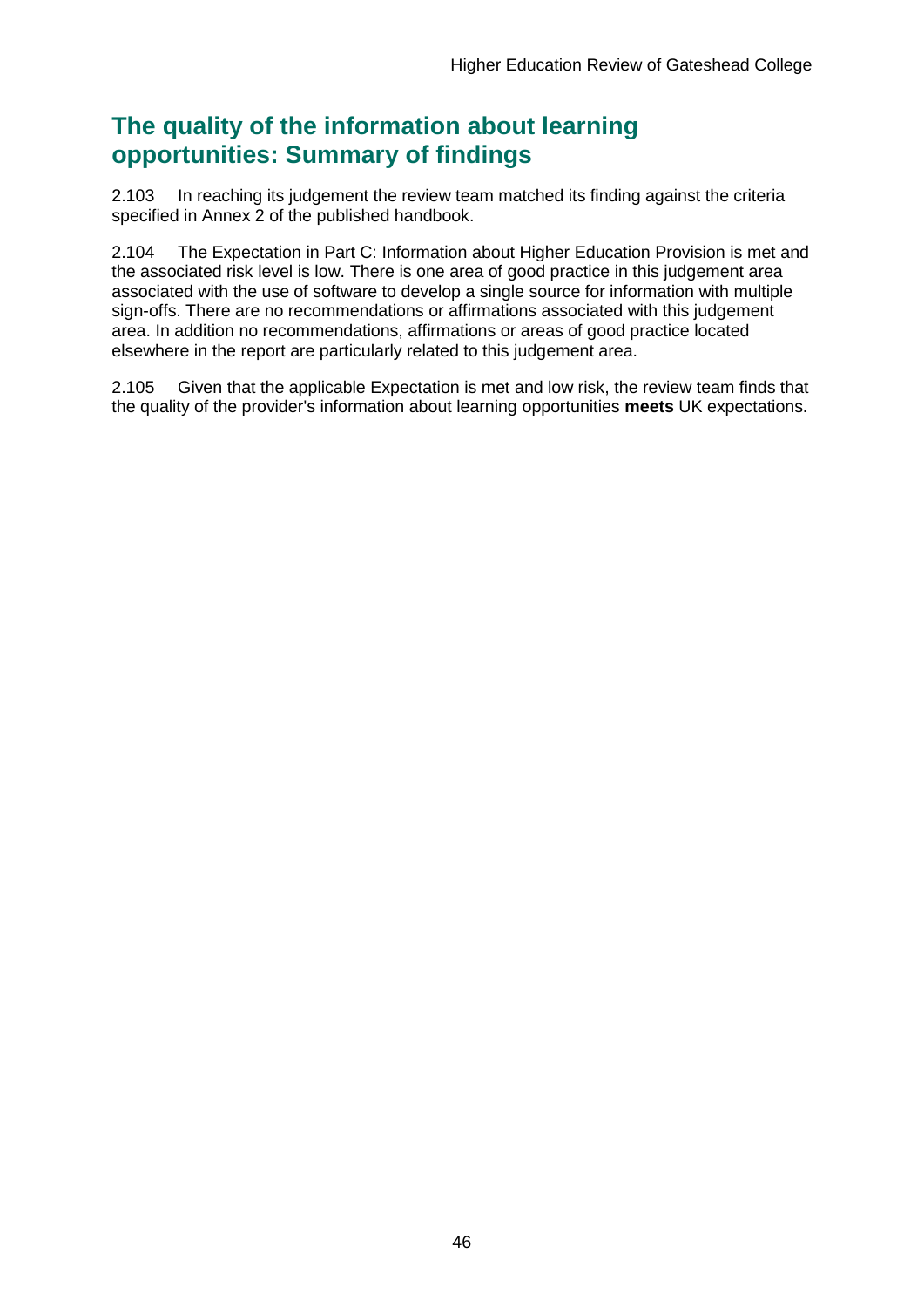## <span id="page-47-0"></span>**3 Judgement: The enhancement of student learning opportunities**

## **Expectation (Enhancement): Deliberate steps are being taken at provider level to improve the quality of students' learning opportunities.**

## **Findings**

3.1 The student experience is at the heart of the College's strategy document which covers all students under the One College approach. Within this overarching approach there are sub-strategies, for example, for teaching and learning, and a strategy for higher education. The College's deliberative bodies responsible for strategy are the Board of Governors and the TLC. Beneath these bodies, the HEQB has responsibility for discussing enhancement and initiating change to enhance the experience of learners engaged in higher education programmes. The HEF, which brings together staff who teach on higher education programmes, has in its remit the sharing of best practice and consideration of the means of enhancement. HEF has neither duties nor powers, but may propose items to HEQB for consideration. Although referred to as a subcommittee of the TLC, HEQB does not have a formal reporting line to the TLC. The terms of reference of HEQB are unclear on reporting arrangements, membership and chairing. There is no regular passage of business in the form of minutes or standing agenda items between HEQB and TLC. Communication between the HEQB and senior committees primarily depends on the presence of key individuals at meetings.

3.2 The systems, processes, policies and procedures in place at the College are designed to support enhancement through continuous improvement and dissemination of good practice. However, at a strategic level there is no clear path that facilitates the development of a higher education dimension to College strategy, nor any focused strategic plan for enhancing higher education provision which identifies deliberate steps to improve the quality of students' learning opportunities. The policies and processes in place do not allow the College to meet the Expectation in theory. A recommendation is noted in paragraph 4.8.

3.3 The review team read documents relating to the College's strategic plans and the College's structures and processes that support enhancement. This included reading minutes of College committees, AMRs and CREs. The team heard from academic and professional staff at different levels about the College's approach to enhancement. The College provided the review team with examples of recent enhancement initiatives and mechanisms for the dissemination of good practice. The team discussed the College's approach to feedback and continuous improvement with students and employers.

3.4 The review team found that the College has effective policies and processes in place to support continuous improvement and the dissemination of good practice at programme level, but lacks a strategic approach to the Enhancement of higher education provision at senior levels.

3.5 The College's processes for gathering and responding to student feedback, and for teaching observation, support an ethos of continuous improvement. Good practice and opportunities for enhancement are identified in AMRs and CREs. The HE Coordinator plays a key role in identifying opportunities for Enhancement raised by internal and external monitoring reports and referring these to the HEQB and the HEF. The HE Coordinator drafts an annual review document for higher education provision using the format of a Quality Assurance Agency Student Self Evaluation Document to complement the College's further education focused self-assessment report. There is no formal action plan for the enhancement of higher education. The Higher Education Quality Improvement Plan is a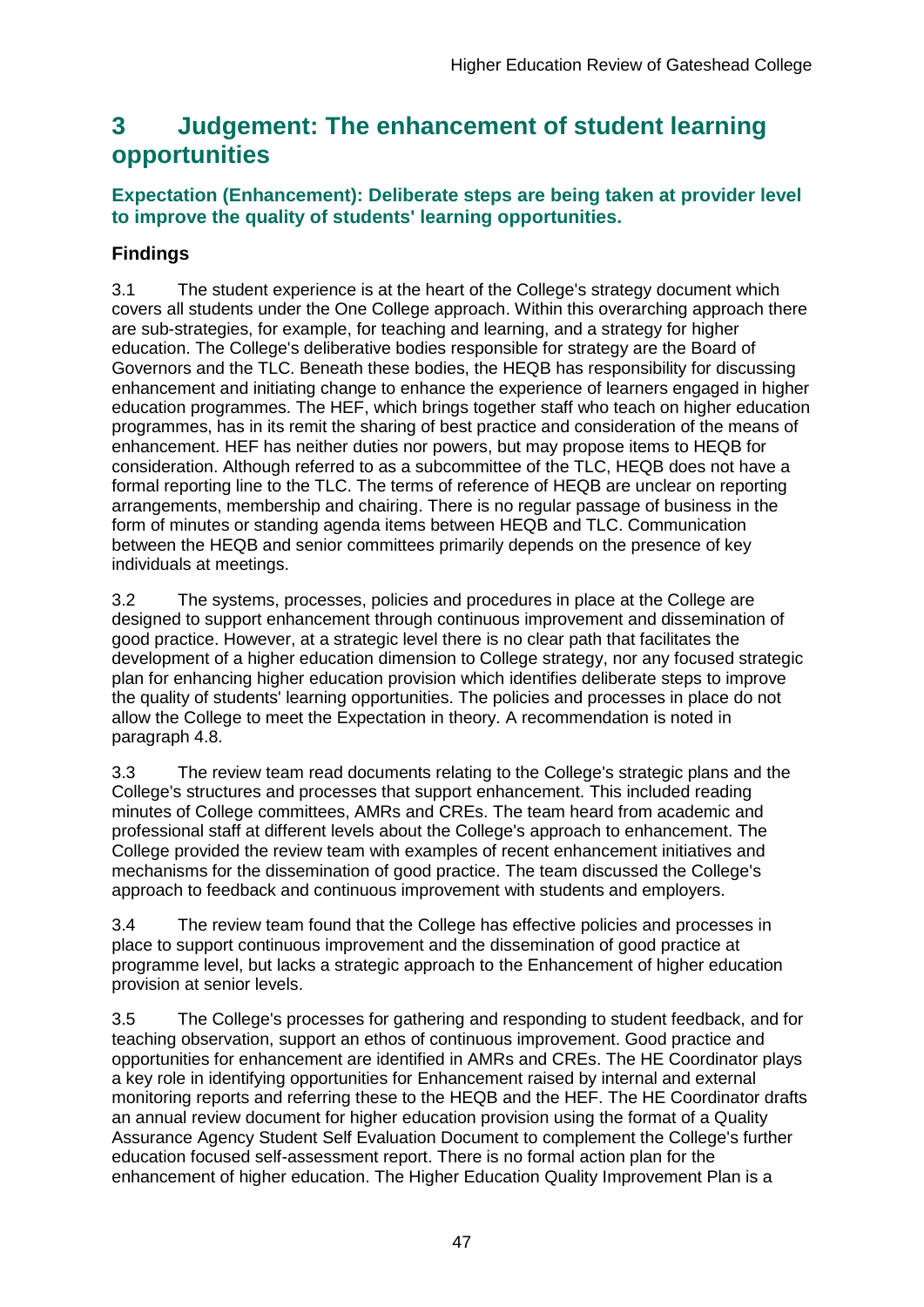working document which tracks actions identified by the HE Coordinator and HEQB in the course of their work.

3.6 The College collects and responds to feedback from students, external examiners and employers resulting in continuous improvement and enhancement of its provision. Students are encouraged to make suggestions for improvement through surveys and course committees and state that the College responds constructively to their input. A newly established cross-college meeting of higher education student representatives has been established to support student discussion and feedback. The teaching observation scheme, which has been developed specifically for those teaching on higher education programmes, identifies good practice and supports the continuous improvement of teaching. Good practice in teaching is disseminated through CPD events such as the annual conference. Good practice is also identified in AMRs and CREs, which staff can access through the College's intranet, and good practice informs College guidance such as the Higher Education Operations Manual.

3.7 The One College strategy, together with its sub-strategies, aims to meet the needs of all students as individual learners. Where higher education learners have specific needs, these are taken into account by the service concerned, for example in the provision by the library of a dedicated study space. The current HE Strategy is near the end of its life, and the College plans to develop a successor strategy over the coming months. The 2012 -2015 strategy focused on the broader context of higher education and the embedding of new management structures.

3.8 The HE Coordinator reads internal and external feedback and reports to identify good practice and issues to which a response is needed. These are channelled to the HEQB and HEF for discussion and action. This system, combined with effective programme and staff management systems supports continuous improvement and dissemination of good practice at an operational level. However, it does not facilitate the strategic oversight of higher education at institutional level or the engagement of management at the highest level. There is no formal, direct link between HEQB and the senior committees of the College or evidence that senior committees discuss higher education provision on a regular basis. Although staff with responsibility for higher education provision are members or attendees at TLC, the committee does not formally consider minutes or monitoring reports related to higher education. The College is also highly dependent on a small number of individuals, in particular the HE Coordinator, to drive enhancement. These weaknesses in the College's governance structure have the potential to result in insufficient emphasis and priority being given to enhancing quality of learning opportunities for higher education students in the College's high-level planning processes. In the light of these weaknesses, the team **recommends** that by January 2016 the College put in place structures, policies, and procedures to ensure effective strategic oversight of higher education at provider level to inform enhancement initiatives.

3.9 The review team concludes that the College does not have appropriate policies and procedures in place to fully allow deliberate steps to be taken to enhance the quality of learning opportunities. Procedures operate at an operational level and the College is open to student feedback that drives continuous improvement. Opportunities exist for the sharing of good practice. However, policies and procedures do not support a strategic approach to enhancement. College oversight of higher education is not practised at the highest level nor do governance structures ensure an upward flow of higher education related issues to senior committees The present system has the potential to result in insufficient emphasis and priority being given to enhancing the quality of higher education provision. As a result of these failings the Expectation is not met and the associated level of risk is moderate.

**Expectation: Not met Level of risk: Moderate**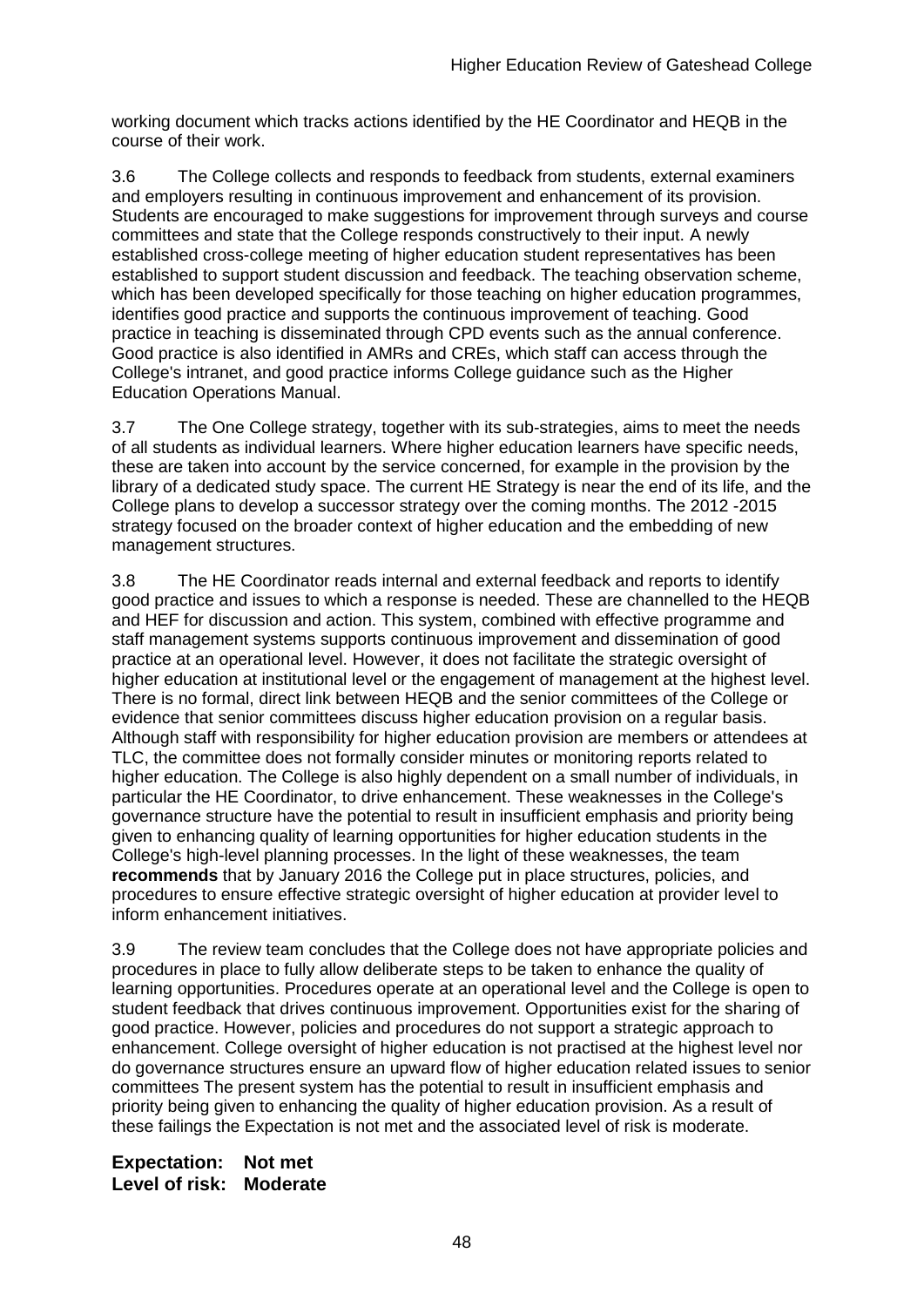## **The enhancement of student learning opportunities: Summary of findings**

3.10 In reaching its judgement the review team matched its findings against the criteria specified in Annex 2 of the published handbook.

3.11 There are no areas of good practice or affirmations in this judgement area, nor are any of the areas of good practice or affirmations associated with other judgement areas particularly applicable to this judgement area. There is one recommendation in this judgement area which is concerned with a structure and polices for the effective oversight of higher education at provider level.

3.12 The Expectation on enhancement is not met, although the risk is judged to be moderate as the operational level works effectively. While the risk is currently moderate, the weaknesses identified in the College's governance structure for higher education could, without action, lead to serious problems over time with the management of this area. The College has been slow to implement fully a recommendation from the previous review report to 'ensure that all its annual self-evaluations are more evaluative and specifically focused to enable them to be used more effectively in the management of higher education' and is still not making full use of the self-evaluation reports at senior level. This suggests that the College may not be aware of the significance of these issues. The College has no plans for addressing these issues. The review team therefore concludes that the enhancement of student learning opportunities **requires improvement** to meet UK expectations.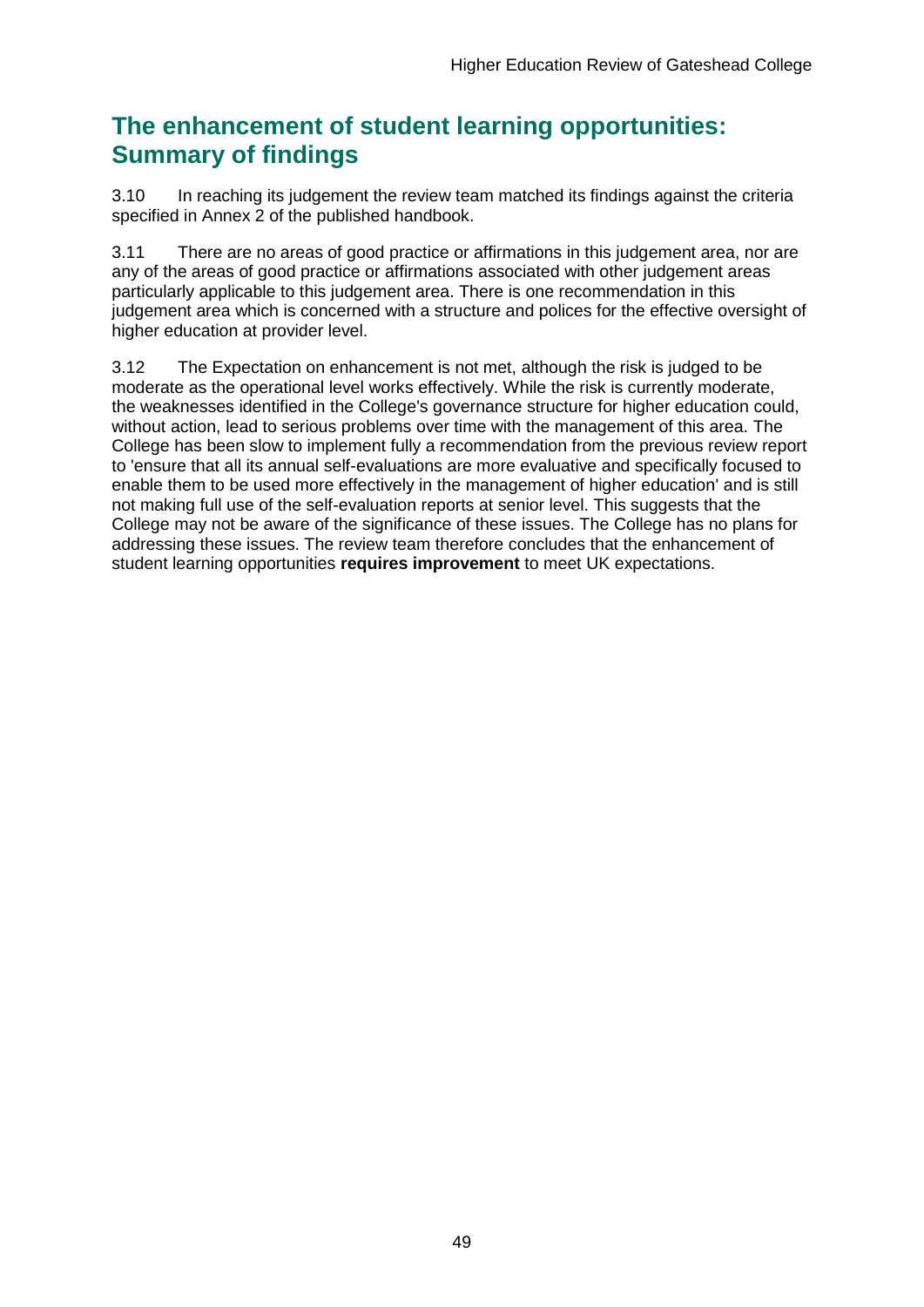## <span id="page-50-0"></span>**4 Commentary on the Theme: Student Employability**

## **Findings**

4.1 The College's statement of mission and values on its website defines the College purpose as to '…shape and nurture the most highly prized students in the job market'.

4.2 Employability is a key strategic objective for the College and is embedded within the One College ethos. The College encourages all programmes to incorporate work placements, work-based projects, work-related learning and work-based learning, as appropriate. The College requires all programmes to have an EAB to ensure currency and relevance of its programmes. The operation of the EABs is, however, variable and according to the College they are not formal meetings and are not minuted. It encourages employers to contribute to the design and evaluation of programmes and actively seeks feedback from local employers to ensure that the employability skills developed in College programmes are relevant and current. The College maintains a list of employers who contribute to this process. As part of its teaching and learning strategy the College encourages visiting speakers from local business, public sector organisations and the creative industries to visit the College to embed employability into the delivery of programmes.

4.3 The College provides a specialist careers guidance service with matrix Standard accreditation.

4.4 There was consistent assurance and reinforcement that employability is at the heart of the College's strategy for teaching learning and assessment and in the development of and delivery of programmes. The team considers that the arrangement in place to deliver the BA Dance Professional Practice in the premises of a professional dance studio is a particularly good example of the College's commitment to employability as students are taught by industry professionals employed by the college but working in a real professional dance environment.

4.5 Employers confirms that the College's provision is fit for purpose and prepares students for the world of work.

<span id="page-50-1"></span>4.6 Overall employability is integrated in the College's academic curriculum and through additional activities. Employability and raising student aspirations is an embedded ethos at the College. There is evidence of successful progression to vocationally relevant employment.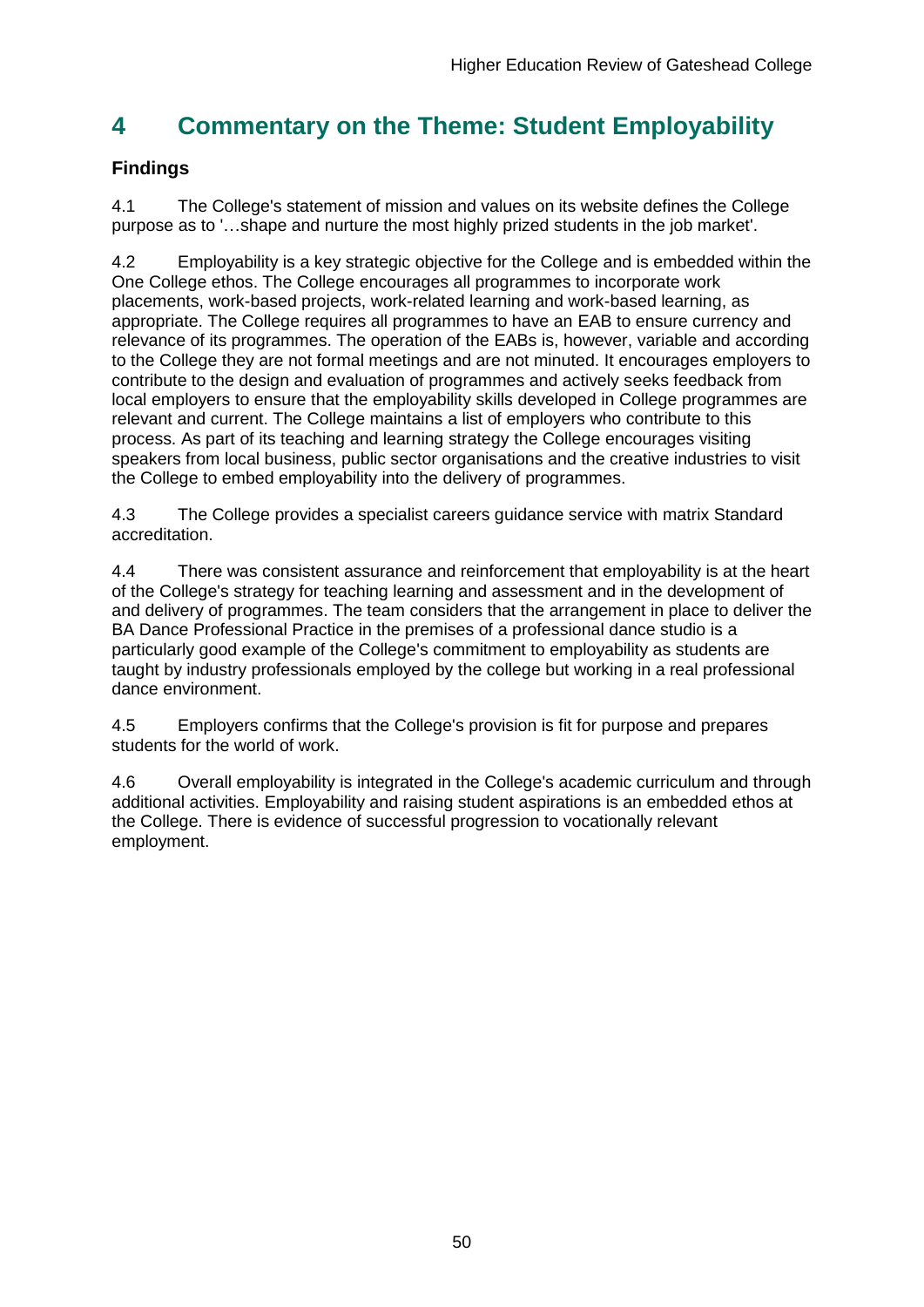## <span id="page-51-0"></span>**Glossary**

This glossary is a quick-reference guide to terms in this report that may be unfamiliar to some readers. Definitions of key operational terms are also given on pages 29-32 of the [Higher Education Review handbook](http://www.qaa.ac.uk/publications)

If you require formal definitions of other terms please refer to the section on assuring standards and quality: [www.qaa.ac.uk/assuring-standards-and-quality](http://www.qaa.ac.uk/assuring-standards-and-quality)

User-friendly explanations of a wide range of terms can be found in the longer **Glossary** on the QAA website: [www.qaa.ac.uk/Pages/GlossaryEN.aspx](http://www.qaa.ac.uk/Pages/GlossaryEN.aspx)

#### **Academic standards**

The standards set by **degree-awarding bodies** for their courses (programmes and modules) and expected for their awards. See also **threshold academic standard**.

#### **Award**

A qualification, or academic credit, conferred in formal recognition that a student has achieved the intended **learning outcomes** and passed the assessments required to meet the academic standards set for a **programme** or unit of study.

#### **Blended learning**

Learning delivered by a number of different methods, usually including face-to-face and e-learning (see **[technology enhanced or enabled learning](http://www.qaa.ac.uk/AboutUs/glossary/Pages/glossary-t.aspx#t1)**).

#### **Credit(s)**

A means of quantifying and recognising learning, used by most institutions that provide higher education **programmes of study**, expressed as numbers of credits at a specific level.

#### **Degree-awarding body**

A UK [higher education provider](http://newlive.qaa.ac.uk/AboutUs/glossary/Pages/glossary-h.aspx#h2.1) (typically a [university\)](http://newlive.qaa.ac.uk/AboutUs/glossary/Pages/glossary-u-z.aspx#u4) with the power to award degrees, conferred by Royal Charter, or under Section 76 of the Further and Higher Education Act 1992, or under Section 48 of the Further and Higher Education (Scotland) Act 1992, or by Papal Bull, or, since 1999, granted by the Privy Council on advice from QAA (in response to applications for taught degree-awarding [powers, research degree-awarding](http://newlive.qaa.ac.uk/AboutUs/DAP/Pages/default.aspx) powers or [university title\)](http://newlive.qaa.ac.uk/AboutUs/DAP/Pages/default.aspx).

#### **Distance learning**

A course of study that does not involve face-to-face contact between students and tutors but instead uses technology such as the internet, intranets, broadcast media, CD-ROM and video, or traditional methods of correspondence - learning 'at a distance'. See also **blended learning**.

#### **Dual award or double award**

The granting of separate awards (and certificates) for the same **programme** by two **degree-awarding bodies** who have jointly delivered the programme of study leading to them. See also **multiple award**.

#### **e-learning**

See technology enhanced or enabled learning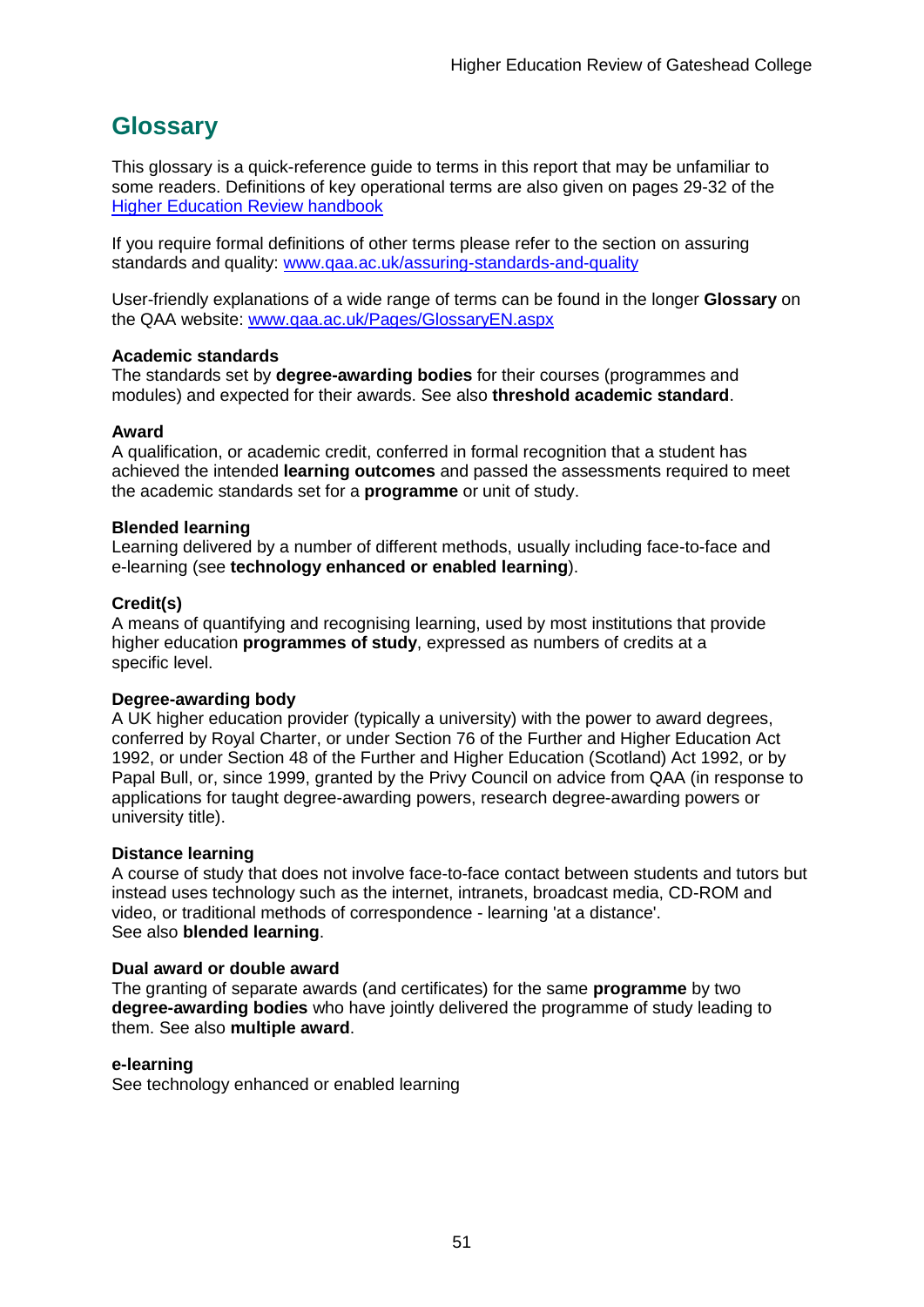#### **Enhancement**

The process by which [higher education providers](http://www.qaa.ac.uk/AboutUs/glossary/Pages/glossary-h.aspx#h2.1) systematically improve the quality of provision and the ways in which students' learning is supported. It is used as a technical term in our review processes.

#### **Expectations**

Statements in the **Quality Code** that set out what all UK [higher education providers](http://newlive.qaa.ac.uk/AboutUs/glossary/Pages/glossary-h.aspx#h2.1) expect of themselves and each other, and what the general public can therefore expect of them.

#### **Flexible and distributed learning**

A [programme](http://newlive.qaa.ac.uk/AboutUs/glossary/Pages/glossary-p.aspx#p12) or [module](http://newlive.qaa.ac.uk/AboutUs/glossary/Pages/glossary-m-o.aspx#m6) that does not require the student to attend classes or events at particular times and locations.

See also **distance learning**.

#### **Framework**

A published formal structure. See also **framework for higher education qualifications**.

#### **Framework for higher education qualifications**

A published formal structure that identifies a hierarchy of national qualification levels and describes the general achievement expected of holders of the main qualification types at each level, thus assisting higher education providers in maintaining academic standards. QAA publishes the following frameworks: *The Framework for Higher Education Qualifications in England, Wales and Northern Ireland* (FHEQ) and *The Framework for Qualifications of Higher Education Institutions in Scotland* (FHEQIS).

#### **Good practice**

A process or way of working that, in the view of a QAA review team, makes a particularly positive contribution to a higher education provider's management of academic standards and the quality of its educational provision. It is used as a technical term in QAA's audit and review processes.

#### **Learning opportunities**

The provision made for students' learning, including planned study, teaching, assessment, academic and personal support, and resources (such as libraries and information systems, laboratories or studios).

#### **Learning outcomes**

What a learner is expected to know, understand and/or be able to demonstrate after completing a process of learning.

#### **Multiple awards**

An arrangement where three or more **degree-awarding bodies** together provide a single jointly delivered **programme** (or programmes) leading to a separate **award** (and separate certification) of each awarding body. The arrangement is the same as for **dual/double awards**, but with three or more awarding bodies being involved.

#### **Operational definition**

A formal definition of a term, establishing exactly what QAA means when using it in reviews and reports.

#### **Programme (of study)**

An approved course of study that provides a coherent learning experience and normally leads to a qualification.